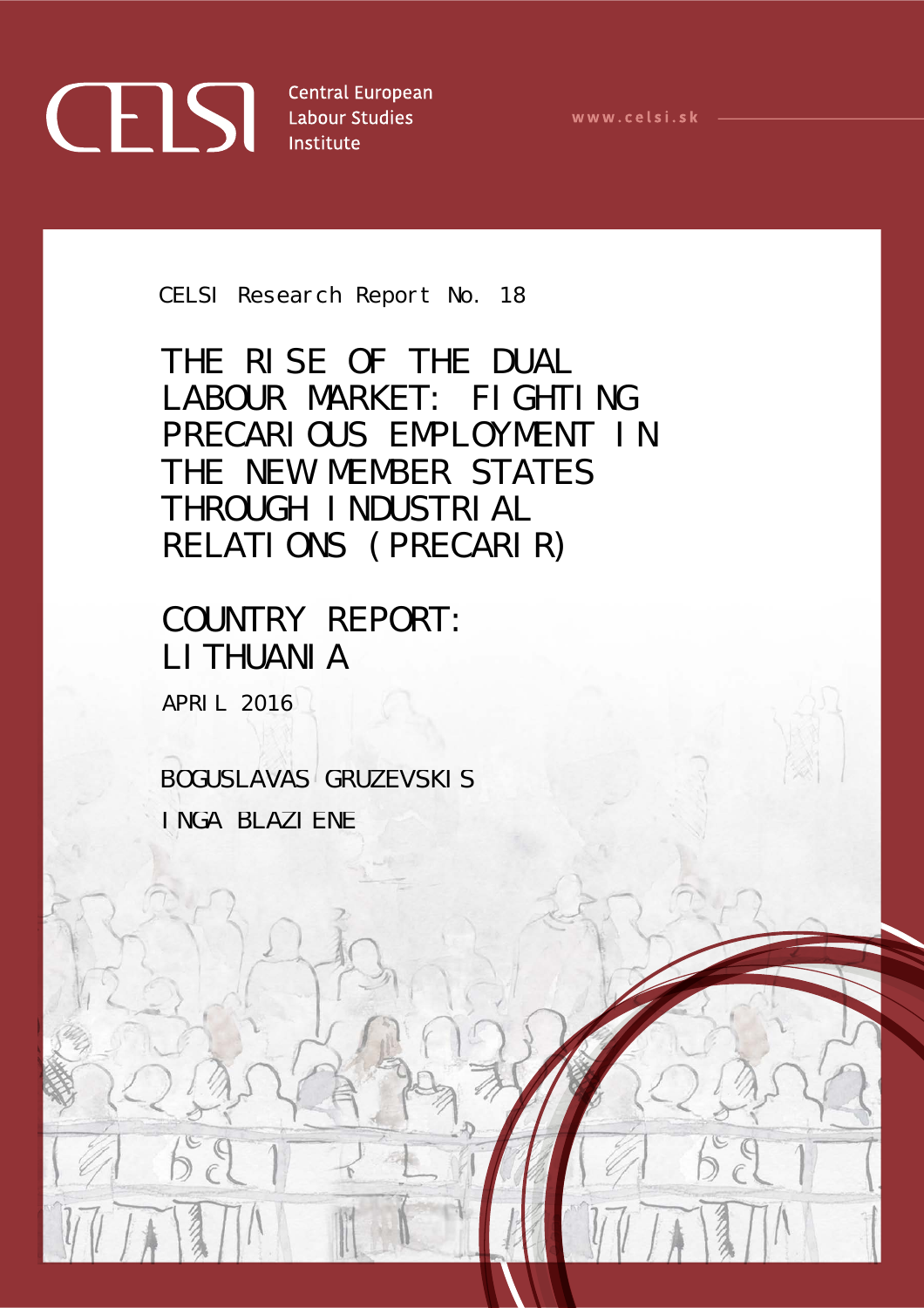#### The rise of the dual labour market: fighting precarious employment in the new member states through industrial relations (PRECARIR)

#### Country report: Lithuania

April 2016 CELSI Research Report No. 18

#### Boguslavas Gruzevskis

Labour Market Research Institute of the Lithuanian Social Research Centre

#### Inga Blaziene

Labour Market Research Institute of the Lithuanian Social Research Centre

The Central European Labour Studies Institute (CELSI) takes no institutional policy positions. Any opinions or policy positions contained in this Research Reports are those of the author(s), and not those of the Institute.

The Central European Labour Studies Institute (CELSI) is a non-profit research institute based in Bratislava, Slovakia. It fosters multidisciplinary research about the functioning of labour markets and institutions, work and organizations, business and society, and ethnicity and migration in the economic, social, and political life of modern societies.

The CELSI Research Report series publishes selected analytical policy-oriented treatises authored or co-authored by CELSI experts (staff, fellows and affiliates) and produced in cooperation with prominent partners including various supranational bodies, national and local governments, think-tanks and foundations, as well as civil-society organizations. The reports are downloadable from http://www.celsi.sk. The copyright stays with the authors.

Central European Labour Studies Institute (CELSI)

| Zvolenská 29      | Tel /Fax: $+421-2-207$ 357 67 |
|-------------------|-------------------------------|
| 821 09 Bratislava | E-mail: info@celsi.sk         |
| Slovak Republic   | Web: www.celsi.sk             |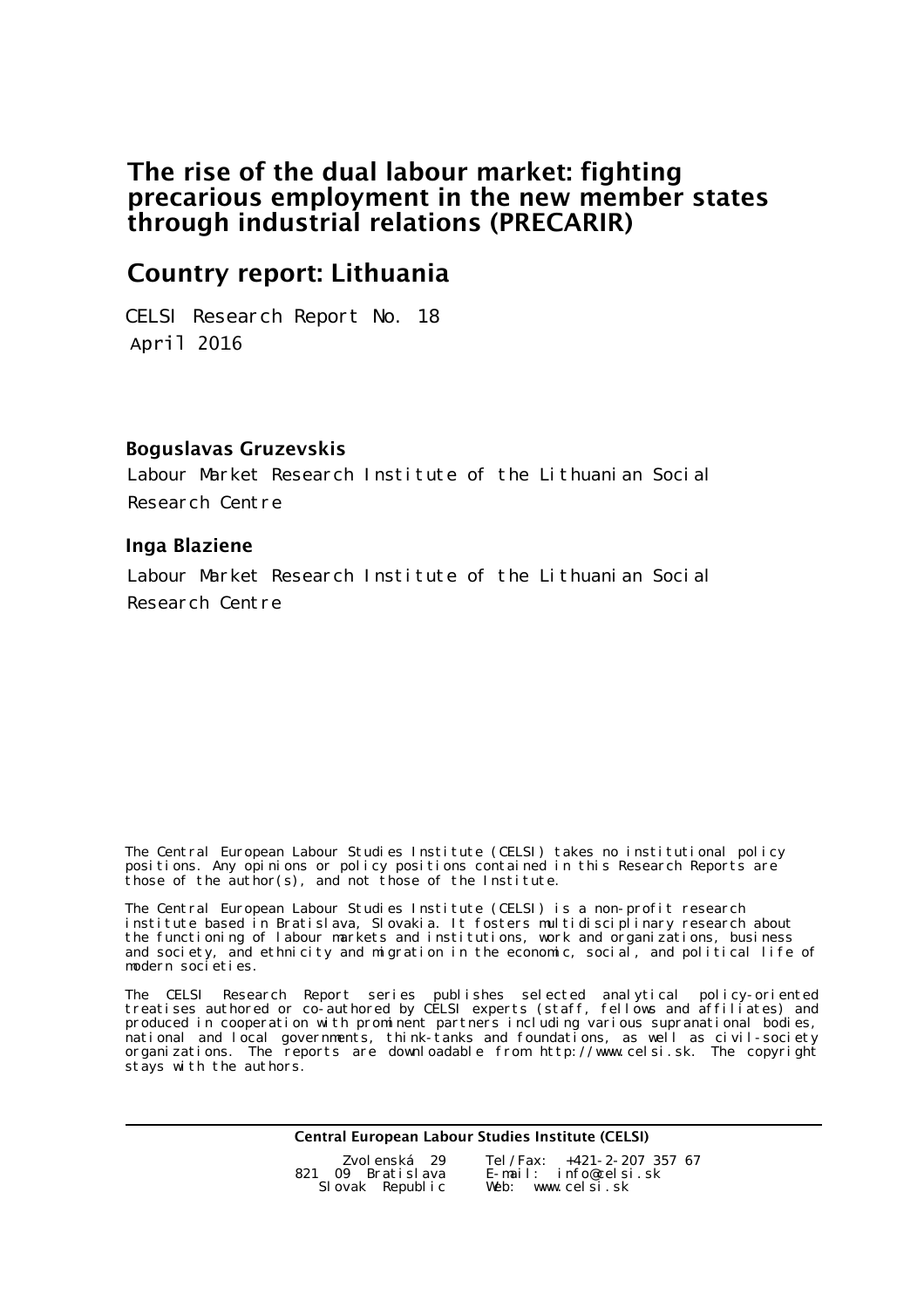#### CELSI Research Report No. 18

This report was financed by European Commission Grant no.  $\sqrt{\frac{15016}{14}}$ 



#### **Corresponding Author:**

Boguslavas Gruzevskis, Inga Blaziene Labour Market Research Institute of the Lithuanian Social Research Centre, A. Gostauto st. 11, LT-01108 Vilnius, Lithuania E-mail: Boguslavas. Gruzevski s@dsti.lt, Inga. Blazi ene@dsti.lt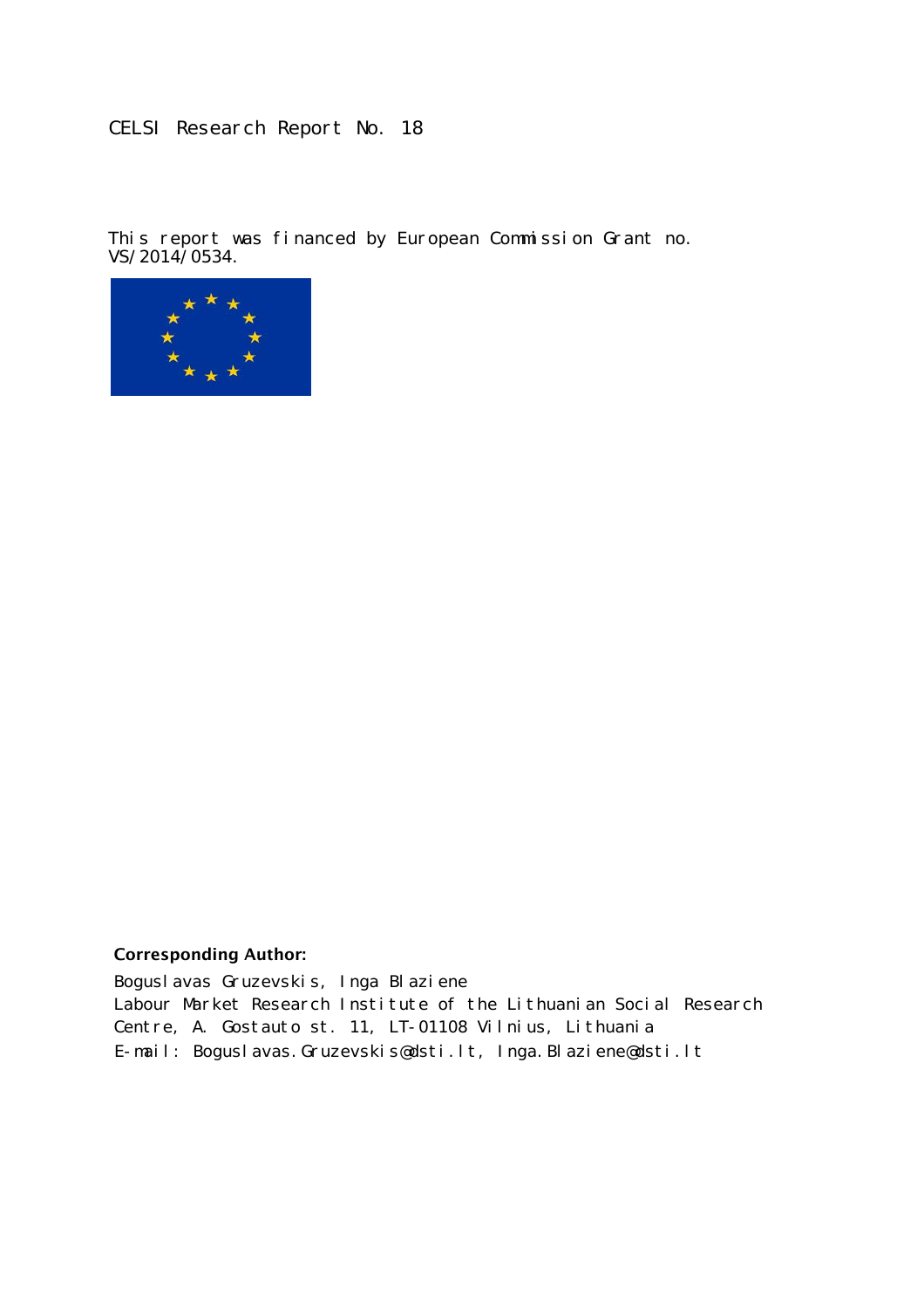### **Table of Contents**

| Legal developments and form and incidence of precarious employment in the economy 5 |  |
|-------------------------------------------------------------------------------------|--|
|                                                                                     |  |
|                                                                                     |  |
|                                                                                     |  |
|                                                                                     |  |
|                                                                                     |  |
|                                                                                     |  |
|                                                                                     |  |
|                                                                                     |  |
|                                                                                     |  |
|                                                                                     |  |
|                                                                                     |  |
|                                                                                     |  |
|                                                                                     |  |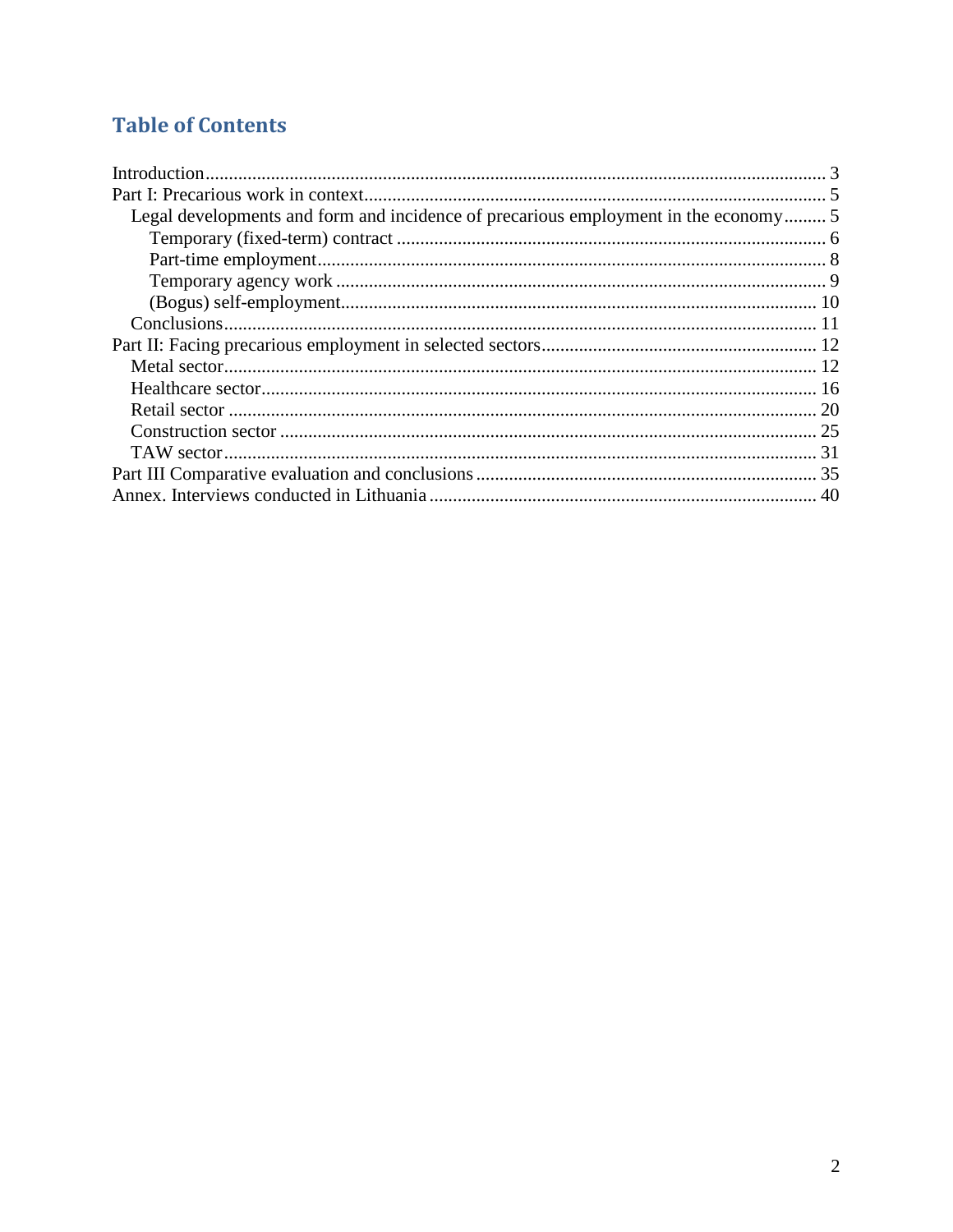#### <span id="page-4-0"></span>**Introduction**

Precarious employment has been to some extent incidental to the Lithuanian labour market since the very restoration of independence in 1990. Under conditions of political and economic transformations that started in the country at the beginning of the 90s, the main source of precarious employment was a reduction in production scopes and restructuring of companies. These processes were followed by the emergence of the informal (shadow) labour market. Growing competition and efforts to reduce labour costs led to the increasing application of measures by employers in different sectors, contributing to higher job insecurity, in particular, i.e. hiring employees without a contract of employment; paying "envelope" wages so as to evade the full social insurance contributions owed; failing to ensure adequate working conditions; etc. However, the situation was steadily demonstrating positive developments. Trade unions, which confronted at the beginning of the independence period, started demonstrating coordinated actions; performance of the State Labour Inspectorate (SLI) was improving, as was the awareness of employees and knowledge of their rights. Positive changes in the reduction of precarious employment particularly accelerated in 2004 after Lithuania's accession to the EU. Rapid economic growth and shortage of labour force fostered the possibility for employees to obtain work in conditions of dignity.

Unfortunately, the economic crisis of 2008-2009 severely hit the Lithuanian labour market: more than 200 thousand people lost jobs (~15% of the employed), wages and salaries fell by 15-20%, old-age pensions, unemployment benefits and other social allowances were reduced. At the end of 2015, the number of the employed was still below the pre-crisis level and the unemployment rate was almost double its pre-crisis level. At the end of 2015, the number of payers of social contributions was some 90 thousand below the 2008 number (1,469 million people). In the postcrisis period (2010-2011), in order to foster economic growth and urged by employers, the Government actively looked for measures to liberalise labour relations and improve flexibility of the Lithuanian labour market. In 2013, the World Economic Forum Global Competitiveness Report 2013-14 ranked Lithuania 130<sup>th</sup> by hiring and firing practices,  $111<sup>th</sup>$  by redundancy costs, and  $135<sup>th</sup>$  by country capacity to attract talent. The need to increase flexibility in the Lithuanian labour market and attractiveness for investors was repeatedly highlighted by IMF and OECD experts. One of the recommendations of the Council of the European Union for Lithuania in 2013-14 was to *"review the appropriateness of labour legislation with regard to flexible contract agreements, dismissal provisions and flexible working time arrangements"*.

The Lithuanian Labour Code (LC) enacted in 2004 contained many limitations inherited from Soviet law. The purpose of the limitations was to ensure better social and job security for employees (e.g., max. 4 hours of overtime work in 2 consecutive days and max. 120 hours of overtime work per year; 2 to 4 months' notice of termination of employment contract when there is no fault on the part of the employee; severance pay in the amount of 1 to 6 average monthly wage; etc.). It should be noted that, on the one hand, the strict provisions of the LC were repeatedly criticised by employers for providing excessive social guarantees and not encouraging employers to hire more employees. This criticism became even more active after the crisis in 2008-2009. According to a survey of employers carried out in  $2013<sup>1</sup>$  $2013<sup>1</sup>$  $2013<sup>1</sup>$ , 27% of employers said that regulation of labour relations did not impede their economic activities; 47% of employers were

 $\overline{a}$ 

<span id="page-4-1"></span><sup>&</sup>lt;sup>1</sup> Survey of Lithuanian employers. Spinter Tyrimai, 2013.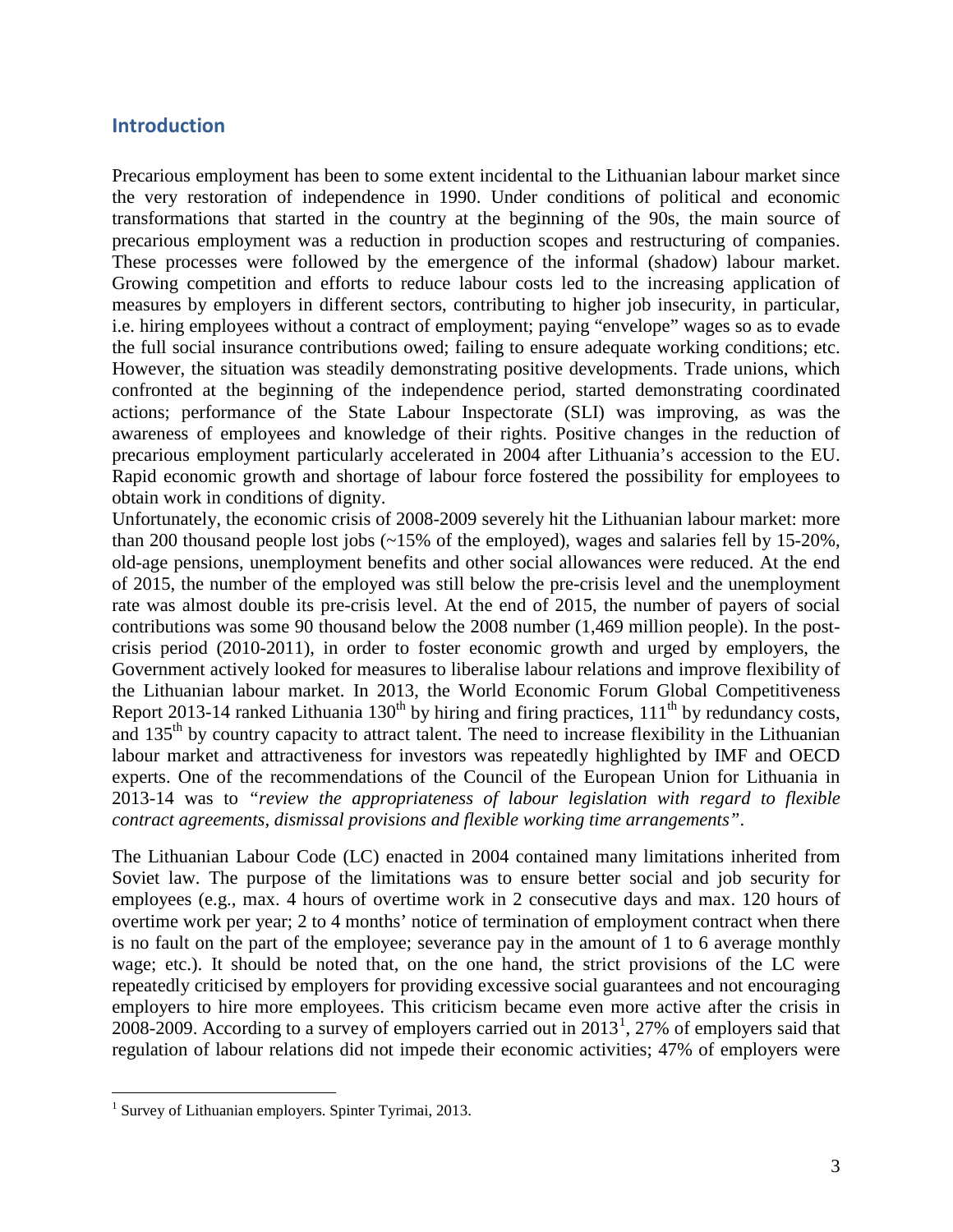of the opinion of the LC sets forth excessive redundancy limitations; 36% of employers believed that limitation applicable to fixed-term employment contracts are too strict (*several answers were possible*). On the other hand, it should be noted that the stringency of labour market regulations were often offset by their non-observance in practice. For example, in cases of dismissing an employee with no fault on the part of the employee (on employer's initiative), the employer would make an arrangement with the employee to dismiss him/her "by mutual agreement between the parties", meaning that severance pays set forth in the LC were not paid and the term of notice giving was not complied with. Again, the mentioned practices appear to have been more common in Lithuanian-capital and smaller companies, whereas larger or multinational companies tend to comply with statutory requirements. This leads to unequal terms of competition within the labour market. That is why organisations representing the interest of foreign capital companies (e.g. Investors' Forum) were among the most active initiators of LC liberalisation.

In order to tackle the issues of increasing labour market flexibility in an integrated manner, the Ministry of Social Security and Labour (MSSL) initiated a research in 2013 to deliver, inter alia, recommendations regarding more flexibility in the Lithuanian labour market. A new "social model" elaborated by the researchers encompassed drafts of the LC, the Law on Employment, and social insurance regulations. In the context of political discussions of the liberalisation of labour relations, representatives of trade unions took a rather strong position that the proposed amendments would reduce income and job security. In 2015, there was quite fierce debate between representatives of employers and trade unions on a number of provisions in the new social model. It can be stated that in case of decelerating economic growth and wage stagnation, the new amendments to the regulation of labour relations could lead to increased practices of precarious employment. It is noteworthy that low wages represent a major risk factor for precarious work conditions in Lithuania (almost 20% of full-time employees in Lithuania receive less than 350 euro per month). As low wages do not allow employees to save much, loss of job means a serious drop in their standards of living, which is only partly compensated by available social guarantees. This explains why there are fewer people in atypical forms of employment in Lithuania (especially those working under part-time employment contracts). Social insecurity is another key problem of precariousness in Lithuania. This risk is faced by the majority of selfemployed persons (especially – in agriculture), seasonal workers and persons working illegally. In 2014, self-employed accounted for about 10.8% and seasonal workers – for about 3.4%. According to various estimates of illegal employment, about 12-15% of the total number of the employed is working illegally in Lithuania.

It can be concluded that the problem of precariousness is relevant for about 30-35% of the employed population in Lithuania. However, this issue is not emphasised in any of the Government's programmes. More attention to the problem is paid by trade unions – Lithuanian Trade Union "Solidarumas" and the Lithuanian Trade Union Confederation. In this context, it should be noted that in 2014-2015 employment security issues were given much attention in political and public domains owing the consideration of the new social model. The future increase in employment flexibility may lead to the growth of precarious employment unless stable economic growth is ensured and social support is improved on a high-handed basis.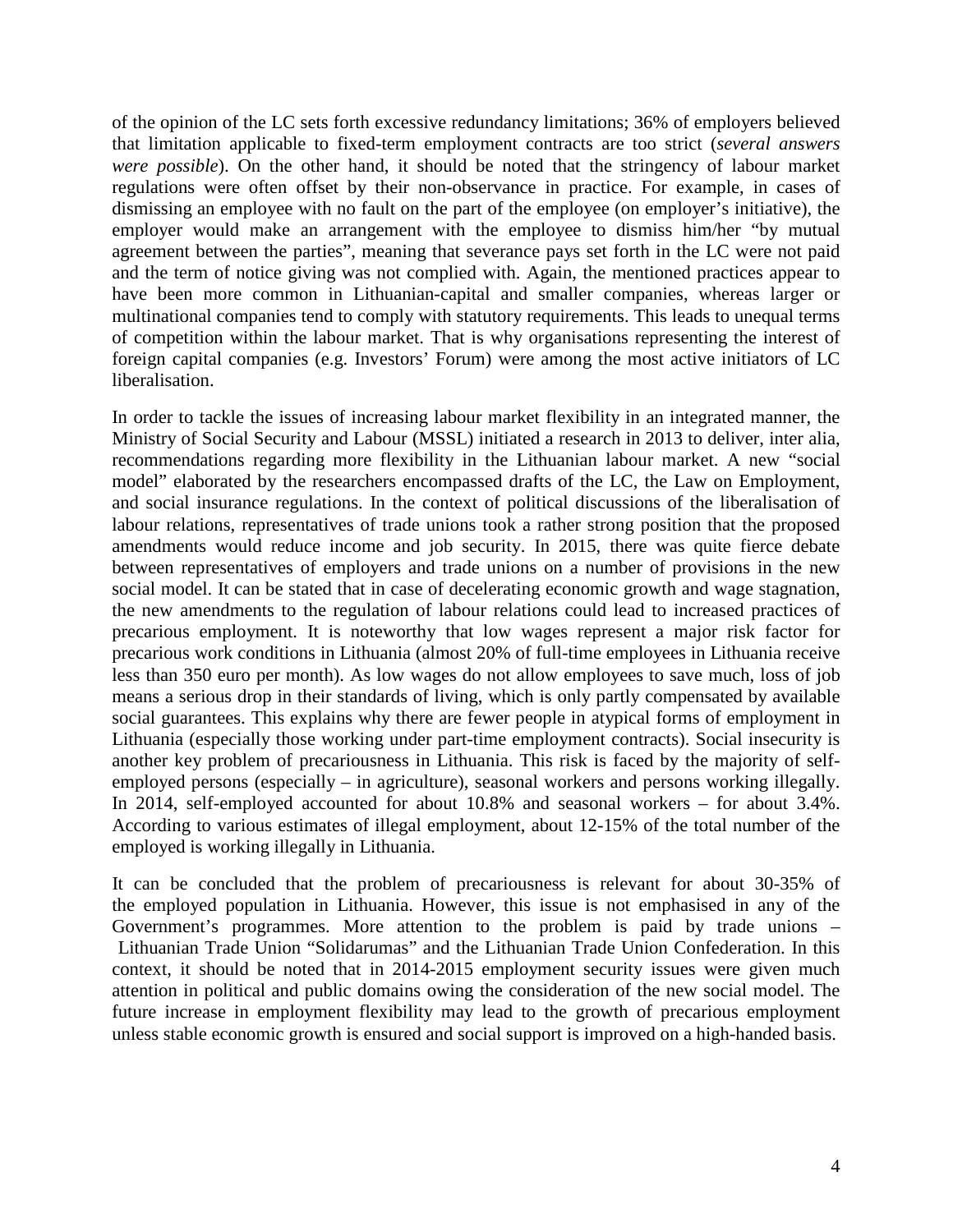#### <span id="page-6-0"></span>**Part I: Precarious work in context**

## <span id="page-6-1"></span>**Legal developments and form and incidence of precarious employment in the**

#### **economy**

Precarious employment in Lithuania, same as in many other countries, mostly takes the form of legal, but alternative, employment forms, which comprise lower level of social security and labour rights than a regular full-time open-ended employment contract. In Lithuania precarious employment is closely related to low pay as well. The main legal act which regulates employment conditions and labour relations in Lithuania is the Labour Code of the Republic of Lithuania (LC). The current LC is in force in Lithuania since 1 January 2004. During the recent decade there were no very significant changes in the LC, however social partners (with the initiative of employers and investors) were permanently discussing possibilities to liberalise labour legislation in Lithuania. The need to liberalise labour relations in Lithuania was emphasised by the EC, IMF, experts of other international organisations. The present Government put the increase of employment flexibility among its priority activities in 2014. Currently, the so called New Social Model (NSM), which includes the new LC as well, is under consideration in Lithuania. The new legislation provides for the dominance of liberal regulation of labour relations which, according to the legislators, are supposed to ensure more flexibility in the labour market, improve attractiveness of the Lithuanian labour market for foreign investors and booster employment in Lithuania. According to some employees and trade unions' representatives, the NSM provides solutions that considerably reduce social and employment guarantees<sup>[2](#page-6-2)</sup> without making a tangible contribution to employment growth. The main reason for a part of the population to stay out of employment and live on social benefits is low wages, not the lack of job vacancies<sup>[3](#page-6-3)</sup> or insufficiently flexible employment relationships. Therefore, for the NSM to have a positive impact on the country's labour market, work on the implementation of the NSM should go in parallel with the activation of investment policy in pursuit of directing financial flows to the development of new technologies and innovations, as well as to overall promotion of wage upward trends. In 2014, Lithuania demonstrated the best indicators in the region by GDP per capita (74% of the EU-28 average); in Estonia, this indicator was 73%, in Poland - 68%, and in Latvia – 64%. However, Lithuania was behind all those countries by net average wage or annual disposable income (in 2014, net AW was EUR 524 in Lithuania, as compared to EUR 557 in Latvia, EUR 678 in Poland, and EUR 841 in Estonia). Low wages put the Lithuanian labour market in an unattractive situation and this is one of the main reasons for Lithuania to have one of the highest migration outflows in the EU. In addition to low wages, the attractiveness of the Lithuanian labour market is reduced by the spread of precarious forms of employment. The LC defines following types of employment contracts in Lithuania:

- indefinite (open-ended) contract;
- fixed-term, temporary, seasonal;

 $\overline{a}$ 

• secondary (additional) job contract;

<span id="page-6-2"></span><sup>&</sup>lt;sup>2</sup> Already in March 2015 trade unions' representatives presented over 3,700 comments concerning the NSM proposals to improve the current LC. The main emphasis was on that the proposed amendments considerably undermine working conditions and the security of workers. The new version of the LC provides for reducing the term of notice of dismissal, cutting severance pays, simplifying conditions for dismissal from work, relaxing

<span id="page-6-3"></span> $3$  In 2013-2015, there were more job vacancies registered with the LLE for skilled workers, craftsmen and machine operators/assemblers than the number of unemployed persons with appropriate skills.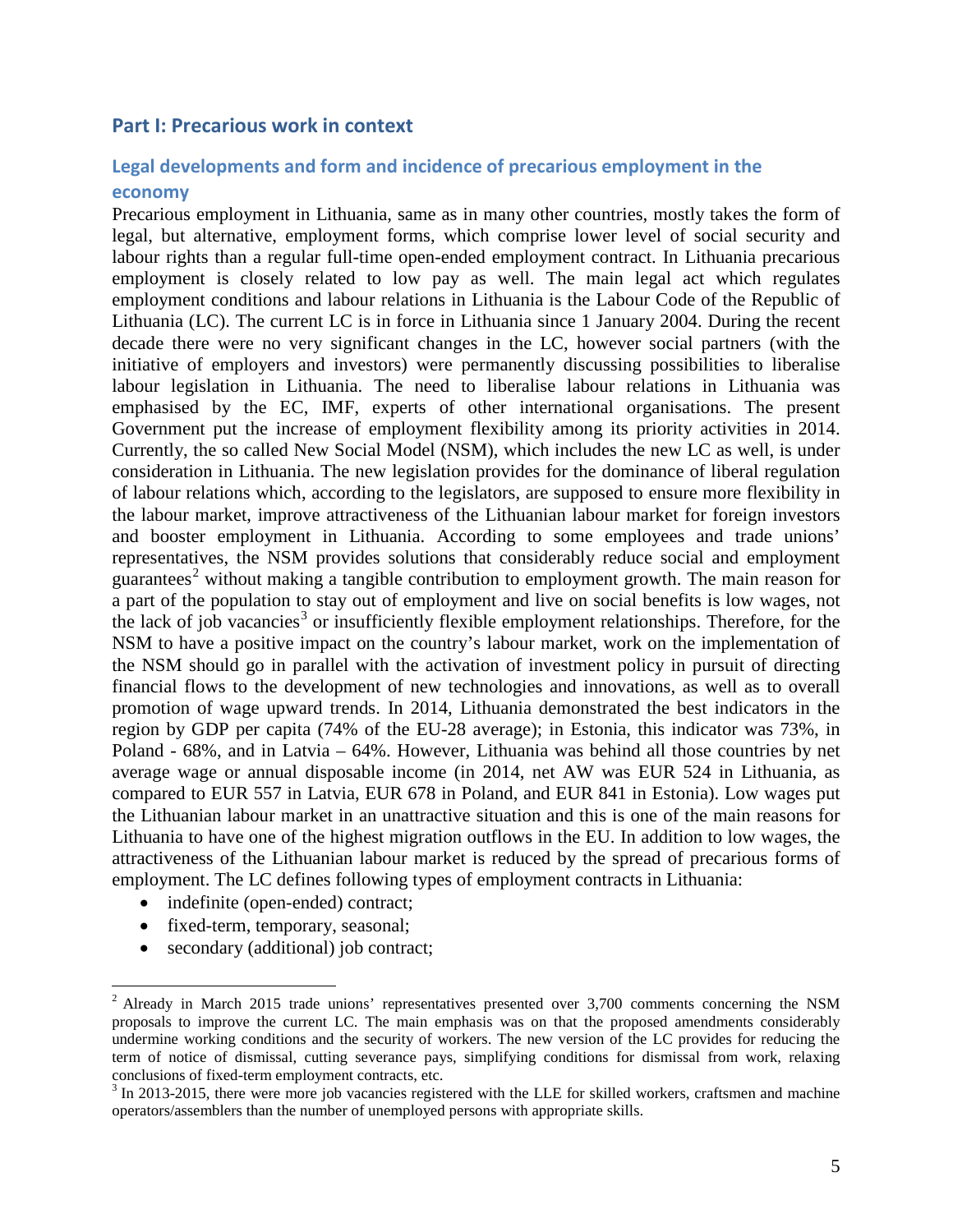- teleworking;
- other.

The LC says that "as a rule, an employment contract shall be concluded for an indefinite period of time (indefinite-term)".

Considering that the same rules apply to both – main and additional jobs, as well as to the jobs performed in the "ordinary" workplace and telework and taking into account other provisions of the Labour Code, other legislation and relevant practices, we may identify the following main alternative/atypical forms of work in Lithuania:

- Temporary (fixed-term) contract
- Part-time contract
- Temporary agency work
- (Bogus) self-employment

In addition to these forms, employment under a contract of authorship/service, as well as work with agricultural service vouchers, can be also attributed to the atypical forms of work. Contracts of authorship/services are usually used by those on higher incomes in Lithuania (researchers/ scientists, translators/interpreters, lawyers, architects, etc.). Before the crisis tax burden in case of authorship/service contract was significantly lower comparing to the ordinary employment contract, however during the crisis in order to increase incomes of the national budget taxes and social insurance contributions on authorship/service contract were increased and now are equal to the employment taxes contributions. The only difference – in case of authorship/service contract persons providing services are working as freelancers or self-employed (i.e. working time, OHS, employment security and other requirements applicable for an employee do not apply to service providers). According to the Lithuanian legislation, employment with agricultural service vouchers is allowed in the agricultural and forestry sectors only. The use of service vouchers enables an employer (farmer) to hire a worker without many administrative requirements, simply by issuing a special service voucher. It is enough to specify usual particulars in this document: service recipient and service provider, type of service, time of service provision, service price rate, amount of health insurance contributions, etc. The farmer (employer) is required to notify the fact of service provision in the established procedure and within the set time limits.

Below we shortly present the main legislative regulations and the current statistics about the aforementioned forms of precarious employment.

#### <span id="page-7-0"></span>**Temporary (fixed-term) contract**

According to the LC, a fixed-term employment contract may be concluded for a certain period of time or for the period of the performance of certain work, but not exceeding five years. It is prohibited to conclude a fixed-term employment contract if work is of a permanent nature (unless this is provided for by laws or collective agreements).

As it was mentioned above, there are separate definitions of seasonal and short-term employment contracts in Lithuanian labour law. According to the LC, a seasonal employment contract shall be concluded for the performance of seasonal work. Seasonal work shall be such work, which due to natural and climatic conditions is performed not all year round, but in certain periods (seasons) not exceeding eight months (in a period of twelve successive months), and is entered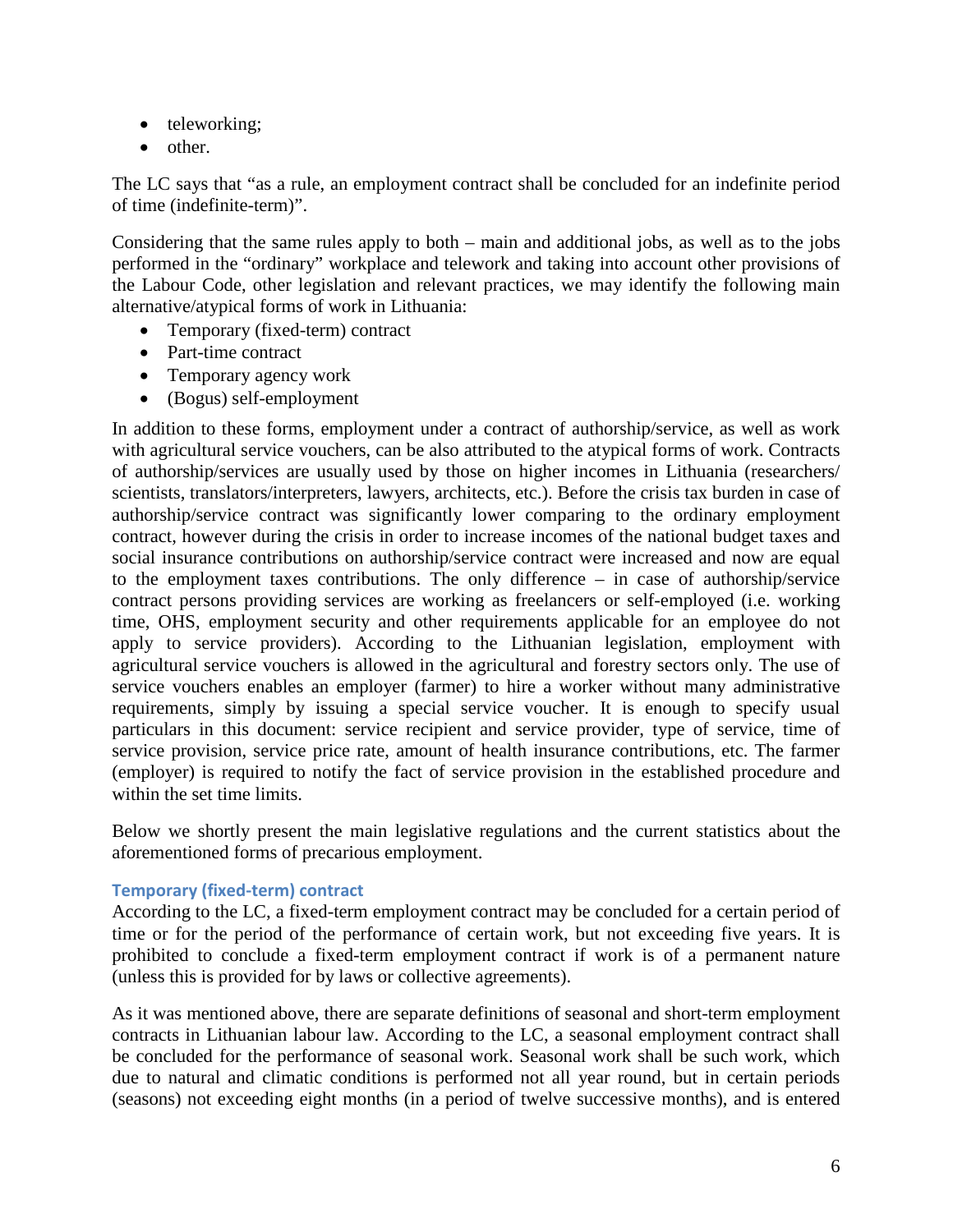on the list of types of seasonal work. Short-term employment contract shall be an employment contract concluded for a period not exceeding two months. Grounds for the conclusion of a temporary employment contract (circumstances under which a temporary employment contract may be concluded), the characteristics of the change and expiry of such a contract, as well as of the working and rest time of temporary workers shall be established by the Government.

Following the outbreak of the crisis, the conclusion of the fixed-term employment contracts was liberalised in respect of newly established jobs within a period from 1 August 2010 to 1 August 2015 in order to create more favourable conditions for employment, provided that fixed-term employees would not exceed 50% of the total number of employees in an enterprise. However, this amendment did not have any material impact on the growth of fixed-term employees in the period from 2010 to 2015 (see the Table below). Figures in the Table show that the share of fixed-term employees in the total number of persons employed has remained roughly stable since 2008 in Lithuania, standing at approx. 2.6%.

|                 | 2005    | 2006    | 2007    | 2008    | 2009    | 2010    | 2011    | 2012    | 2013    | 2014    |
|-----------------|---------|---------|---------|---------|---------|---------|---------|---------|---------|---------|
| Employees,      | 1,188.3 | 1,186.2 | 1,240.1 | 1,260.4 | 1,159.6 | 1,112.0 | 1,120.8 | 1,134.7 | 1,140.6 | 1,159.4 |
| thous.          |         |         |         |         |         |         |         |         |         |         |
| Fixed-term      | 64.7    | 54.3    | 46.5    | 29.9    | 26.4    | 27.0    | 30.1    | 29.9    | 30.9    | 32.0    |
| employees,      |         |         |         |         |         |         |         |         |         |         |
| thous.          |         |         |         |         |         |         |         |         |         |         |
| Share of fixed- | 5.4     | 4.6     | 3.7     | 2.4     | 2.3     | 2.4     | 2.7     | 2.6     | 2.7     | 2.8     |
| term            |         |         |         |         |         |         |         |         |         |         |
| employees, %    |         |         |         |         |         |         |         |         |         |         |

Fixed-term employment in Lithuania in 2005-2014

Source: Lithuanian Statistics

Such a situation can be explained by employees' rights being quite well protected in this area (both – by valid legislation and its enforcement). As mentioned above, it is prohibited to conclude a fixed-term employment contract if work is of a permanent nature. In addition, there are various other provisions in the LC restricting the use of temporary employment contracts in Lithuania. For instance, according to the LC:

- if the term of an employment contract is not specified therein or is specified unduly, the employment contract concerned shall be considered of indefinite duration;
- if the term of an employment contract has expired, whereas employment relationships are actually continued and neither of the parties has, prior to the expiry of the term, requested to terminate the contract, it shall be considered extended for an indefinite period of time;
- a fixed-term employment contract shall become an indefinite-term contract when the circumstances in respect whereof the term of the contract has been defined cease to exist during the period of employment relationships;
- if an employment contract, upon the expiry of its term, is not extended or is terminated, but within one month from the day of its termination another fixed-term employment contract is concluded with the dismissed employee for the same work, then, at the request of the employee, such a contract shall be recognised as concluded for an indefinite period of time (except some cases).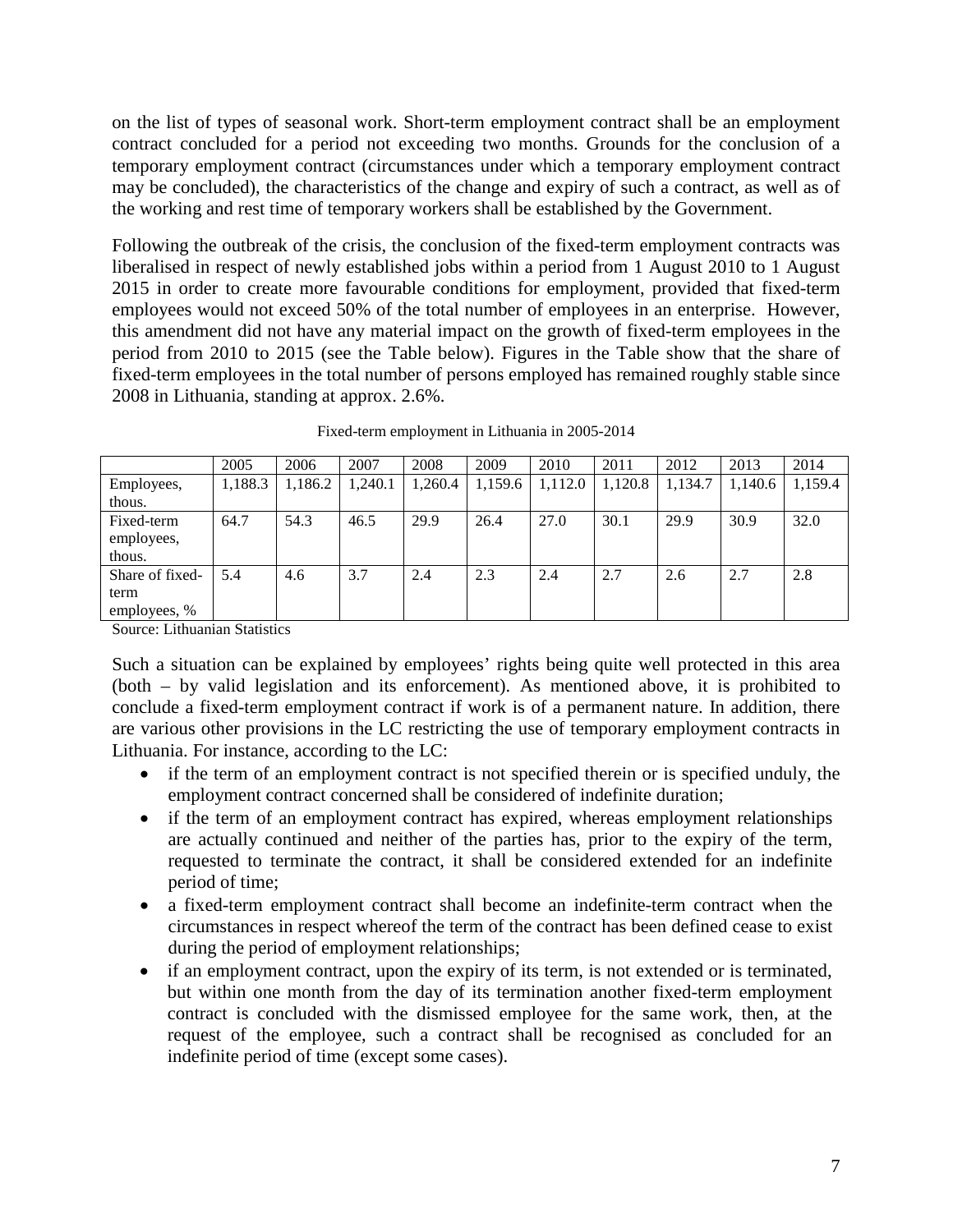In the absence of strong trade unions, the implementation of the legal provisions in Lithuania is rather strictly observed by the State Labour Inspectorate. As a result of such provisions of labour law which have been in place for years, Lithuanian employers simply failed to have developed traditions to employ persons on a fixed-term basis. Moreover that in respect of employment conditions or in-service training and promotion opportunities, the LC stipulates that employees working under fixed-term employment contracts may not be treated in a less favourable manner than employees working under employment contracts of indefinite duration. The main difference between open-ended and fixed-term employee is that the latter is not entitled to the severance pay after the end of the contract. However, Lithuania's experience shows that even open-ended employees often leave the service with no or minimum severance pay.

We may conclude that fixed-term employment should not be generally viewed as the main reason of precarious employment in Lithuania. Fixed-term contracts may give grounds for precarious employment mainly in cases when fixed-term contracts apply on a larger scale in respect of certain categories of workers or sectors (workers with lower skills or in certain categories of jobs, e.g. auxiliary workers in some manufacturing or construction sub-sectors).

#### <span id="page-9-0"></span>**Part-time employment**

According to the LC, part-time daily working time or part-time weekly working time shall be set:

- by agreement between the employee and the employer;
- at the request of the employee due to his health status according to a conclusion of a health care institution;
- on the request of a pregnant woman, a woman who has recently given birth, a breastfeeding woman, an employee raising a child under three years of age, as well as an employee who is alone raising a child under fourteen years of age or a disabled child under eighteen years of age;
- at the request of an employee under eighteen years of age;
- at the request of a disabled person;
- at the request of an employee nursing a sick family member according to a conclusion of a health care institution.

Part-time work shall not result in limitation when setting the duration of annual leave, calculating the length of service, promoting an employee, improving qualification, as well as shall not limit other employment rights of the employee. Employees shall receive payment in proportion to the time of work or by result.

Like with fixed-term employment, part-time work is not very popular in Lithuania, too, with part-time employees accounting for less than 10% of total employees in the country (see Table below). The share of part-time employment in Lithuania in 2005-2014 ranged from 6.8% in 2008 to 9.5% in 2012 and stood at 10.4% in 2006. Despite the fluctuations, part-time employment can be said to have stood at 8-9% of total employment in Lithuania in recent years.

|                                  | 2005                                       | 2006 | 2007  | 2008 | 2009 | 2010 | 2011     | 2012                | 2013 | 2014            |
|----------------------------------|--------------------------------------------|------|-------|------|------|------|----------|---------------------|------|-----------------|
| Employed, thous.                 | .434                                       | .429 | 1.452 | .427 |      | .248 | 254      | 276<br>.            | วดว  | 310             |
| Part-time employed, thous.       | 104                                        | .49  | 122   | 97   | 109  | 102  | $1 \cap$ | $\sqrt{21}$<br>- 1  |      | 120             |
| Share of part-time employment, % | $\overline{ }$<br>$\overline{\phantom{a}}$ | '0.4 | 9.1   | 6.8  | د.ه  | 8.2  | 8.9      | $\mathbf Q$<br>ر. ر | 9.0  | $\Omega$<br>フェエ |

| Part-time employment in Lithuania |  |
|-----------------------------------|--|
|-----------------------------------|--|

Source: Lithuanian Statistics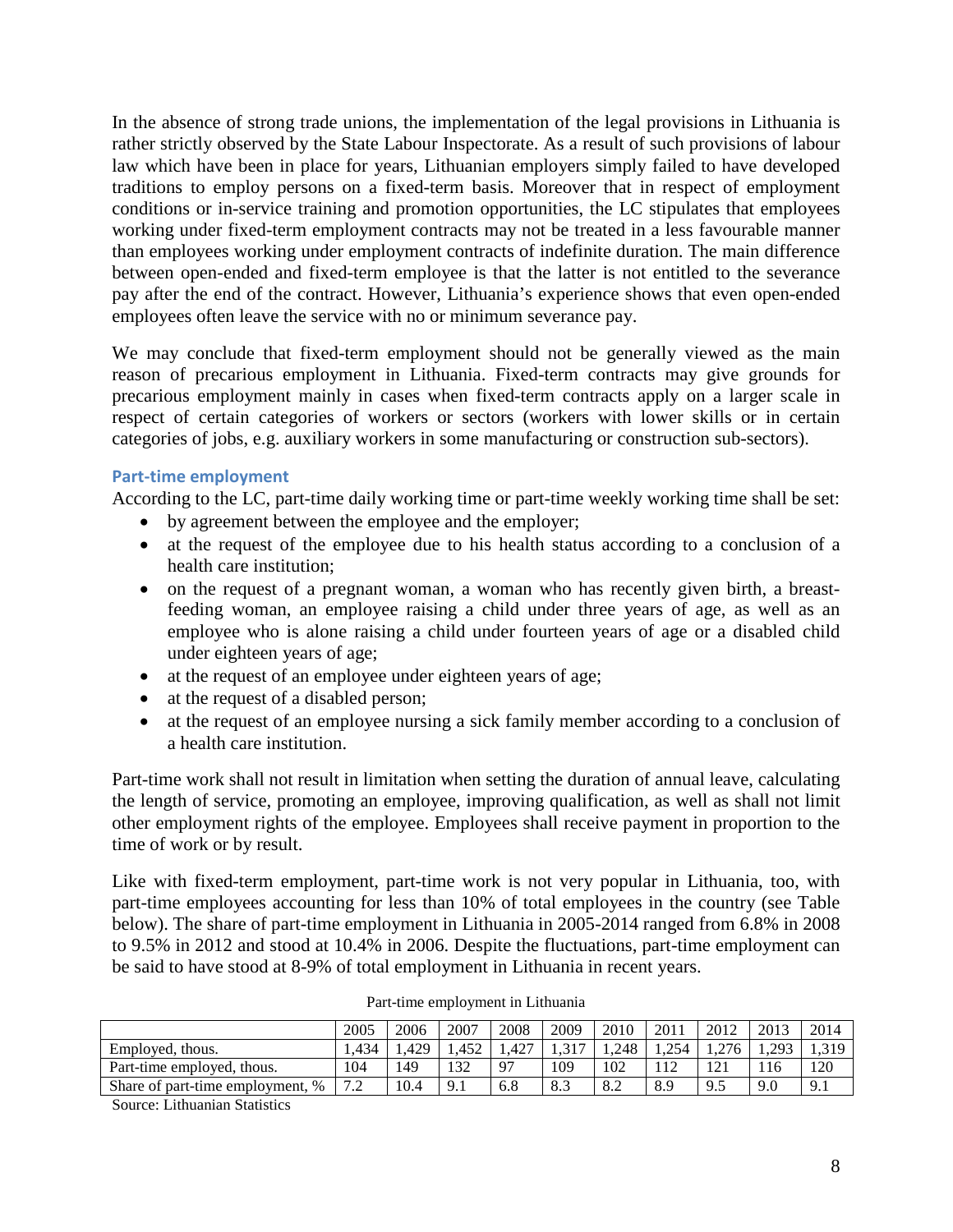The main reason of relatively low popularity of part-time employment is a generally low wage level; as a rule, part-time employment does not provide sufficient means of subsistence. Even though there have been no detailed studies on part-time employment conducted in Lithuania, long years of experience of labour market research suggest that a part-time job is held as a second job in addition to the primary one in Lithuania rather than being the only source of employment and income. This argument is partly confirmed by the situation where the beginning of the crisis and the resulting decline in job supply were accompanies by a decrease in the share of part-time employment due to fewer chances of getting secondary jobs.

With regard to part-time employment in the context of precarious work, it is important to note that in Lithuania part-time employment often stands in the same line with illegal employment/undeclared work (UDW). Employers declare their employees to work on a parttime basis and pay them official wages/salaries and taxes in accordance with the declared working hours, while in fact employees work full time and are paid in cash. This reduces tax burdens for the employer and, at the same time, social guarantees for the person so employed. Therefore, it is quite probable that the actual percentage of part-time workers in Lithuania is low than it is indicated by the official statistical figures.

#### <span id="page-10-0"></span>**Temporary agency work**

The TAW sector is rather poorly developed in Lithuania. According to the STD, in 2013 the share of total employment in the TAW sector in Lithuania was approx. 0.5%.

One of the reasons determining such a low spread of TAW in Lithuania is that this form of employment was covered by national law quite a short time ago. The Lithuanian Parliament adopted the Law on Temporary Agency Employment to implement the EU Directive on temporary agency work only on 19 May 2011 (it came into effect on 1 December 2011). Although quite frequently appearing in practice and existing for more than a decade, agency employment relationships had not been previously regulated in Lithuania by any special legal acts. The aforementioned law raised the interest in temporary agency employment services: the number of TAW employees increased from 1.5 thousand in 2011 up to 4.4 thousand in 2013.

Despite the relatively low number of employees, the TAW sector is outstanding for high average wages. In 2012, the average monthly wage in the TAW sector amounted to EUR 1,414.6, being more than twice above the country's average wage (standing at 228% of AW). Also, a large pay gap may exist in the sector between different professional qualifications of employees.

Temporary employment agencies are required to provide information on temporary agency workers to the State Labour Inspectorate [\(SLI\)](http://www.vdi.lt/). According to the SLI, a total of 3,450 temporary agency workers were employed in Lithuanian enterprises in the second half of 2014; secondary school graduates or persons without profession accounted for the majority of them (65.6%). Therefore, it is quite probable that some employees in the TAW sector are in low-skilled jobs, often employed under unfavourable working conditions. However, despite the mentioned trend, the TAW sector has been recently demonstrating growing employment of skilled workers. For example, there was a significant increase in the number of temporary employed accountants, medical and construction workers as well as other rather highly skilled employees and workers.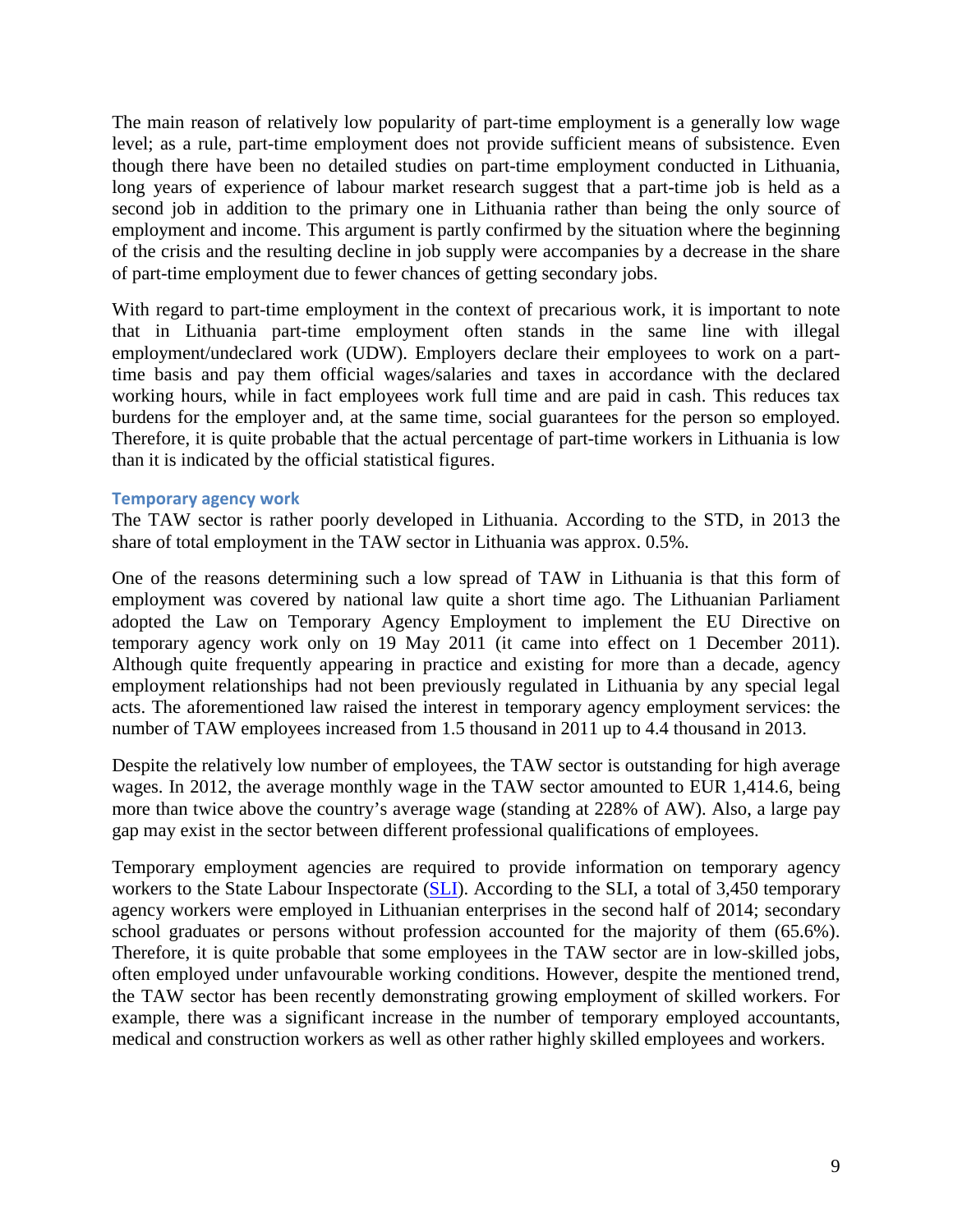#### <span id="page-11-0"></span>**(Bogus) self-employment**

The share of the self-employed in Lithuania is close to 10-11% and is rather steady: in 2005- 2014, the number of self-employed persons in Lithuania varied from 203.7 thousand in 2005 up to 115.2 thousand in 2011, accounting for 14.2% to 9.2% of the total number of employees, respectively (see Table below).

|                             | 2005 | 2006 | 2007  | 2008 | 2009 | 2010  | 2011         | 2012           | 2013         | 2014   |
|-----------------------------|------|------|-------|------|------|-------|--------------|----------------|--------------|--------|
| Employed, thous.            | .434 | .429 | 1.452 | .427 |      | 1.248 | 254<br>ا∼ل∠ن | .276           | 203<br>1.475 | 1, JIJ |
| Self-employed, thous.       | 204  | 203  | 183   | 146  | 136  |       |              | 124            | 137          | 143    |
| Share of self-employment, % | 14.2 | 14.2 | 12.6  | 10.2 | 10.3 | 9.3   | 9.2          | Q <sub>7</sub> | 10.6         | 10.8   |

| Employment and self-employment in Lithuania |  |
|---------------------------------------------|--|

Source: Lithuanian Statistics

Persons working as self-employed (engaged in activities under individual activity certificates or engaged in activities under business certificates) in Lithuania have lower social guarantees and lower social and employment security compared with the employees:

- self-employed persons engaged in activities under individual activity certificates are covered on a compulsory basis by state social pension insurance, sickness and maternity social insurance (but only to receive maternity and paternity benefits, excluding sickness benefits), and obligatory medical insurance;
- self-employed persons engaged in activities under business certificates are covered in Lithuania only by basic old-age pension insurance and obligatory medical insurance

It means that differently than employees, self-employed persons are not entitled to unemployment benefits, sickness benefits, occupational accidents and other benefits in Lithuania. Moreover, self-employed persons are deprived of the social guarantees' package available for employees, i.e. periods of notice, severance pays, annual leaves, job preservation during maternity leaves, etc.

Same as in case with fixed-term employment, national legislation rather strictly regulates the fraudulent usage of this type of employment in Lithuania.

The Law on Personal Income Tax of the Republic of Lithuania defines "relations in their essence corresponding to employment relations" as follows: employment relations or relations in their essence corresponding to employment relations shall mean a relationship where work is performed under an employment contract, and also any other activity carried out on the basis of legal relations substantially corresponding (by agreement concerning remuneration for work, workplace and functions, work discipline, etc.) to a relationship between an employer and employee created under an employment contract.

The State Tax Authority (STA) emphasises and, together with the SLI, monitors that relationships between the parties – employer and employee, company and persons providing services to it, etc. - are documented in accordance with their true content. The tax administrator may qualify individual activities as employment relationships in the following cases:

- services are rendered to one company which often provides the person with a workplace and work implements;
- the person has some sort of binding commitments in respect of the company, e.g. performs company's instructions, participates in the training, seminars or sessions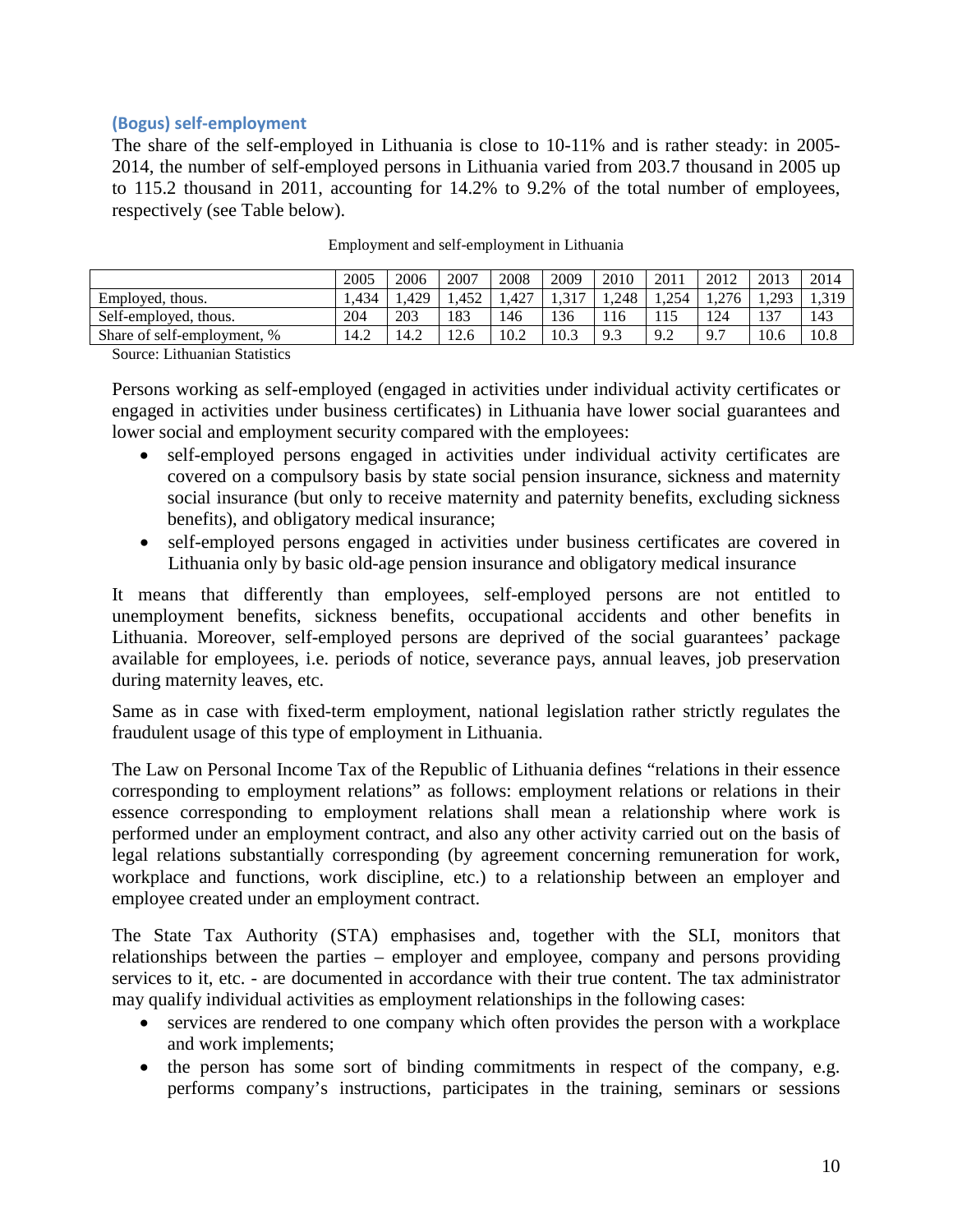organised by the company and/or participates, on the company's instruction, in the courses held by other legal or natural persons;

- the person has committed himself/herself to build a positive image of the company in the public, adhere to the ethics requirements established within the company;
- the person signs service agreements with customers not in his/her own name, but on behalf of the company which pays the person for the services rendered to the customer;
- the person receives a part of payment (usually, minimum wage) under the employment contract, whereas the rest of the pay for work is received as income derived from individual business activities;
- the presence of other circumstances indicative of employment relationships is established.

The above mention limits the chances for bogus self-employment to develop. Yet, certain categories of employees nonetheless work as dependent employees. This refers to hairdressers, some categories of builders.

#### <span id="page-12-0"></span>**Conclusions**

From the short trends presented above we may conclude that rather standard forms of employment are prevailing in Lithuania, and these have been even slightly increasing over the last decade. That is why not much attention is paid to the problem of non-standard forms of employment and surveys in this area in Lithuania. Nevertheless there is a number of employees that are strongly affected by different atypical forms of work – self-employed persons and employees working under fixed-term and part-time employment contracts. Moreover – if the new social model will be adopted in Lithuania, it is expected that the share of atypical forms of employment will significantly increase.

We have to say, that precarious employment in Lithuania is strongly related to low income; moreover non-standard forms of employment interconnected with the low income environment create preconditions of highly precarious employment. At the beginning of 2015, average disposable wage in Lithuania was  $\epsilon$ 525. Minimum monthly wage (MMW), whose recipients are usually precarious employees, has remained below the real minimum living standards in net figures for a number of years. At the beginning of 2015, MMW in Lithuania amounted to  $\epsilon$ 300, being one of the lowest within the EU. About 12% of employees received MMW or less at the beginning of 2015 (this indicator stood at 15-16% after the crisis, in 2009-2011).

So the first and the main problem in Lithuania, when we are speaking about the precarious work, is a risk that work does not provide sufficient income to enable people to live decently (social security level is low too). This issue covers actually all categories of employees: by demographic features – men, women, older workers, young employees; by place of residence – rural and urban employees; by type of employment – open-ended, fixed-term, part-time, self employed. Generally MMW or similar wage receive people working in agriculture, lowskilled or unskilled workers, women. MMW earn almost all cleaners, a majority of retail workers, small scale service personnel.

Social insecurity is another key problem of precariousness in Lithuania. This risk is faced by the majority of self-employed (especially – in agriculture), seasonal workers and working illegally. In 2014 self-employed accounted for about 10.8% (143 thousand) and seasonal workers – for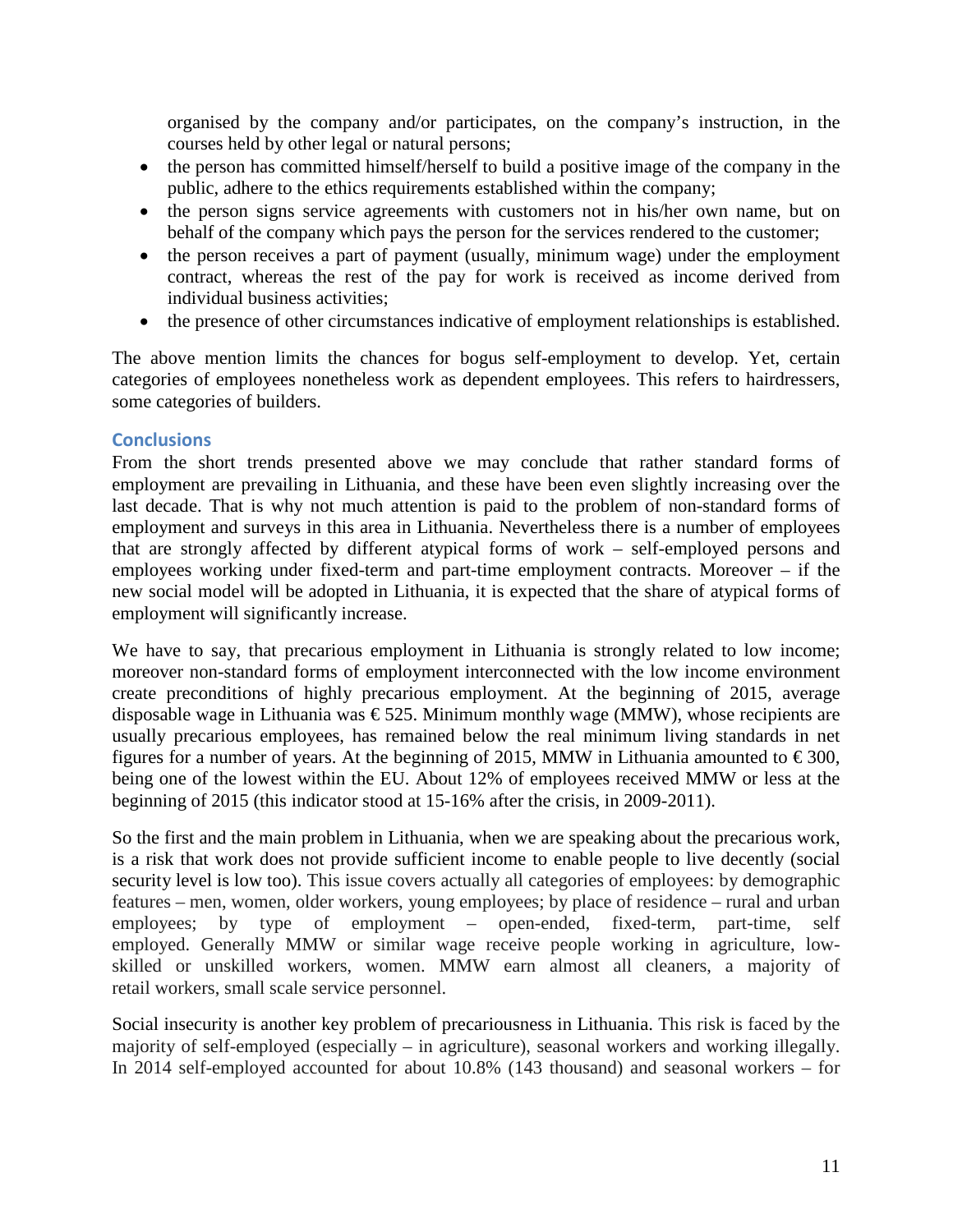about 3.4%. According to various estimates of the illegal employment of about 12-15% of the total number of the employed (145 to 165 thousand) is working illegally in Lithuania.

Summarising the above said, we may conclude that the problem of precariousness is actual for at least about 30-35% of the employed population in Lithuania. However, this issue is not emphasised in any of the Government's programmes. More attention to this problem is paid by trade unions – Lithuanian Trade Union "Solidarumas" and the Lithuanian Trade Union Confederation. This problem is discussed during collective bargaining, drafting collective agreements. Unfortunately, trade unions do not play an important role in Lithuania in employment relations. Trade union density is less than 10% and collective bargaining coverage – not more than 15-20%. Moreover collective bargaining usually takes place in large, often – multinational, companies, where the risk of precariousness is lower. In general, in companies with collective agreements in place the risk of precariousness is lower.

#### <span id="page-13-0"></span>**Part II: Facing precarious employment in selected sectors**

#### <span id="page-13-1"></span>**Metal sector**

#### **(1) brief characteristics of the sectors' economic position and employment trends**

The metal sector is rather poorly developed in Lithuania – the gross value added generated in this sector (at current prices) accounted for approx. 1% in the overall GDP structure in 2013. The gross value added of the sector actually remained stabled over the period from 2005 to 2013, showing the highest indicator value in 2007 (1.2%) and the lowest value in 2009 (0.8%).

In general, the global economic crisis had a major negative impact on the sector's employees – in 2010 as compared to 2008 the number of employees in the NACE C25 sector dropped by more than 30% and average wage in the sector – by more than 20%. According to social partners, in some companies the number of employees decreased very rapidly by 40% during the crisis; even in 2015 some companies kept applying a shorter working week introduced during the crisis (4 day workweek instead of 5-day week).

In 2013, the metal sector employed 12.1 thousand persons or 1.3% of the total number of employees in the country. In 2005 – 2013, the number of persons employed in this sector decreased by about a quarter, from 16.3 thousand down to 12.1 thousand. The share of employees in the metal sector, as compared to the whole economy, also went down (from 1.8% to 1.3%).

In 2005 – 2013, wage level in the metal sector was close to average wage in Lithuania – the highest wage was paid in 2007 (representing 117% of the average wage in Lithuania) and the lowest wage was in 2009 (98% of the average wage). In 2013, gross wage of employees in the metal sector was approximately by 4% above the average wage in the country and stood at EUR 632.6.

Number of employees and average monthly wage (EUR) in the whole economy and in the metal sector in Lithuania in 2005-2013

|                                                                                                                        | 2005 | 2006 | 2007 | 2008 | 2009 | 2010 | 2011 | 2012 | 2013 |  |  |  |
|------------------------------------------------------------------------------------------------------------------------|------|------|------|------|------|------|------|------|------|--|--|--|
| In the whole economy                                                                                                   |      |      |      |      |      |      |      |      |      |  |  |  |
| 896.16<br>1.029.<br>1.031.<br>859,59<br>922,397<br>870,90<br>82550<br>916.95<br>976.31<br>Number of employees<br>82J.J |      |      |      |      |      |      |      |      |      |  |  |  |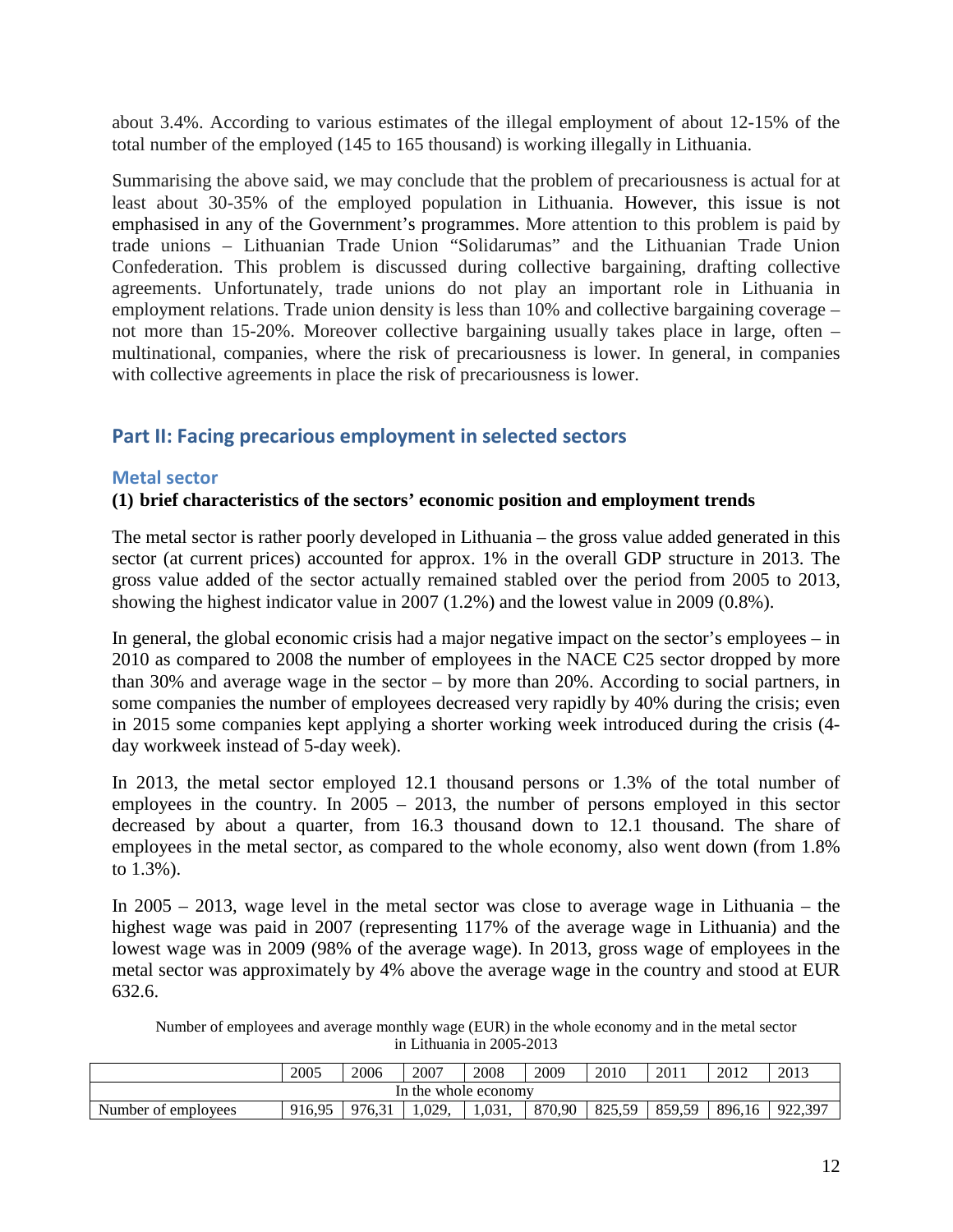|                                                                                   | $\Omega$                                  | $\overline{2}$ | 264    | 047    | $\overline{4}$ | 8      |        |        |        |  |  |  |
|-----------------------------------------------------------------------------------|-------------------------------------------|----------------|--------|--------|----------------|--------|--------|--------|--------|--|--|--|
| Average monthly wage, $\epsilon$                                                  | 393.5                                     | 457.5          | 557.5  | 656.8  | 589.0          | 569.5  | 599.2  | 619.3  | 632.6  |  |  |  |
| NACE C25 Manufacture of fabricated metal products, except machinery and equipment |                                           |                |        |        |                |        |        |        |        |  |  |  |
| Number of employees                                                               | 16,325                                    | 17.662         | 17.759 | 16,937 | 12.128         | 11.457 | 12.420 | 13,132 | 12,149 |  |  |  |
| Average monthly wage, $\in$                                                       | 409.7                                     | 500.4          | 651.9  | 740.9  | 579.3          | 579.4  | 647.9  | 673.9  | 659.2  |  |  |  |
|                                                                                   | NACE C25 in relation to the whole economy |                |        |        |                |        |        |        |        |  |  |  |
| Share of employees in the                                                         | 1.8                                       | 1.8            | 1.7    | 1.6    | 1.4            | 1.4    | 1.4    | 1.5    | 1.3    |  |  |  |
| metal sector $(\%)$                                                               |                                           |                |        |        |                |        |        |        |        |  |  |  |
| Wage in the metal sector                                                          |                                           |                |        |        |                |        |        |        |        |  |  |  |
| comparing to the whole                                                            | 104                                       | 109            | 117    | 113    | 98             | 102    | 108    | 109    | 104    |  |  |  |
| economy $(\% )$                                                                   |                                           |                |        |        |                |        |        |        |        |  |  |  |

Source: Lithuanian Statistics

#### **(2) common forms of precarious work**

Common forms of precarious work in the metal sector in Lithuania in 2005-2014

|                                                                                    | 2005 | 2006 | 2007 | 2008 | 2009 | 2010 | 2011 | 2012 | 2013 | 2014 |
|------------------------------------------------------------------------------------|------|------|------|------|------|------|------|------|------|------|
| Number of self-employed (NACE C25)                                                 | 479  | 638  | 831  | 822  | 547  | 493  | 612  | 684  | n/a  | n/a  |
| Share of self-employed in the metal<br>sector (NACE C25) $(\% )$                   | 2.9  | 3.6  | 4.7  | 4.9  | 4.5  | 4.3  | 4.9  | 5.2  | n/a  | n/a  |
| Number of fixed-term employees in the<br>manufacturing sector (NACE C)<br>(thous.) | n/a  | n/a  | n/a  | n/a  | n/a  | n/a  | n/a  | n/a  | 4.6  | 5.5  |
| Share of fixed-term employees in the<br>manufacturing sector (NACE C) (%)          | n/a  | n/a  | n/a  | n/a  | n/a  | n/a  | n/a  | n/a  | 2.4  | 2.9  |
| Number of part-time workers in the<br>manufacturing sector (NACE C)<br>(thous.)    | n/a  | n/a  | n/a  | 6.7  | 8.6  | 9.3  | 10   | 9.1  | 7.4  | 7.4  |
| The share of part-time workers in the<br>manufacturing sector (NACE C) (%)         | n/a  | n/a  | n/a  | 2.8  | 4.1  | 4.8  | 5.1  | 4.5  | 3.7  | 3.7  |

Source: Lithuanian Statistics, Eurostat

Unfortunately, neither the Lithuanian Statistics (STD) nor Eurostat provides data about *fixedterm employment* in the metal sector. We can only mention that according to Eurostat's summarised data, the manufacturing sector (NACE C) employed a total of 4.6 thousand fixedterm employees in 2013 and 5.5 thousand fixed-term employees in 2014. This represented 2.4% and 2.9% of total manufacturing sector employees in Lithuania, respectively. Considering that the national indicator was 2.8% in 2014, the manufacturing industry appears to have a quite average share of employees working under fixed-term contracts.

Likewise, only summarised statistics is available on *part-time employment* in Lithuania. Eurostat's figures suggest that a total of 7.4 thousand, or 3.7% of total sector's employees, worked part time in manufacturing (NACE C) in 2014. In the 2008 – 2014 period, the share of part-time employees in the given sector went up from 2.8% to 3.7%; the highest indicator was in 2011 (5.1%), still being below the average in the country. In 2008 - 2014, the share of part-time employees in all sectors in Lithuania accounted for 7-9%.

Interviews with the social partners suggest that the metal sector is characterised by a rather high level of diversity in general – some industries of this sector demonstrate successful performance (for example, laser industry), high wages/salaries and excellent working conditions for their employees. However, there also are a number of enterprises, usually small ones, living for today,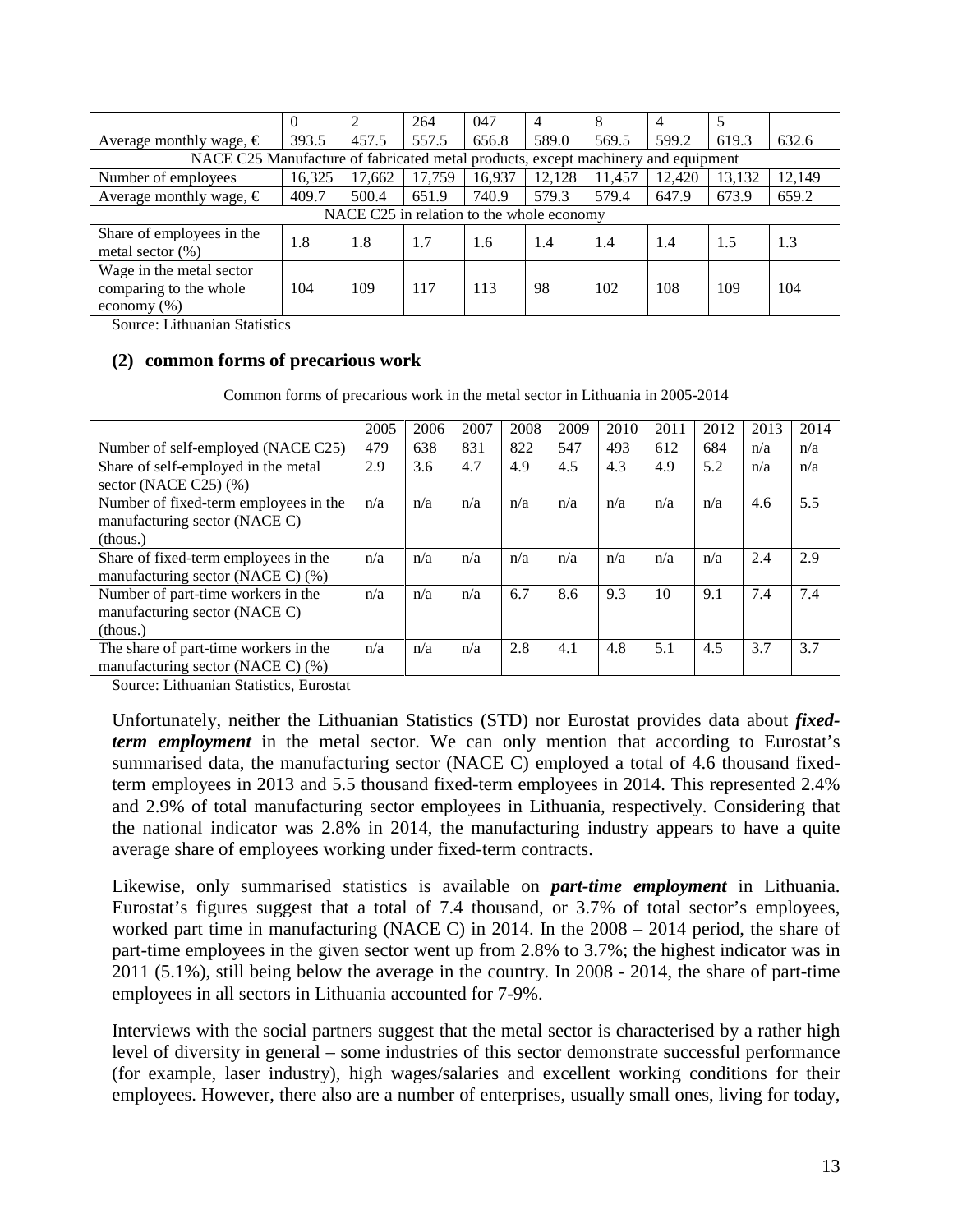trying to survive from order to order, where employees are paid near-to-minimum wages, appropriate OHS level is not ensured, etc. As a rule, such enterprises are highly dependent on particular orders; in case of big and/or urgent orders, employees have to work overtime. Even working at high speed, proper attention is not given to OHS due to insufficient financial resources.

According to the social partners, TAW is spreading in both better- and worse-performing metal industries. TAW employees are typically employed for jobs that do not require high skill, usually for conveyor jobs.

It follows from the social partners' interviews that the greatest threat of precarious work to occur and spread appears in the situation when a company is started in Lithuania to manufacture a certain product/part for a large international metal/automotive enterprise (for example, Lithuanian-based company X manufacturing "metal parts, assemblies and systems for the global automotive industry"; Lithuanian-based company Y, a unit of international group of companies, manufacturing automotive cable harnesses and electromechanical systems). As a rule, such companies have busy work schedules, rather low-skilled and poorly paid labour force.

According to trade unions, the problem of precariousness is relevant in Lithuanian metal industries in general, as most of them pay much attention to acquiring necessary equipment in order to compete in the market, while employees are often not given sufficient attention and regarded simply as "labour force to maintain the equipment".

|                                        |                                                            |                                                                                                                                                                                                |                                                                                                               | <b>Quality of working conditions dimension</b>                                                                                                             |                                                                                                                                                                                                                                |                                                                                                                                                    |
|----------------------------------------|------------------------------------------------------------|------------------------------------------------------------------------------------------------------------------------------------------------------------------------------------------------|---------------------------------------------------------------------------------------------------------------|------------------------------------------------------------------------------------------------------------------------------------------------------------|--------------------------------------------------------------------------------------------------------------------------------------------------------------------------------------------------------------------------------|----------------------------------------------------------------------------------------------------------------------------------------------------|
|                                        |                                                            | Wages                                                                                                                                                                                          | Working time                                                                                                  | Job security                                                                                                                                               | Social security                                                                                                                                                                                                                | Voice through<br>TUs, protection<br>through CB                                                                                                     |
| The formal employment status dimension | Open-ended<br>contract                                     | No collective<br>wage bargaining at<br>any level<br>Average wage<br>close to country's<br>average; however<br>large diversity<br>within the sector;<br>in small<br>companies - close<br>to MMW | In smaller<br>companies,<br>dependant on<br>particular orders -<br>overtime possible                          | High according to<br>valid labour<br>legislation,<br>however low<br>skilled employees<br>often are not able<br>properly to protect<br>themselves           | Social security<br>benefits<br>(unemployment,<br>sickness, maternity<br>benefits, old-age<br>pension) highly<br>dependent on wage<br>level: in case of<br>wages close to<br><b>MMW</b> social<br>security benefits<br>are low. | Trade union<br>density might be<br>close to county's<br>average – less than<br>10%.<br>No sectoral CA.<br>few company level<br>CA <sub>s</sub> .   |
|                                        | Temporary<br>(fixed-term)<br>and part-<br>time<br>contract | Low share of<br>temporary (fixed-<br>term) and part-time<br>employment; no<br>major impact on<br>wage level                                                                                    | Low share of<br>temporary (fixed-<br>term) and part-time<br>employment; no<br>major impact on<br>working time | Low share of<br>temporary (fixed-<br>term) and part-time<br>employment; more<br>favourite<br>conditions for<br>dismissal in case of<br>fixed-term contract | Low share of<br>temporary (fixed-<br>term) and part-time<br>employment; no<br>major impact on<br>social security                                                                                                               | Low share of<br>temporary (fixed-<br>term) and part-time<br>employment;<br>fixed-term<br>employees more<br>rarely become<br>trade union<br>members |
|                                        | Bogus self-<br>employ-<br>$ment*$                          | n.a.                                                                                                                                                                                           | n.a.                                                                                                          | n.a.                                                                                                                                                       | n.a.                                                                                                                                                                                                                           | n.a.                                                                                                                                               |

*Basing on valid legislation, available statistics and interviews with social partners, the following table is completed.*

\* there is no information on self-employed workers in the metal sector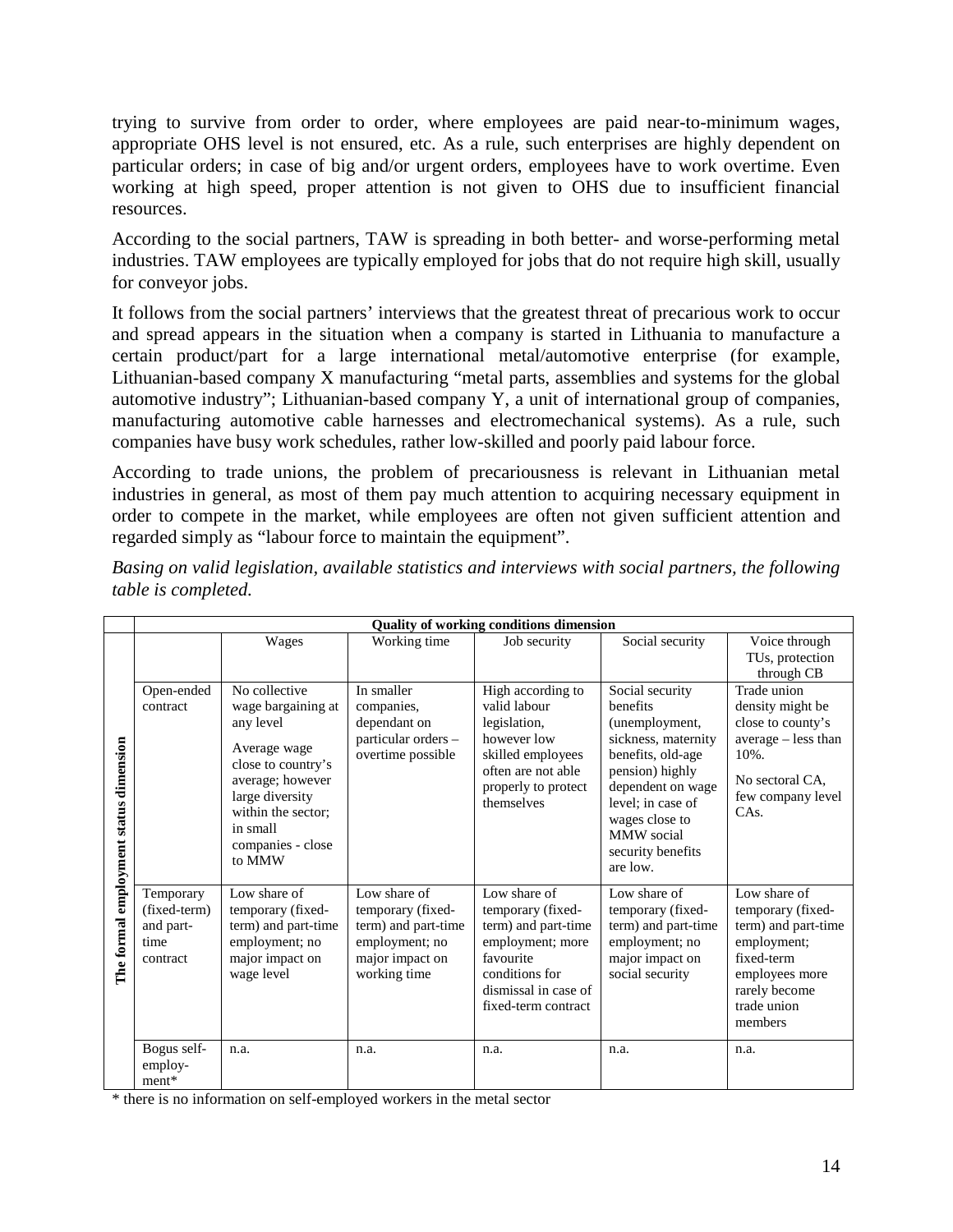#### **(3) union and employers' actions, best practices, examples**

Before the crisis two sectoral trade unions and one employer organisation were acting in the metal sector in Lithuania. Though coverage by collective agreements at that time was approximately 15% and no sectoral collective agreement was signed in the metal sector, it was the one of the most amenable sectors to social dialogue − employers and trade unions knew each other, participated in common projects and activities and had signed some cooperation agreements<sup>[4](#page-16-0)</sup>.

Unfortunately situation changed dramatically after the crisis – currently only one sectoral trade union left in the sector with significantly decreased membership and powers – the Union of Lithuanian Metalworkers Trade Unions [\(LMPSS\)](http://www.litmetal.lt/). Some companies, operating in the metal sector in Lithuania are affiliated by the Engineering Industries Association of Lithuania [\(LINPRA\)](http://www.linpra.lt/).

According to interviews with the social partners, some industries have drastically reduced the number of employees in order to survive during the economic crisis. It was rather popular in this sector, like in some others, too, to apply shorter working time (and, accordingly, lower pay) on a forced and/or agreed basis, shifting to 4-day workweek instead of 5-day week, taking unpaid leaves, etc. Trade unions claim that even at the beginning of 2015 some companies still had shorter working time.

In these tough conditions, trade unions tried to maintain social dialogue in the companies they had already had reliable partners. However, provisions of earlier collective agreements were reviewed; negotiations were carried out about wage reductions, termination of employees under more favourable conditions, etc.

Having deteriorated during the recession, the situation did not change in many industries after the crisis. Yet, in some companies social partners managed to reach agreements. Some metal sector companies even signed new CAs in the recent years. It should be noted, however, that the CAs provide for certain additional social guarantees for employees (e.g., free days in certain family-related circumstances, additional benefits in special cases, etc.), more flexible working time and better work conditions (particularly OHS) rather than significant wage increases or tariff-based workpay.

#### **(4) conclusions – most relevant findings in the sector in response to questions/aims outlined above**

To sum up the information above, the Lithuanian metal sector appears to be highly heterogeneous and thus quite difficult to characterise. The sector has both successfully and stably operating companies that create good working environment for their employees and small enterprises that focus more on short-term results and less care of their employees.

In general, the problem of precariousness is relevant for a certain segment of the Lithuanian metal sector, mainly for smaller enterprises which operate in lower technology subsectors and are often oriented towards single customer and/or one-off orders. As a rule, such companies pay near-to-minimum wages to their employees and give insufficient attention to ensuring appropriate OHS levels (paying more attention technologies and equipment rather than to

 $\overline{a}$ 

<span id="page-16-0"></span><sup>4</sup> http://www.eurofound.europa.eu/node/6718/revisions/13444/view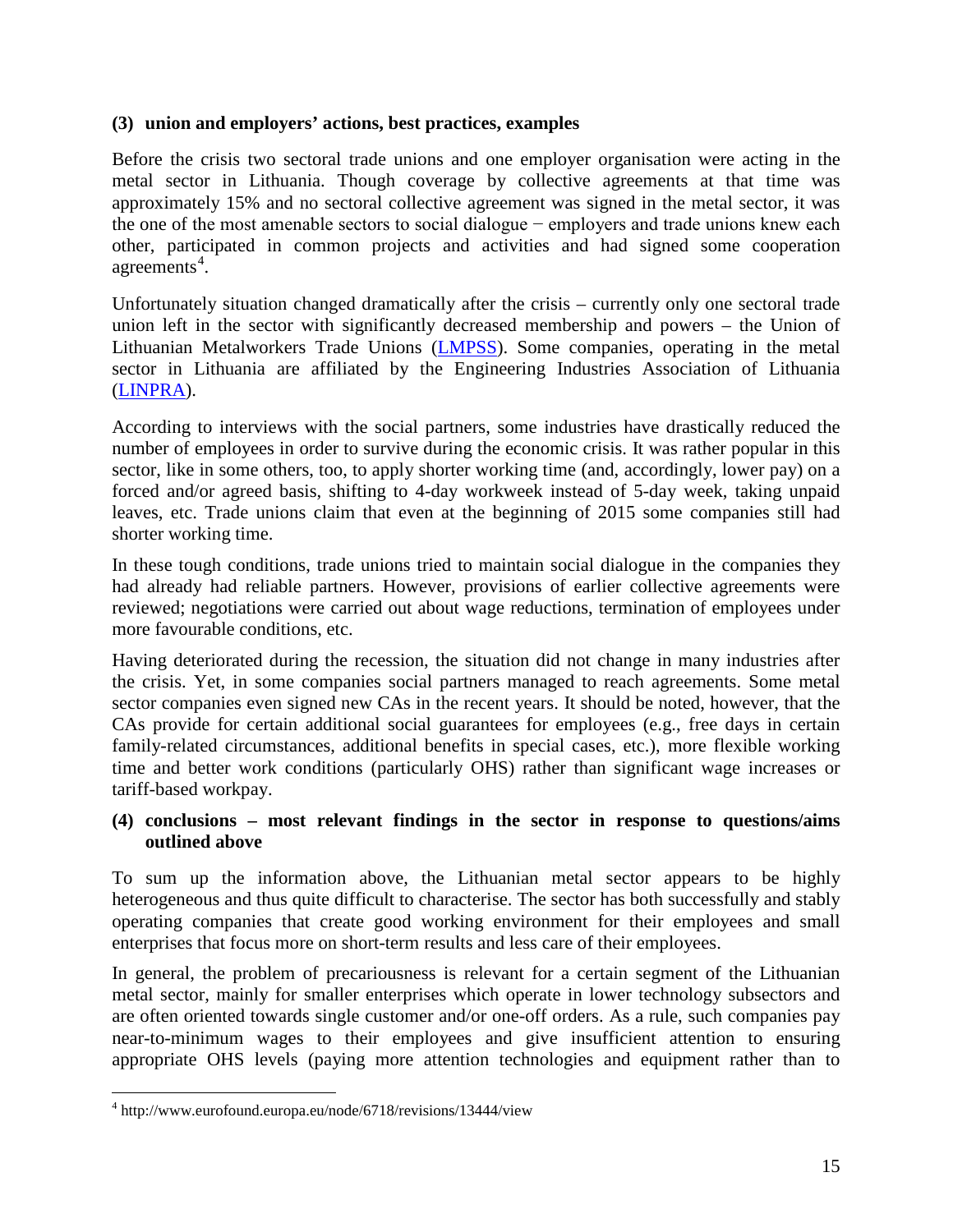employees' well-being). In addition, there is an increasingly common practice of hiring so-called "external OHS professionals" who, as a rule, pay more attention to ensuring compliance with formal OHS requirements than to improving working conditions for employees in reality.

#### <span id="page-17-0"></span>**Healthcare sector**

#### **(1) brief characteristics of the sectors' economic position and employment trends**

The gross value added generated in the healthcare sector (at current prices) accounted for approx. 3% in the overall GDP structure in 2013. Over the 2005 – 2013 period, the gross value added of the sector grew from 2.3% to 2.9%, showing the highest indicator value in 2009 (3.4%) and the lowest value in 2005 (2.3%).

In 2013, the healthcare sector employed 19.0 thousand people or 2.1% of the total employees in the country. In 2005 – 2013, the number of persons employed in this sector was growing every year from 11.8 thousand up to 19.0 thousand (by 38% up). The share of employees in the healthcare sector, as compared to the whole economy, was also increasing (from 1.3% to 2.1%).

During the whole period from 2005 to 2013, wages in the healthcare sector were considerably lower compared to average wages in Lithuania. In 2013, gross wage in the sector at issue amounted to EUR 489.8, being almost by one fourth (23%) below the average wage in the country.

The global economic crisis had only a minor impact on the healthcare sector. The negative impact of the crisis was mainly felt through wage reductions. As compared to 2008, the average monthly wage in the sector decreased by approximately one tenth (9%) in 2010. In spite of this, the number of employees kept growing every year during the crisis.

Number of employees and average monthly wage (EUR) in the whole economy and in the healthcare sector in Lithuania in 2005-2013

|                                  | 2005                 | 2006   | 2007   | 2008                                     | 2009   | 2010   | 2011   | 2012   | 2013    |  |  |  |
|----------------------------------|----------------------|--------|--------|------------------------------------------|--------|--------|--------|--------|---------|--|--|--|
|                                  | In the whole economy |        |        |                                          |        |        |        |        |         |  |  |  |
| Number of employees              | 916.95               | 976.31 | 1,029, | 1,031,                                   | 870,90 | 825,59 | 859,59 | 896,16 | 922,397 |  |  |  |
|                                  | $\Omega$             | 2      | 264    | 047                                      | 4      | 8      | 4      | 5      |         |  |  |  |
| Average monthly wage, $\epsilon$ | 393.5                | 457.5  | 557.5  | 656.8                                    | 589.0  | 569.5  | 599.2  | 619.3  | 632.6   |  |  |  |
| NACE 86 Human health activities  |                      |        |        |                                          |        |        |        |        |         |  |  |  |
| Number of employees              | 11,830               | 13.239 | 14.280 | 15.502                                   | 16.271 | 16.810 | 17,436 | 18,492 | 19,058  |  |  |  |
| Average monthly wage, $\in$      | 237.1                | 290.1  | 375.4  | 469.0                                    | 453.6  | 429.0  | 457.9  | 475.2  | 489.8   |  |  |  |
|                                  |                      |        |        | NACE 86 in relation to the whole economy |        |        |        |        |         |  |  |  |
| Share of employees in the        | 1.3                  | 1.4    | 1.4    | 1.5                                      | 1.9    | 2.0    | 2.0    | 2.1    | 2.1     |  |  |  |
| health sector $(\%)$             |                      |        |        |                                          |        |        |        |        |         |  |  |  |
| Wage in the health sector        |                      |        |        |                                          |        |        |        |        |         |  |  |  |
| comparing to the whole           | 60                   | 63     | 67     | 71                                       | 77     | 75     | 76     | 77     | 77      |  |  |  |
| economy $(\% )$                  |                      |        |        |                                          |        |        |        |        |         |  |  |  |

Source: Lithuanian Statistics

#### **(2) common forms of precarious work**

Common forms of precarious work in the human health and social work sector in Lithuania in 2009-2014

|                                                            | 2009 | 2010 | 2011 | 2012 | 2013 | 2014 |
|------------------------------------------------------------|------|------|------|------|------|------|
| Number of self-employed in the human health and social     | n/a  |      | 141  | 304  | n/a  | n/a  |
| work activities (NACE O)                                   |      |      |      |      |      |      |
| Share of self-employed in the human health and social work | n/a  |      |      | 0.4  | n/a  | n/a  |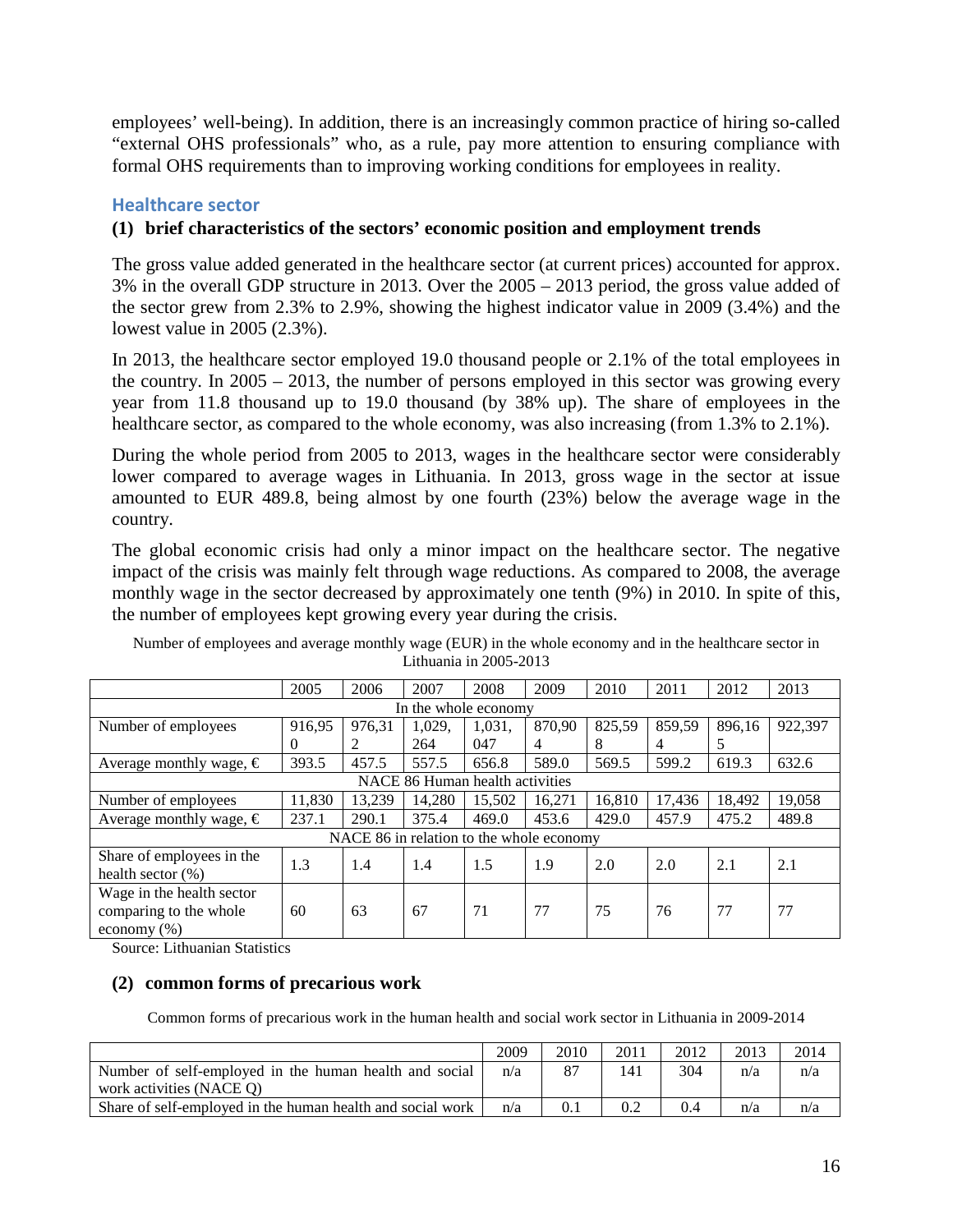| 5.0 | 5.0                                                                                                           | 6.9 | 7.4 | 6.5 | 6.5 |
|-----|---------------------------------------------------------------------------------------------------------------|-----|-----|-----|-----|
|     |                                                                                                               |     |     |     |     |
| 5.7 | 5.7                                                                                                           | 7.9 | 8.7 |     |     |
|     |                                                                                                               |     |     |     |     |
|     | Number of part-time workers in the human health and<br>The share of part-time workers in the human health and |     |     |     |     |

Source: Lithuanian Statistics, Eurostat

Unfortunately, neither the Lithuanian Statistics (STD) nor Eurostat provides data about *fixedterm employment* in the healthcare sector. Share of self-employment in the sector is also very low (less than 0.5%).

As regards part-time employment, Eurostat's figures suggest that a total of 6.5 thousand, or 7.7% of total sector's employees, worked part time in human health and social work activities (NACE Q) in 2014. In the 2009 – 2014 period, the share of part-time employees in the given sector grew from 5.7% to 7.7%, showing the highest indicator in 2012 (8.7%).

From the interviews with social partners we may say that the problem of precariousness is relevant for the healthcare sector, however it has some very specific features. First of all, the main specific feature of the sector is related to the demographic structure of the sector's employees – majority of nurses working in the sector are pre-pension age women (according to the social partners of the sector, approximately 80% of nurses in Lithuania are women aged 50- 55). Another specific feature of the sector is that nurses have university degrees, but still are paid far below AW, often receiving near-to-minimum wage. One more sector-specific problem identified by the social partners is excessive workload of nurses which is often not based on any objective criteria (workloads are frequently distributed unevenly among regions, medical institutions and their units). The problem of excessive workloads is especially relevant taking into account older age of nurses. Inadequate distribution of workloads leads to physical and emotional exhaustion, psychological, social and other related health problems of employees.

According to the social partners, there are several categories of employees in the healthcare sector exposed to extremely precarious work conditions, in particular, ambulance drivers and paramedics, regional nurses, and other support staff in the healthcare sector (caretakers, cleaners). As a rule, employees of the mentioned categories have to work in quite difficult conditions. Although their work is often dangerous and difficult from the physical and psychological point of view, involving work at night, on weekends and holidays, these employees are rarely paid more than MMW (which was as low as EUR 325 in Lithuania at the end of 2015s).

According to trade unions, one more specificality of the sector, which is also partly related to working conditions in the sector, is insufficient managerial efficiency of medical institutions. As a rule, medical institutions are run by medical professionals who are not managers. Moreover, lower ranking managers are not professional managers, either. Therefore, operations in medical institutions often lack efficient organisation, in addition to uneven and inefficient distribution of workloads among employees and units.

It should be also noted that the crisis had a large effect on the situation of sector's employees resulting in almost 10% decrease in AW in the sector in 2009-10 (this decrease was slightly below the average in the country only thanks to the persistence of trade unions).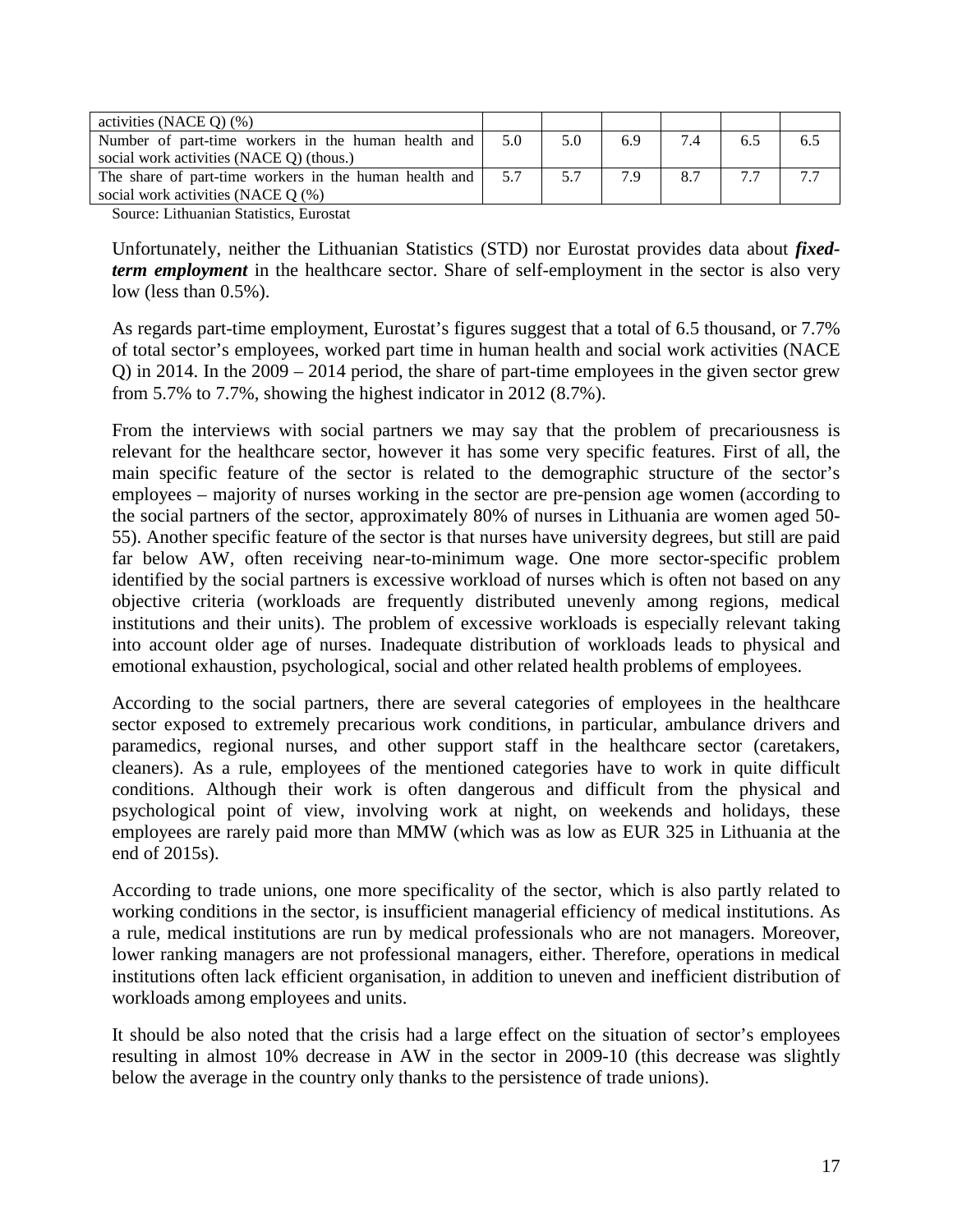*Basing on valid legislation, available statistics and interviews with social partners, following table is completed.* 

|                                        | Quality of working conditions dimension             |                                                                                                                                                                                                                                                                                                                                                                                                                                                                  |                                                                                                                                                                                                                                                                                                                          |                                                        |                                                                                                                                                                                                                          |                                                                                                                                                                                                                                                                                                                                                                                                                                                                             |  |  |  |
|----------------------------------------|-----------------------------------------------------|------------------------------------------------------------------------------------------------------------------------------------------------------------------------------------------------------------------------------------------------------------------------------------------------------------------------------------------------------------------------------------------------------------------------------------------------------------------|--------------------------------------------------------------------------------------------------------------------------------------------------------------------------------------------------------------------------------------------------------------------------------------------------------------------------|--------------------------------------------------------|--------------------------------------------------------------------------------------------------------------------------------------------------------------------------------------------------------------------------|-----------------------------------------------------------------------------------------------------------------------------------------------------------------------------------------------------------------------------------------------------------------------------------------------------------------------------------------------------------------------------------------------------------------------------------------------------------------------------|--|--|--|
|                                        |                                                     | Wages                                                                                                                                                                                                                                                                                                                                                                                                                                                            | Working time                                                                                                                                                                                                                                                                                                             | Job security                                           | Social security                                                                                                                                                                                                          | Voice through<br>trade unions,<br>protection<br>through collective<br>bargaining                                                                                                                                                                                                                                                                                                                                                                                            |  |  |  |
| The formal employment status dimension | Open-ended<br>contract                              | Average wage<br>lower comparing<br>to country's<br>average; however<br>due to permanent<br>discussions and<br>agreements<br>among TU and<br>the Government<br>wages in the<br>sector were<br>steadily<br>increasing<br>Some categories<br>of employees<br>earn wages close<br>to MMW                                                                                                                                                                             | According to<br>legislation,<br>however due to<br>sector's specifics<br>$-$ significant<br>share of unsocial<br>working hours<br>(night work,<br>working on<br>weekend and<br>holidays)                                                                                                                                  | Relatively high -<br>according to valid<br>legislation | Social security<br>benefits<br>(unemployment,<br>sickness,<br>maternity<br>benefits, old-age<br>pension) highly<br>dependent on<br>wage level; in<br>case of rather low<br>wages social<br>security benefits<br>are low. | Trade union<br>density higher<br>comparing to<br>county's average<br>$-$ might be close<br>to 20-25%.<br>Long trade<br>unionism<br>traditions; trade<br>union voice rather<br>important – they<br>participate in all<br>activities related<br>to decision<br>making in the<br>sector/initiate<br>working<br>conditions<br>improvement.<br>It is expected that<br>in the near future<br>sectoral CA will<br>be signed;<br>currently CB<br>coverage might<br>be close to 20%. |  |  |  |
|                                        | Temporary<br>(fixed-term) and<br>part-time contract | Though there are<br>some part-time<br>and fixed-term<br>employees in the<br>sector the share<br>might not be<br>higher comparing<br>to the whole<br>economy and it<br>does not have<br>significant effect<br>on wages. Part-<br>time employment<br>in the sector is<br>often used as<br>additional (e.g.<br>employee might<br>be working in two<br>different health<br>institutions or<br>under two<br>different<br>employment<br>contracts) in<br>order to earn | According to<br>legislation,<br>however due to<br>sector's specifics<br>$-$ significant<br>share of unsocial<br>working hours<br>(night work,<br>working on<br>weekend and<br>holidays)<br>If an employee is<br>working under<br>several<br>employment<br>contract working<br>time usually is<br>close to max<br>limits. | Relatively high -<br>according to valid<br>legislation | Social security<br>benefits<br>(unemployment,<br>sickness,<br>maternity<br>benefits, old-age<br>pension) highly<br>dependent on<br>wage level; in<br>case of rather low<br>wages social<br>security benefits<br>are low. | Trade union<br>initiatives cover<br>all employees<br>equally<br>independent of<br>the type of the<br>contract.                                                                                                                                                                                                                                                                                                                                                              |  |  |  |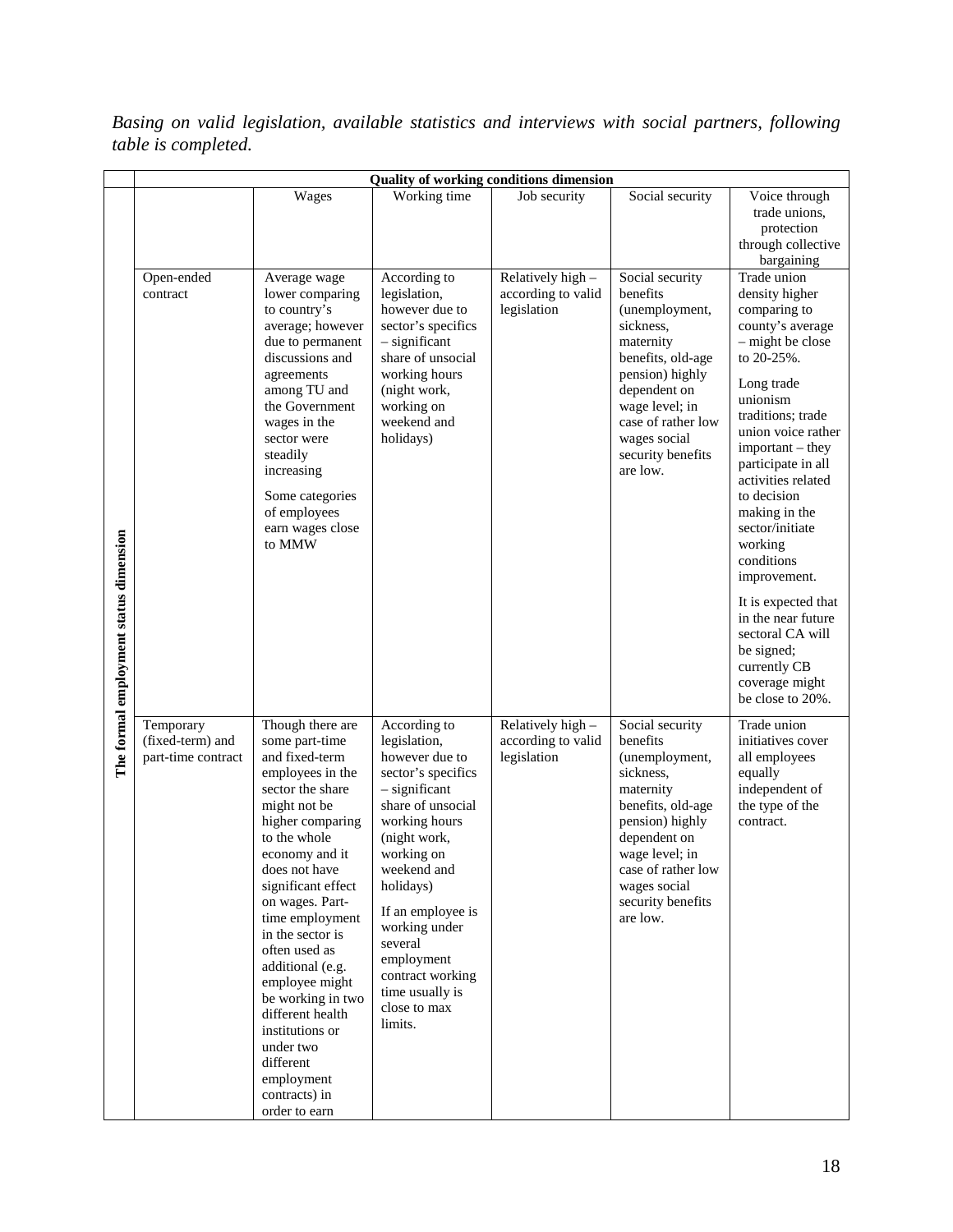|               | more.                        |                              |                              |           |           |
|---------------|------------------------------|------------------------------|------------------------------|-----------|-----------|
| Bogus self-   | n.a.<br>$\sim$ $\sim$ $\sim$ | n.a.<br>$\sim$ $\sim$ $\sim$ | n.a.<br>$\sim$ $\sim$ $\sim$ | n.a.<br>. | n.a.<br>. |
| $employment*$ |                              |                              |                              |           |           |

\* share of self-employed workers in the healthcare sector is insignificant

#### **(3) union and employers' actions, best practices, examples**

In Lithuania, health care services are mainly provided by budgetary institutions. Similarly, two trade unions and one employer organisation functioning in the sector mainly represent publicsector employees and employers. Two large trade union organisations operating in the sector – Lithuanian Nurses' Organisation [\(LSSO\)](http://www.lsso.lt/) and Lithuanian Trade Union of Health Care Employees [\(LSADPS\)](http://www.lsadps.lt/) – unite nurses. One more organisation – the Union of Lithuanian Doctor Managers [\(LGVS\)](http://www.lgvs.lt/) might be attributed to an employer organisation in the health care sector. The LGVS represents managing officers in healthcare facilities. The LGVS holds various events, participates in the development and implementation of various programmes, and puts forward proposals to the government, ministries, municipalities and other authorities and organisations on health policy matters. It should be noted, that LGVS often acts in concert with trade unions and share the same goal, i.e., to seek for the establishment of the possibly most favourable funding conditions as they determine, inter alia, the size of employees' wages. That's why the LGVS and the trade unions in reality act as partners to bargain with the government. According to TU estimations trade union density in the sector might be close 20-25%.

Relatively low funding and generally inefficient management of the healthcare sector in Lithuania creates bad working conditions and low wages both for doctors and nurses/care workers of the sector. Therefore the primary focus of trade unions of health care system employees and employer organisation representing doctor managers is to negotiate with the government of the country, namely, with the Ministry of Health, in pursuit of the main objective  $-$  improvement of working conditions and wage increase in particular<sup>[5](#page-20-0)</sup>.

We can say that TU activities have been quite efficient in the sector over the past 20 years. During this period, sectoral trade unions took an active part in processes related to sector's reforms, bargained about working conditions and remuneration for fork to employees (TUs succeded in agreeing on higher MMW in certain regions; stable AW growth (except for 2009-10) also represents a result of active TU efforts), OHS and social guarantees for workers to be dismissed. Great attention was also paid to the aforementioned problem of excessive workload and objective distribution thereof. In cooperation in the Institute of Hygiene, trade unions initiated assessments of occupational risk and related training which are in place in the sector.

Over many years of activities, TUs managed to agree that employees would participate in corporate management, distribution of financial resources and enjoy higher social guarantees in sector's institutions. Representatives of sectoral TUs actively participate in all bodies tackling issues relevant to sector's employees in one way or another. A major achievement of sectoral TUs was a Tripartite Council in the healthcare sector established at the Ministry of Health few years ago. TUs hope this Council to help signing a sectoral CA in the healthcare sector in the near future. The sectoral CA is expected to stipulate minimum monthly wages for nurses and

 $\overline{a}$ 

<span id="page-20-0"></span> $<sup>5</sup>$ http://www.eurofound.europa.eu/node/6776/revisions/13502/view</sup>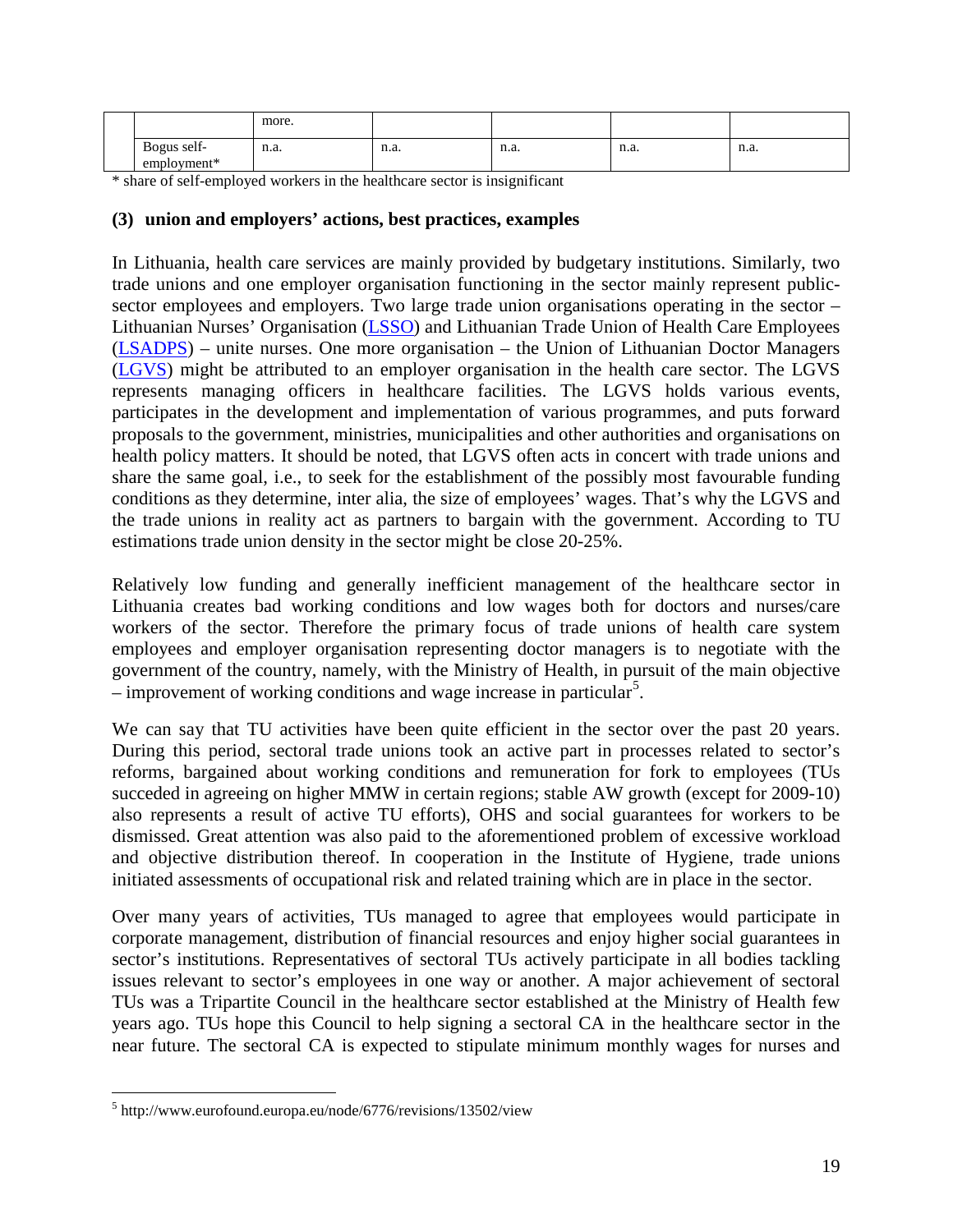physicians, provide for workloads and qualification improvement of nurses, and define a transparent system of remuneration for work.

Given that social dialogue is quite well developed in the sector, the social partners usually succeed in agreeing on many issues, and recourse to courts/labour dispute commissions is not a frequent phenomenon. However, TU representatives noted that sectoral TU lawyers are present at court sittings and effectively represent employees' interests when it is necessary.

A specific focus of LSSO activities is on raising employee awareness, improvement of employee qualifications, implementation and maintenance of certain professional standards within the sector. The LSSO actively cooperates with national education establishments and higher education institutions (positioning itself as a professional association uniting professionals in the relevant area rather than a TU). The LSADPS prefers positioning itself as the main sectoral TU.

#### **(4) conclusions – most relevant findings in the sector in response to questions/aims outlined above**

Healthcare sector in Lithuania might be characterised as rather important one, permanently groving, employing highly qualified however mostly – pre-pension age employees whos salaries are by ¼ lower comparing to the country's average. Another important characteristic – rather important role of trade unions in the sector related decision making.

Problem of precariousness is relevant for the healthcare sector due to some specific reasons: demographic structure of the sector's employees (majority of nurses working in the sector are pre-pension age women); often excessive and not based on any objective criteria workloads, leading to physical and emotional exhaustion, psychological, social and other related health problems of employees; insufficient managerial efficiency of medical institutions. Some categories of employees in the healthcare sector exposed to extremely precarious work conditions, in particular, ambulance drivers and paramedics, regional nurses, and other support staff in the healthcare sector (caretakers, cleaners).

Relatively low funding and generally inefficient management of the healthcare sector in Lithuania creates bad working conditions and low wages both for doctors and nurses/care workers of the sector. Therefore the primary focus of trade unions of health care system employees and employer organisation representing doctor managers is to negotiate with the government of the country, namely, with the Ministry of Health, in pursuit of the main objective  $-$  improvement of working conditions and wage increase in particular<sup>[6](#page-21-1)</sup>.

#### <span id="page-21-0"></span>**Retail sector**

 $\overline{a}$ 

#### **(1) brief characteristics of the sectors' economic position and employment trends**

In 2012, the gross value added generated in the retail sector (NACE G47) (at current prices) represented approx. 7.6% in the overall GDP structure. Over the 2005-2012 period, the gross value added of the sector increased from 5.3% to 7.6%. Most of the debate in Lithuania during ten last years was preoccupied with the issue of continuous consolidation of sales networks and ensuing monopolistic/oligopolistic behaviour of the largest sales networks. (According to

<span id="page-21-1"></span><sup>6</sup> http://www.eurofound.europa.eu/node/6776/revisions/13502/view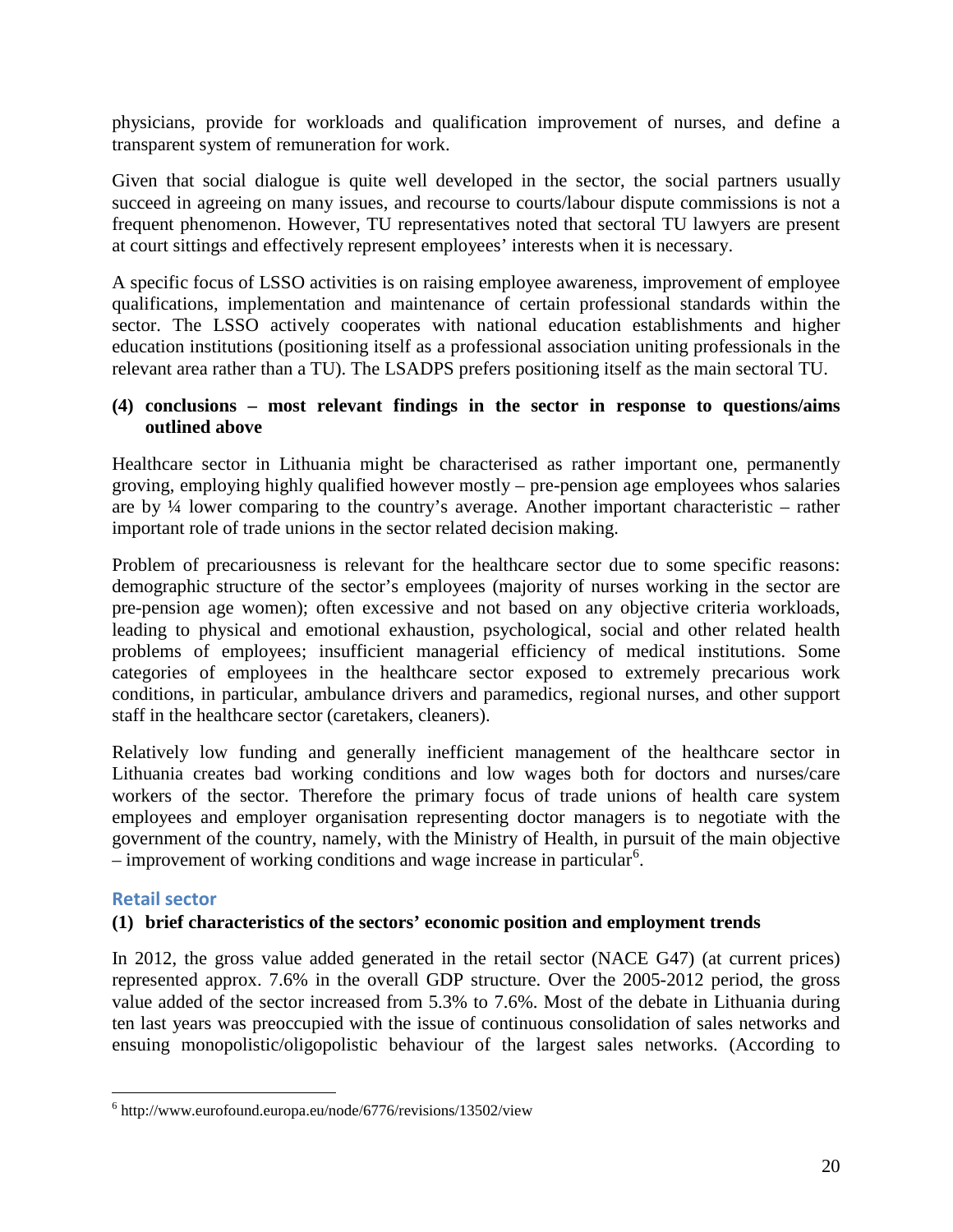experts, retail sale concentration in Lithuania is currently one of the biggest in the EU; four largest retail networks are occupying more than a half of the Lithuanian market).

The retail sector is one of the largest employers in Lithuania. In 2013, the sector employed 135.0 thousand people or 14.6% of the total number of employees in the country. In 2005 – 2013, the number of sector's employees quite greatly varied. The biggest number of employees in the sector was recorded in 2008 (155.9 thousand), and the lowest was in 2010 (129.0 thousand). The share of employees in the retail sector, as compared to the whole economy, remained rather stable in 2005 – 2013 (accounting for 14-15%); the latter indicator insignificantly increased during the post-crisis period (in 2009-2010).

In 2005 – 2013, wages in the retail sector were well below the average wage in Lithuania. In 2013, gross wage in the sector at issue amounted to EUR 439.8, standing almost by one third (30%) below the average wage in the country.

|                                  | 2005     | 2006     | 2007     | 2008                                      | 2009     | 2010     | 2011     | 2012   | 2013    |
|----------------------------------|----------|----------|----------|-------------------------------------------|----------|----------|----------|--------|---------|
|                                  |          |          |          | In the whole economy                      |          |          |          |        |         |
| Number of employees              | 916,95   | 976,31   | 1,029,   | 1,031,                                    | 870,90   | 825,59   | 859,59   | 896,16 | 922,397 |
|                                  | 0        |          | 264      | 047                                       | 4        | 8        | 4        | 5.     |         |
| Average monthly wage, $\epsilon$ | 393.5    | 457.5    | 557.5    | 656.8                                     | 589.0    | 569.5    | 599.2    | 619.3  | 632.6   |
|                                  |          |          |          | NACE G47 Retail trade                     |          |          |          |        |         |
| Number of employees              | 36,50    | 142.40   | 150.20   | 155.90                                    | 136.30   | 129.00   | 131,20   | 133,60 | 135,000 |
|                                  | $\Omega$ | $\theta$ | $\Omega$ | $\Omega$                                  | $\theta$ | $\Omega$ | $\theta$ | 0      |         |
| Average monthly wage, $\in$      | 266.7    | 309.4    | 388.3    | 453.9                                     | 412.3    | 380.3    | 413.2    | 435.7  | 439.8   |
|                                  |          |          |          | NACE G47 in relation to the whole economy |          |          |          |        |         |
| Share of employees in the        | 14.9     | 14.6     | 14.6     | 15.1                                      | 15.7     | 15.6     | 15.3     | 14.9   | 14.6    |
| retail sector $(\%)$             |          |          |          |                                           |          |          |          |        |         |
| Wage in the retail sector        |          |          |          |                                           |          |          |          |        |         |
| comparing to the whole           | 68       | 68       | 70       | 69                                        | 70       | 67       | 69       | 70     | 70      |
| economy $(\% )$                  |          |          |          |                                           |          |          |          |        |         |

Number of employees and average monthly wage (EUR) in the whole economy and in the retail sector in Lithuania in 2005-2013

Source: Lithuanian Statistics

#### **(2) common forms of precarious work**

In general, the retail sector in Lithuania could be characterised as less worker-friendly than other economic sectors due to lower wages, more hours of overtime work (often unaccounted) and a greater gender wage gap. According to the SLI, there are quite many serious accidents at work occurring in the wholesale and retail trade in Lithuania – in 2013, the sector accounted for 15% of the total number of serious occupational accidents in Lithuania.

Common forms of precarious work in the retail sector in Lithuania in 2005-2014

|                                                                                                               | 2005 | 2006 | 2007 | 2008 | 2009 | 2010 | 2011 | 2012 | 2013 | 2014 |
|---------------------------------------------------------------------------------------------------------------|------|------|------|------|------|------|------|------|------|------|
| Number of self-employed (NACE<br>$G(47)$ (thous.)                                                             | 20.9 | 24.8 | 29.6 | 27.3 | 23.3 | 24.2 | 25.4 | 26.7 | n/a  | n/a  |
| Share of self-employed in the retail<br>sector (NACE $G$ 47) $(\%)$                                           | 15.3 | 17.5 | 19.7 | 17.5 | 17.1 | 18.8 | 19.4 | 20.0 | n/a  | n/a  |
| Number of part-time workers in the<br>wholesale and retail trade; repair of<br>motor vehicles and motorcycles | n/a  | n/a  | n/a  | 14.4 | 16.8 | 15.8 | 17.9 | 20.4 | 19.5 | 18.3 |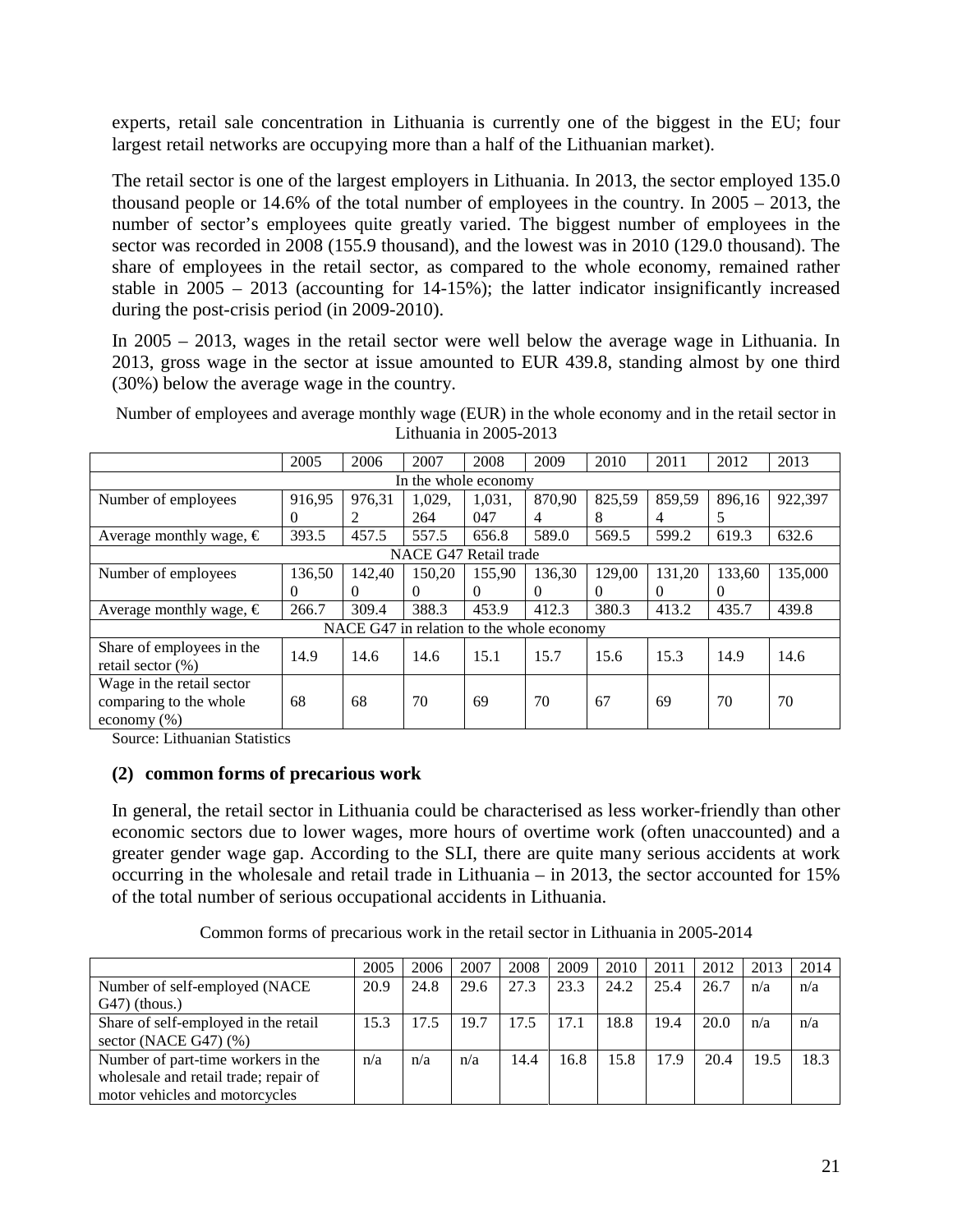| $(NACE G)$ (thous.)                   |     |     |     |  |   |     |     |     |
|---------------------------------------|-----|-----|-----|--|---|-----|-----|-----|
| The share of part-time workers in the | n/a | n/a | n/a |  | ⇁ | 8.0 | 9.1 | 7 Q |
| wholesale and retail trade; repair of |     |     |     |  |   |     |     |     |
| motor vehicles and motorcycles        |     |     |     |  |   |     |     |     |
| $(NACE G)$ $(\% )$                    |     |     |     |  |   |     |     |     |

Source: Lithuanian Statistics, Eurostat

In Lithuania, self-employed persons represent a considerably large share of employees in the retail sector (NACE G47). In 2012, a total of 26.7 thousand individuals were self-employed in the retail sector, accounting for one fifth (20%) of the total number of sector's employees.

Unfortunately, there is no statistical data on fixed-term employment in the retail sector.

In 2014, the share of part-time workers in the wholesale and retail trade, repair of motor vehicles and motorcycles (NACE G) was 7.9% and actually represented the average share in the country. The highest indicator was recorded in 2012 (9.1%) with 20.4 thousand sector's employees working on a part-time basis.

According to trade unions and various publications in the mass media, working conditions are rather bad for employees in many trade companies who are compelled to do various jobs not foreseen in their employment contracts and regularly work overtime that is not duly accounted and/or paid for, etc. Of course, situations in various trade companies are fundamentally different, but we are not able to produce specific information on the issue due to the lack of research/studies giving grounds for objective assessment of the situation.

From the interviews with trade unions, we can say that generally bad working conditions in the retail sector in Lithuania have been determined by high monopolisation of the sector – competing with each other, large shopping centres are oriented, inter alia, towards minimisation of labour costs with a view to reducing their operating costs. As a rule, large shopping centres hire experienced lawyers to prepare documents that would help squeeze every drop of benefit from the employees. For example, trade unions assert that most employees upon admission to work have to sign a series of binding regulatory acts that "peg" them to the company. In addition, many employees of the retail sector are in the situation where certain "output" norms set by the administration are paid at a rate of MMW, while the rest pay is calculated as a variable wage component which is often subject to unilateral adjustment by the employer.

According to TUs, setting high "output" norms greatly affect employees' working conditions, work pace, conditions of OHS and working time. In order to achieve the target norms and receive pay that would be at least slightly above minimum, employees are forced to rush all the time: they come to work earlier to get properly ready for work, are in a rush all the time, carry heavy loads, do various jobs whether or not they are foreseen in the job description, stay longer hours at work to put their workplace and goods in order, etc. Even if they work overtime, employees often fail to achieve the set targets and thus receive wages that are even lower than MMW.

Taking into account the above-mentioned and also given that sector's AW is one of the lowest, whereas indicators for accidents at work, part-time work and share of self-employment are among the highest ones, the retail sector can be concluded as having the highest degree of precariousness of employment in Lithuania.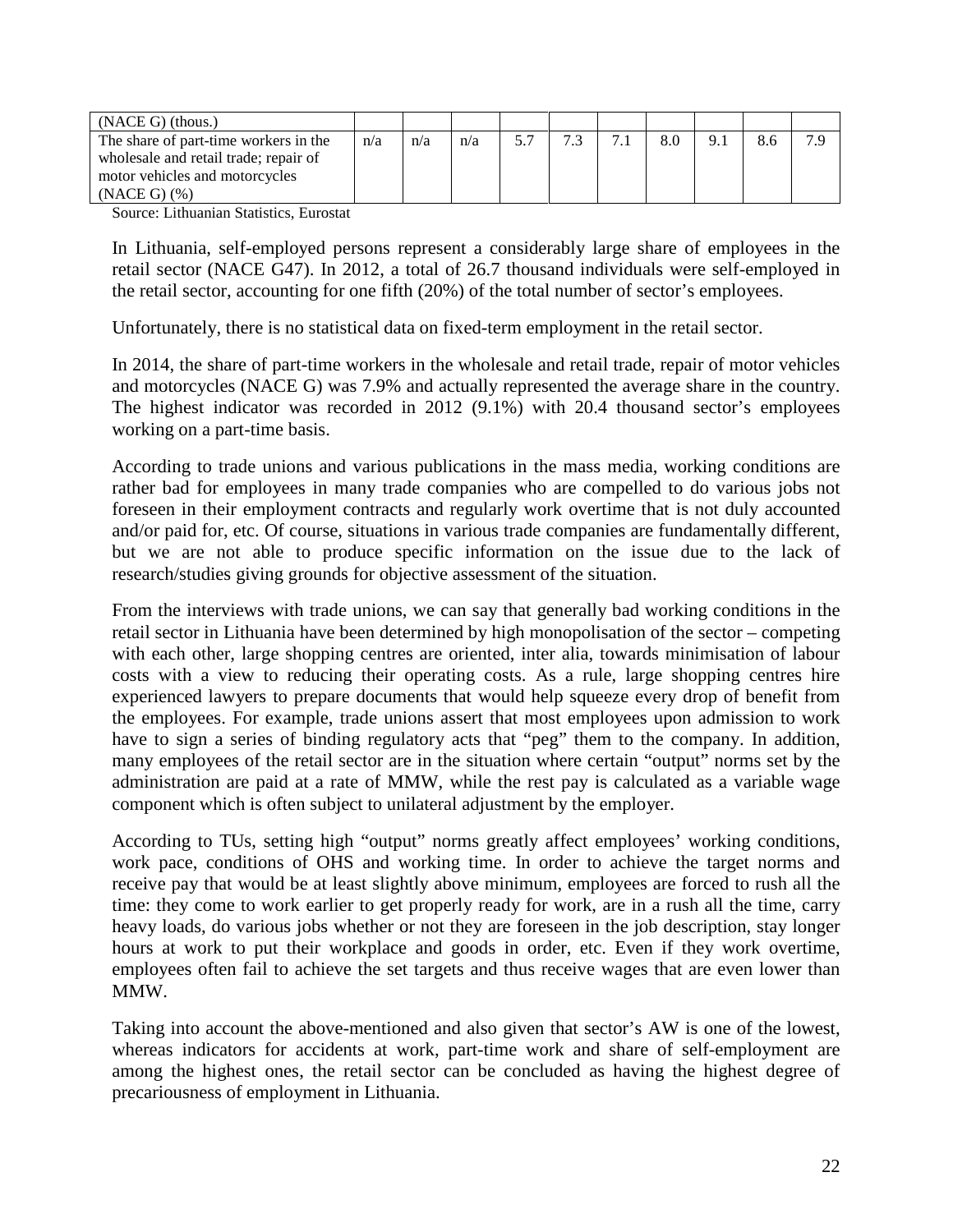**Quality of working conditions dimension in the retail sector** Wages Working time Job security Social security Voice through trade unions, protection through collective bargaining Open-ended No collective Working during Low due to low Social security Trade union unsocial hours, wages and benefits highly density is very contract wage bargaining at any level high spread of inability to dependent on low. overtime (often – protect own rights wage level; in Average wage No sectoral CA, not accounted) case of wages formal employment status dimension **The formal employment status dimension** lower than few company close to MMW level CAs. country's social security average benefits are low. High share of Working during Low due to low Social security Trade union Temporary (fixed-term) and part-time unsocial hours, wages and benefits highly density is very employment. high spread of inability to dependent on part-time contract low. overtime (often – protect own rights wage level; in Wages – No sectoral CA, not accounted) case of wages significantly few company close to MMW lower comparing level CAs. social security to the country's benefits are low. average, often – even lower than The<sup>1</sup> the MMW Lower comparing (Bogus) self-High share of Working during Close to the Absence of trade employment self-employment unsocial hours, country's average to the 'ordinary' unions, however high spread of employment there are some High diversity of Highly dependent overtime (often – contract, however active interest self-employed – on the economic not accounted) the same as in organisations some may receive situation in the other sectors /associations in rather high country the sector incomes (e.g. sale of clothing in bazaars)

*Basing valid legislation, available statistics and interviews with social partners, following table is completed.*

#### **(3) union and employers' actions, best practices, examples**

There are several sectoral trade unions functioning in the retail sector, but membership in the unions is not numerous; there are just a few collective agreements signed in the retail sector at the company level (the first and so far the only collective agreement in a large sales chain was signed in Lithuania in December 2009 between the administration of [UAB 'RIMI Lietuva'](http://www.rimi.lt/) and trade union)<sup>[7](#page-24-0)</sup>.

Main social partners organisations in the retail sector are: Trade Union of Hired Employees [\(SAMPRO\)](http://www.sampro.lt/), Trade Union of Commerce Employees (affiliated to the Lithuanian Service Structure Trade Union [\(LPSDPS\)](http://www.lpsdps.com/)), Lithuanian Trade Union of Commerce and Cooperation Workers [\(LKKDPS\)](http://www.profsajunga.lt/) and Association of Lithuanian Trade Enterprises [\(LPIA\)](http://www.lietuvos-prekyba.lt/lt.php), uniting twenty largest Lithuanian and foreign capital retail and wholesale trade companies.

<span id="page-24-0"></span> $\overline{a}$  $^7$  http://www.eurofound.europa.eu/observatories/eurwork/articles/despite-employer-opposition-unions-makeheadway-in-major-retail-chains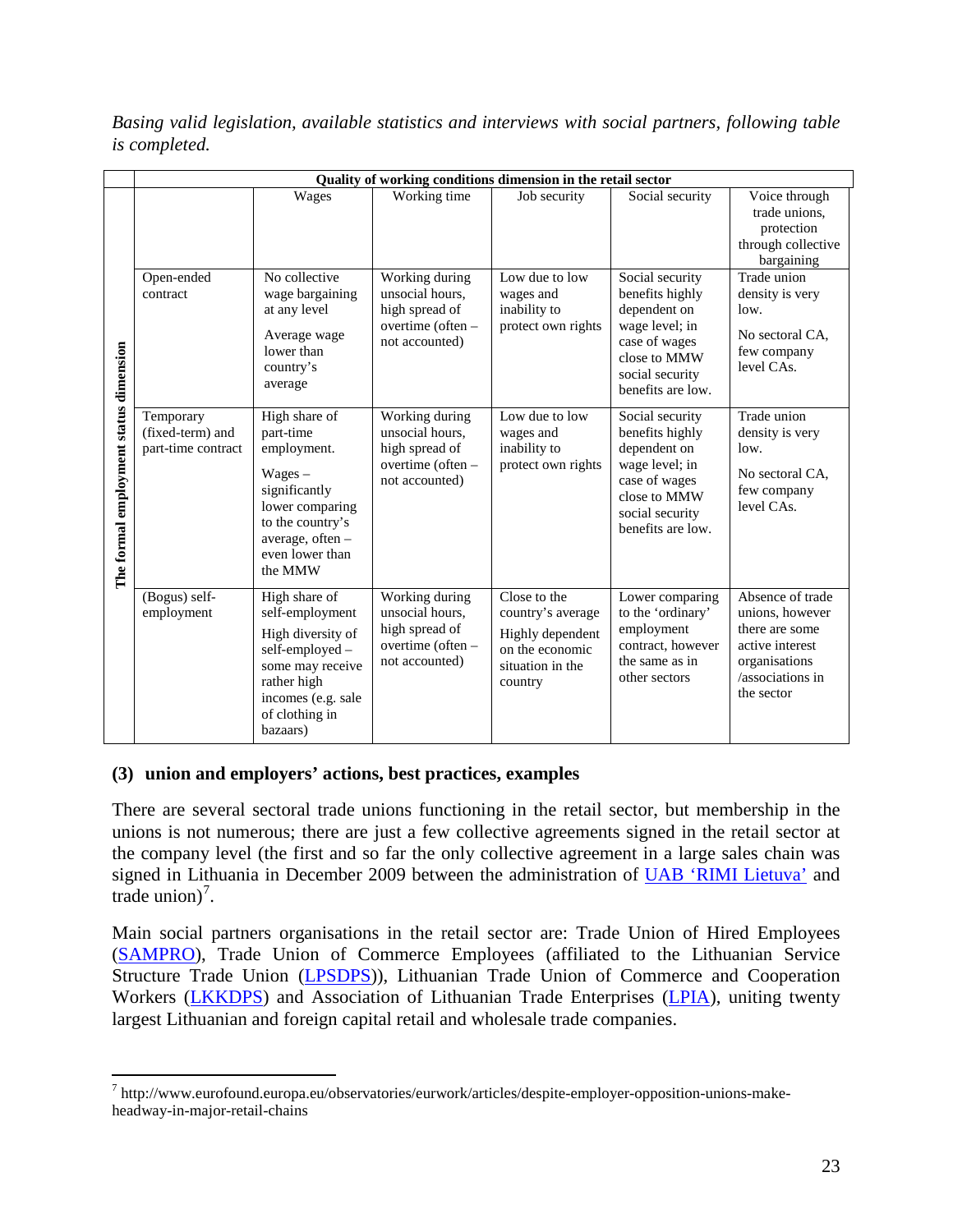Though there are several social partner organisations in the retail sector, social bargaining at the sectoral level does not take place. The main reason for that – LPIA does not assume obligations of the employer in the sector and does not enter into collective bargaining.

It can be said that all peak national trade union organisations have been quite unsuccessfully attempting for a long time to organise employees of the retail sector - TU density remains very low in the sector. The main reason for this is high staff turnover in the sector and employers biasness against TU activities. According to TUs, employee turnover is stably standing at approximately 75% in the retail sector (particularly in large shopping centres).

Despite considerably worse working conditions in the sector in general, as compared to the country's average, it should be noted that if trade unions get involved in the processes of safeguarding employee rights, they usually win labour disputes or judicial proceedings in practice. The problem lies in low trade union density and weak trade unions which activities often are very limited.

However, trade unions are quite optimistic about their future plans – their current activities are oriented towards youth and raising employee awareness, in parallel with activities in separate regions and efforts to engage local politicians in finding solutions to problems. The main objective of TUs in the context of improving working conditions in the retail sector is to reduce real hours worked, including overtime.

#### **(4) conclusions – most relevant findings in the sector in response to questions/aims outlined above**

In general retail sector is rather significant for Lithuanian economy – it generates approximately 7-8% of the gross value added and employees approximately 15% of the employees. The main problem often discussed in Lithuania – is the high level of consolidation: the largest sales networks often behave as monopolistic/oligopolistic market actors.

The sector's employers try to avoid social dialogue and trade unions due to high turnover of the employees in the sector are relatively weak therefore inspite of several social partner organisations operating in the sector collective bargaining does not take place at sectoral level and very few companies (mainly – multinational ones) have collective agreements in place.

The above mentioned situation determins relatively precarious employment and working conditions in the sector. In general, the retail sector in Lithuania could be characterised as less worker-friendly than other economic sectors due to lower wages, more hours of overtime work (often unaccounted), high work speed and unsocial working hours, insufficient OHS. The sector is also characterised by considerably higher share of part-time workers and self-employed. As in general employment and social security in case of part-time work and self-employment is lower this also increases level of precariousness in the sector.

Though trade union activity in the sector is relatively weak, it should be noted that if trade unions get involved in the processes of safeguarding employee rights, they usually win labour disputes or judicial proceedings in practice.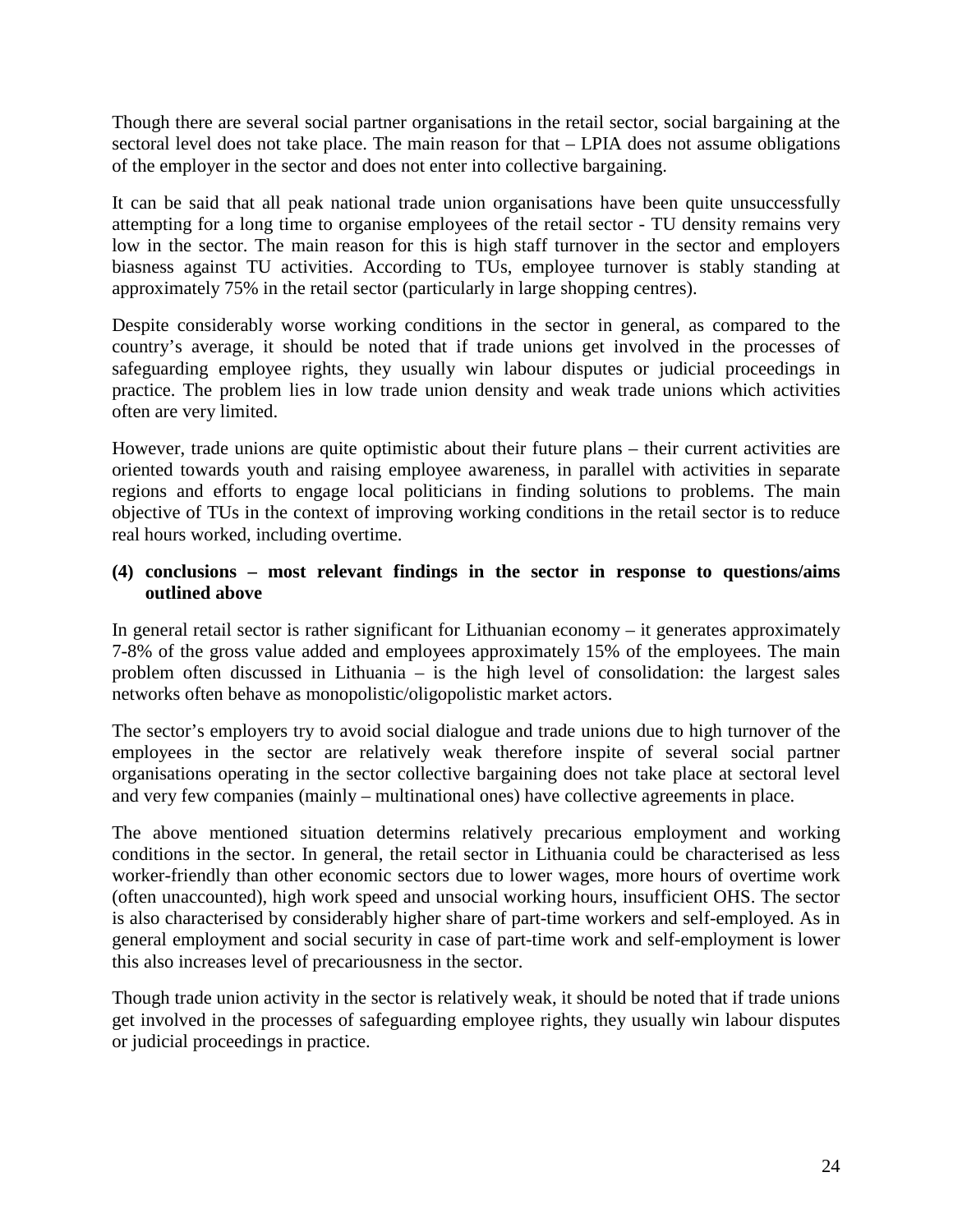#### <span id="page-26-0"></span>**Construction sector**

#### **(1) brief characteristics of the sectors' economic position and employment trends**

The construction sector is an important player in the Lithuanian economy. It was the fastest growing sector before the crisis and the one mostly hit by the crisis (in 2010, as compared to 2008, the number of employees dropped by 40% and average wage in the sector – by 31%). The sector started recovering in 2011, but indicators for the number of employees and wages still remain below their pre-crisis level.

The gross value added generated in this sector (at current prices) accounted for approx. 6.5% in the overall GDP structure in 2013. Over the 2005 - 2013 period, the gross value added of the sector fell from 7.8% to 6.5%. The biggest gross value added (11.2%) was generated in the sector in times of economic growth (in 2007/2008).

In 2013, the construction sector employed 95.4 thousand persons or 10.3% of the total number of employees in the country. In 2005 – 2013, the number of persons employed in this sector decreased from 103.2 thousand down to 95.4 thousand. The sharpest decline was observed after the crisis, when the number of employees dropped by 40% in 2010 as compared to 2008 (from 134.4 thousand to 81.3 thousand). The share of employees in the construction sector, as compared to the whole economy, also decreased insignificantly in the 2005 – 2013 period (from 11.3% down to 10.3%).

In Lithuania, average gross wage in the construction sector was EUR 618.2 in 2013, being very close to the average wage in Lithuania. The highest gross wages in the construction sector were paid in 2007 (representing 125% of the average wage in Lithuania), and the lowest - in 2010 (95% of the average wage). It should be noted in this context that the latter indicators may lack accuracy because of the widespread shadow economy in the Lithuanian construction sector.

|                                  | 2005     | 2006     | 2007    | 2008                                    | 2009   | 2010   | 2011   | 2012   | 2013    |  |  |  |
|----------------------------------|----------|----------|---------|-----------------------------------------|--------|--------|--------|--------|---------|--|--|--|
|                                  |          |          |         | In the whole economy                    |        |        |        |        |         |  |  |  |
| Number of employees              | 916,95   | 976.31   | 1,029,2 | 1.031.0                                 | 870,90 | 825.59 | 859.59 | 896.16 | 922,397 |  |  |  |
|                                  | $\Omega$ | 2        | 64      | 47                                      | 4      | 8      | 4      | 5      |         |  |  |  |
| Average monthly wage, $\in$      | 393.5    | 457.5    | 557.5   | 656.8                                   | 589.0  | 569.5  | 599.2  | 619.3  | 632.6   |  |  |  |
| <b>NACE F Construction</b>       |          |          |         |                                         |        |        |        |        |         |  |  |  |
| Number of employees, thous.      | 103.20   | 119.90   | 136.10  | 134.40                                  | 91.900 | 81.300 | 89.300 | 93.400 | 95,400  |  |  |  |
|                                  | $\left($ | $\Omega$ | 0       | 0                                       |        |        |        |        |         |  |  |  |
| Average monthly wage, $\epsilon$ | 444.1    | 542.4    | 694.1   | 790.3                                   | 586.5  | 542.3  | 580.5  | 601.1  | 618.2   |  |  |  |
|                                  |          |          |         | NACE F in relation to the whole economy |        |        |        |        |         |  |  |  |
| Share of employees in the        | 11.3     | 12.3     | 13.2    | 13.0                                    | 10.6   | 9.8    | 10.4   | 10.4   | 10.3    |  |  |  |
| construction sector $(\%)$       |          |          |         |                                         |        |        |        |        |         |  |  |  |
| Wage in the construction         |          |          |         |                                         |        |        |        |        |         |  |  |  |
| sector comparing to the whole    | 113      | 119      | 125     | 120                                     | 100    | 95     | 97     | 97     | 98      |  |  |  |
| economy $(\%)$                   |          |          |         |                                         |        |        |        |        |         |  |  |  |

Number of employees and average monthly wage (EUR) in the whole economy and in the construction sector in Lithuania in 2005-2013

Source: Lithuanian Statistics

According to social partners, the most painful effect of the economic crisis on the construction sector was that the sector had been losing highly skilled professionals (road builders, highly skilled electricians, installers of security and ventilation systems, etc.). The crisis led to reduced sales in the housing market and possibilities of funding construction of public-purpose buildings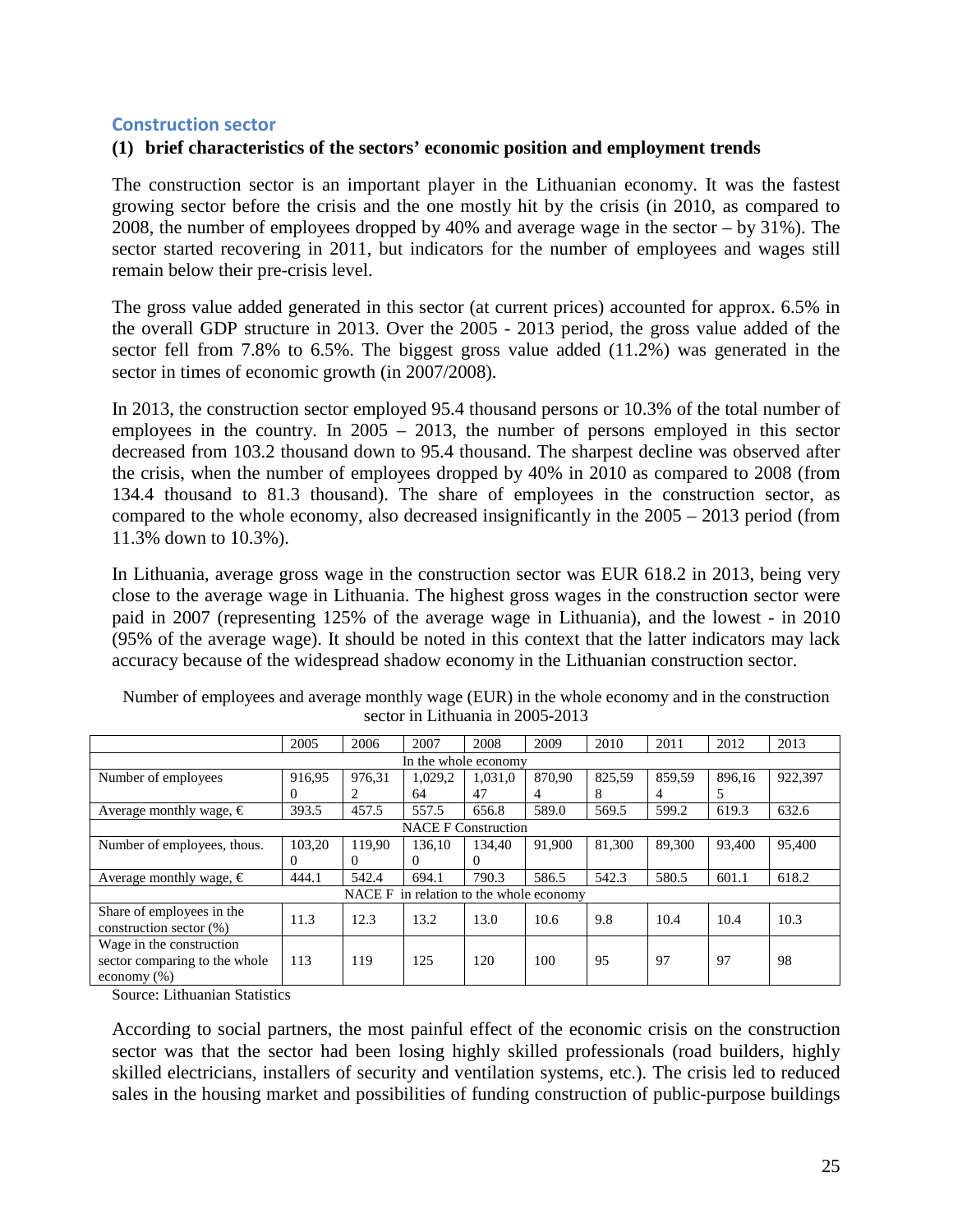from the State budget. As a result, many highly skilled professionals soon left for work in foreign countries (the United Kingdom, Norway, Denmark, etc.). Another problem engendered by the crisis was excessive customers' indebtedness to the construction sector (especially by public and municipal institutions). In the middle of 2015, outstanding payments to the construction sector amounted to some EUR 550 million (of which 60% were debts of public and municipal institutions). The social partners in particular mentioned instability in the funding of housing modernisation projects which has negative implications both for job security and for the quality of working conditions and performance.

Although the construction sector is rather quickly recovering in conditions of economic growth, representing an active source of job creation, employers in the construction sector are not very optimistic about the sector's future. According to the employers, in the middle of 2015 the housing market was fully supplied in Lithuania; sales figures have been growing since 2012, yet slower than the supply of new housing to the market. Slowly growing income of the population and limited budget funding possibilities give grounds to forecast a reduction in the potential of the Lithuanian construction sector in 2016-2017. Some prospects for larger construction companies are seen in foreign markets (not only in the EU, but also in Belarus, Ukraine, Kazakhstan, etc.

#### **(2) common forms of precarious work**

|                                       | 2005 | 2006 | 2007 | 2008 | 2009 | 2010 | 2011 | 2012 | 2013 | 2014 |
|---------------------------------------|------|------|------|------|------|------|------|------|------|------|
| Number of self-employed in the        | 7.8  | 13.1 | 15.5 | 15.6 | 5.7  | 6.4  | 11.1 | 14.1 | n/a  | n/a  |
| construction sector (thous.)          |      |      |      |      |      |      |      |      |      |      |
| Share of self-employed in the         | 7.6  | 11.0 | 11.4 | 11.6 | 6.2  | 7.9  | 12.5 | 15.1 | n/a  | n/a  |
| construction sector $(\%)$            |      |      |      |      |      |      |      |      |      |      |
| Number of fixed-term employees in     | n/a  | n/a  | n/a  | n/a  | 5.3  | n/a  | 5.0  | 4.5  | n/a  | n/a  |
| the construction sector (thous.)      |      |      |      |      |      |      |      |      |      |      |
| Share of fixed-term employees in the  | n/a  | n/a  | n/a  | n/a  | 5.4  | n/a  | 6.6  | 5.7  | n/a  | n/a  |
| sector $(\% )$                        |      |      |      |      |      |      |      |      |      |      |
| Number of part-time workers in the    | n/a  | n/a  | n/a  | n/a  | 5.4  | n/a  | n/a  | n/a  | n/a  | n/a  |
| construction sector (thous.)          |      |      |      |      |      |      |      |      |      |      |
| The share of part-time workers in the | n/a  | n/a  | n/a  | n/a  | 4.8  | n/a  | n/a  | n/a  | n/a  | n/a  |
| construction sector $(\% )$           |      |      |      |      |      |      |      |      |      |      |

Common forms of precarious work in the construction sector (NACE F) in Lithuania in 2005-2014

Source: Lithuanian Statistics, Eurostat

In 2012, there were a total of 14.1 thousand, or 15.1%, self-employed people in the Lithuanian construction sector in Lithuania. This indicator nearly doubled from 2005 to 2012 (up from 7.6% to 15.1%). It's true to say that the indicator was down to 6.2% during the crisis.

In 2012, the share of fixed-term employees in the construction sector was 5.7% in Lithuania, i.e. approx. by 2 higher than the mean indicator in the country (2.6% in 2012).

There are insufficient data on the share of part-time workers in the construction sector (NACE F), too. According to Eurostat, part-time workers accounted for 4.8% of the total employees in the sector in 2009 (as compared to 8.3% on average in 2009).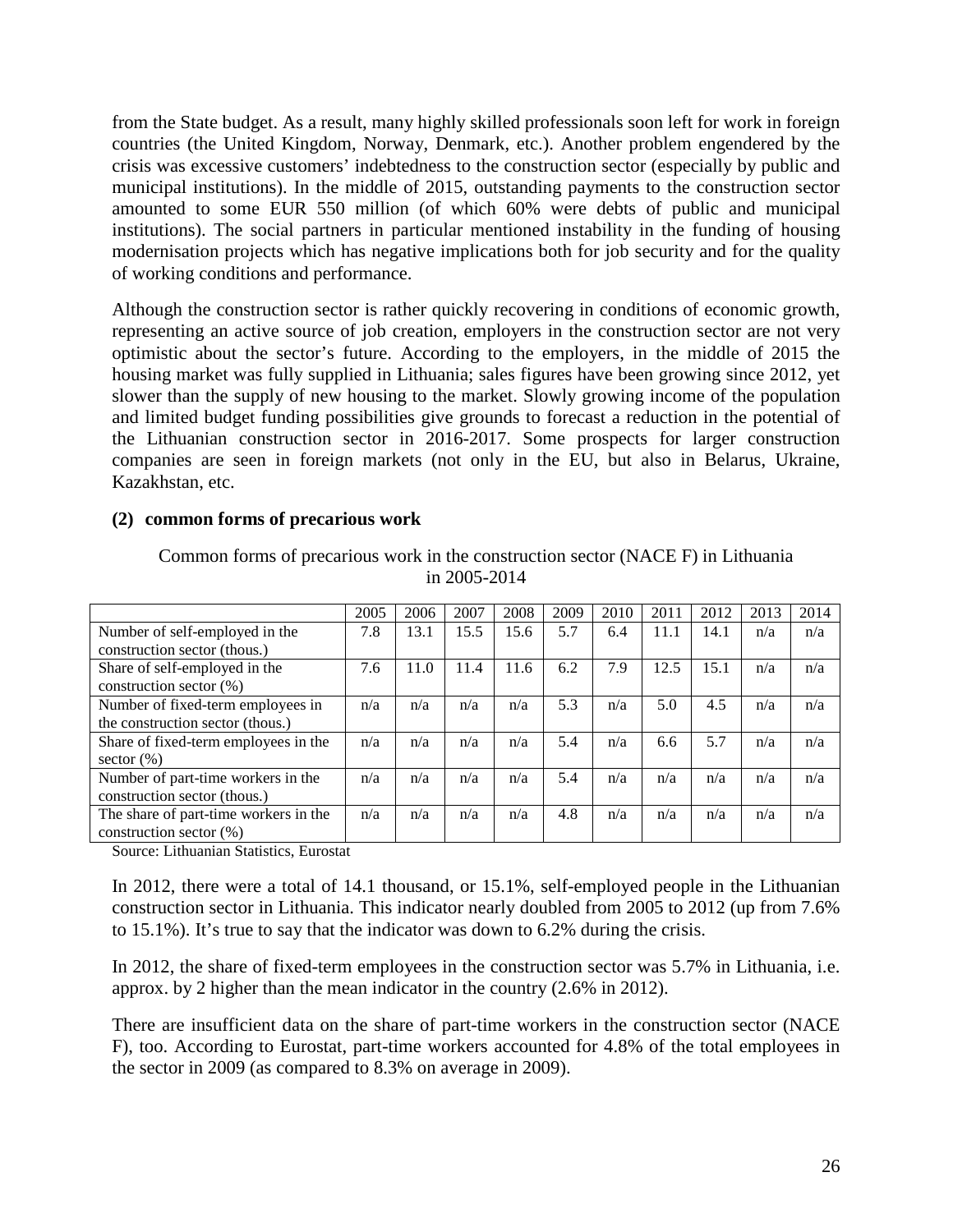In general, the construction sector is one of the least stable sectors in Lithuania, demonstrating major and rapid fluctuations related to economic upturns and/or downturns, a big share of selfemployed people (and, often, illegal workers), auxiliary workers employed without permanent contracts, bogus self-employed people, long (often unaccounted) and unsocial working hours. There are quite many employees in this sector suffering from work-related musculoskeletal diseases; the construction sector in Lithuania accounts for the biggest portion of serious and fatal accidents at work (according to the SLI, the construction sector accounted for 27% of the total number of serious and fatal accidents at work in 2013).

The only circumstance preventing a part of construction sector employees from being unambiguously attributed to precarious employees is quite high wages in the sector (especially in good economic times). For instance, in 2007 wages in the construction sector represented 125% of the average wage. Taking into account the widespread shadow economy in the Lithuanian construction sector and the fact that a part of pay is received as "envelope wage", we can say that wages de facto paid to construction sector employees are well above the average wage in the country.

Interviews with the social partners suggest that social security of employees in the construction sector depends on three qualities: country's economic situation, size of enterprise and employee qualification.

In terms of the size of enterprises, it is reasonable to make a distinction between three categories of the enterprises: a) large enterprises (almost all being members of the Association of Lithuanian Constructors - [LSA\)](http://www.statybininkai.lt/); b) small- and medium-sized enterprises; c) individual enterprises with one or two employees (usually conducting their business in the shadow or under a business licence). Large enterprises pay more attention to ensuring social guarantees for their employees, are under regular control of the SLI, implement various job security programmes, etc. Small and medium enterprises are extremely different within the construction sector. The differences depend on the type of business activities, economic situation, geographical location, etc. It is quite common for such enterprises to have one or few highly paid and highly skilled professionals enjoying all social guarantees, while other employees are recruited on demand subject to the scope of anticipated construction works, they receive considerably lower pay, not always enjoy a full set of social guarantees and often work in inadequate working and/or OHS conditions. Individual enterprises are mainly engaged in finishing works and individual construction works. It is a common practice in the Lithuanian construction sector that some builders work under employment contracts for larger enterprises during daytime (until 3 to 4 p.m.) and then do some private business until 8 to 10 p.m. (legally under a business license or illegally). According to the LSA, about 95% of residential housings are sold with partial finishing in Lithuania (compared to, for example, only about 15% in Estonia). This creates perfect preconditions for the spread of precarious work (including undeclared) in Lithuania, because individual work, as a rule, involves the least compliance with OHS, work during unsocial hours and without social guarantees, etc. The SLI lacks resources to inspect individual workers or small construction undertakings that very often provide services far away from their place of registration. Conditions for precarious employment in very small enterprises and in individual business activities often are very similar.

In the construction sector, social security and social guarantees of employees are strongly dependent on the level of employees' qualification. Highly skilled construction workers have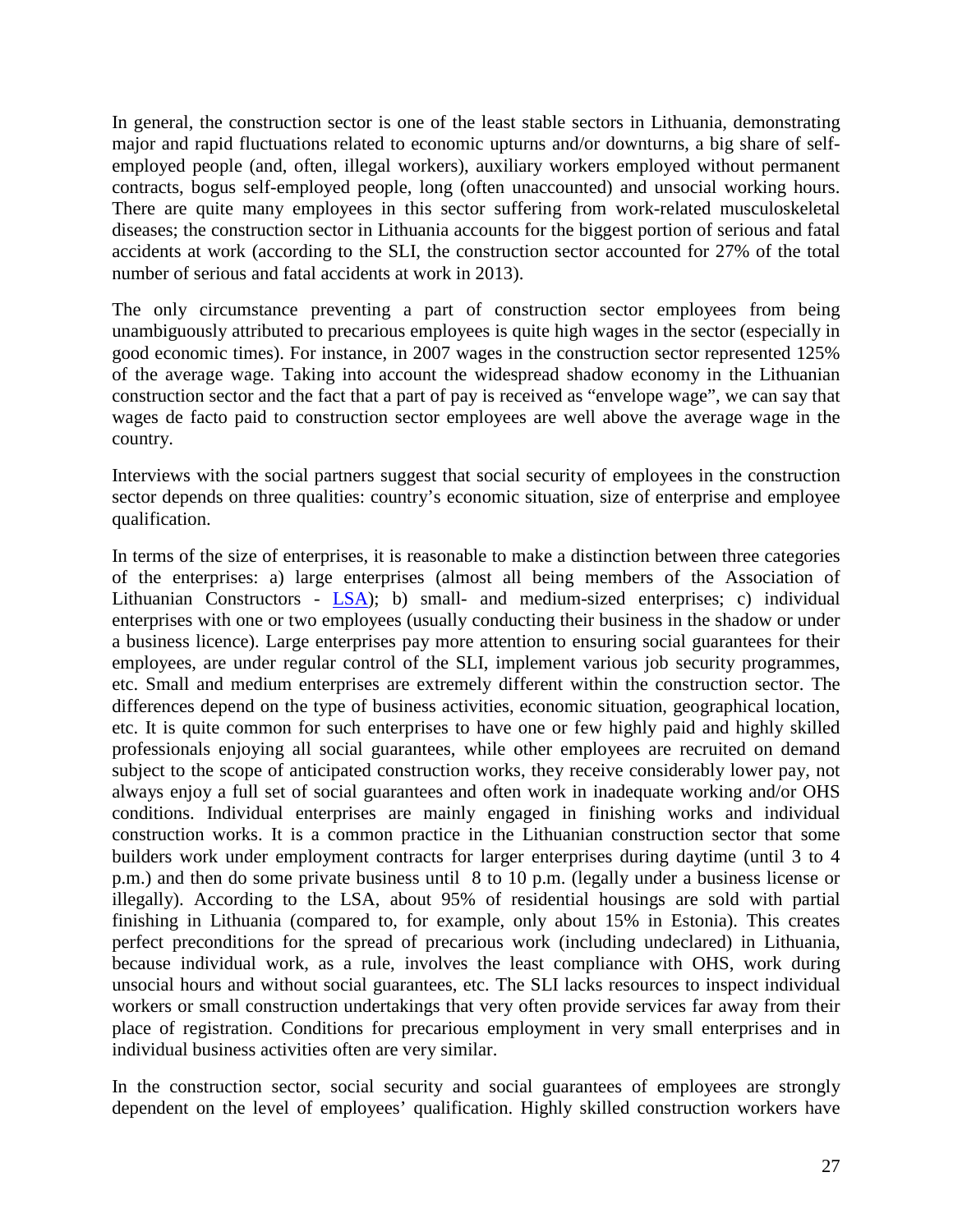always been highly demanded, well paid and employed on a permanent basis, if they wanted to. In case of highly skilled workers, employers themselves are interested in signing open-ended contracts with them so that to increase their loyalty towards the employer. AW paid to this category of employees is usually by 2-4 times higher than AMW. On the other hand, low skilled and unskilled workers find themselves in a very unstable situation (extremely sensitive to country's economic fluctuations) in the construction sector. Their AW stands at 1.2-1.7 MMW; they are often hired on a fixed-term basis or as TAWs. In case of small undertakings or helping professionals working under a business license, low skilled and unskilled workers are often employed illegally and are not secure in terms of adequate working conditions, OHS and social guarantees. There is an increasing trend for this form of work to be undertaken by Belarusian and Ukrainian migrants.

After the crisis, since 2009, there has been an increasing use of flexible forms of employment with regard to agency workers in the construction sector. Representatives of the LSA explain that TAW culture comes to the sector with foreign investors. According to the LSA, only some 50% of sector's employees had open-ended contracts at the beginning of 2015; about 40% of sector's employees were recruited under fixed-term or seasonal contracts (to perform specific tasks or erect a particular building/structure), and the rest 10% were TAWs. In the LSA's opinion, parttime contracts are not popular in the construction sector and are rarely used (mainly) due to low wage and specific nature of sector's work (focus on results). Information provided by the LSA is contrary to official statistics pronouncing the share of fixed-term employees to be below 10% in the construction sector. These disparities are probably explained by the fact that LSA's evaluations cover all employees in the sector (including UDW and those working under business licences), while official statistics deals only with employees working under employment contracts.

According to the social partners, the insecurity of sector's employees increased after the crisis, mainly due to saving of financial resources for construction and repair works. As mentioned above, public bodies and municipal institutions represent an important part of customers of the Lithuanian construction sector. These institutions, as contracting authorities in public procurement procedures, usually apply the lowest-price criterion to tenderers. In order to be more competitive, construction companies reduce prices primarily on account of working conditions, social guarantees and wages.

To sum up the precariousness situation in the construction sector, representatives of both employers and trade unions agree that precarious work is the most prevalent in small enterprises and individual work (particularly undeclared work), as well as among lower skilled workers. However, trade unions' representatives assert that higher skilled workers also face abuse on the part of employers in the form of non-payment for and/or non-recording overtime work or idle time, failure to ensure adequate working conditions and OHS. The social partners agree that the problem of precariousness in general is closely linked to the problem of remuneration for work. As a rule, the most vulnerable employees in the sector are near-minimum wage workers. Workers who can claim higher AW (higher paying jobs) are usually ensured better working conditions in general.

*Basing on valid legislation, available statistics and interviews with social partners, the following table is completed.*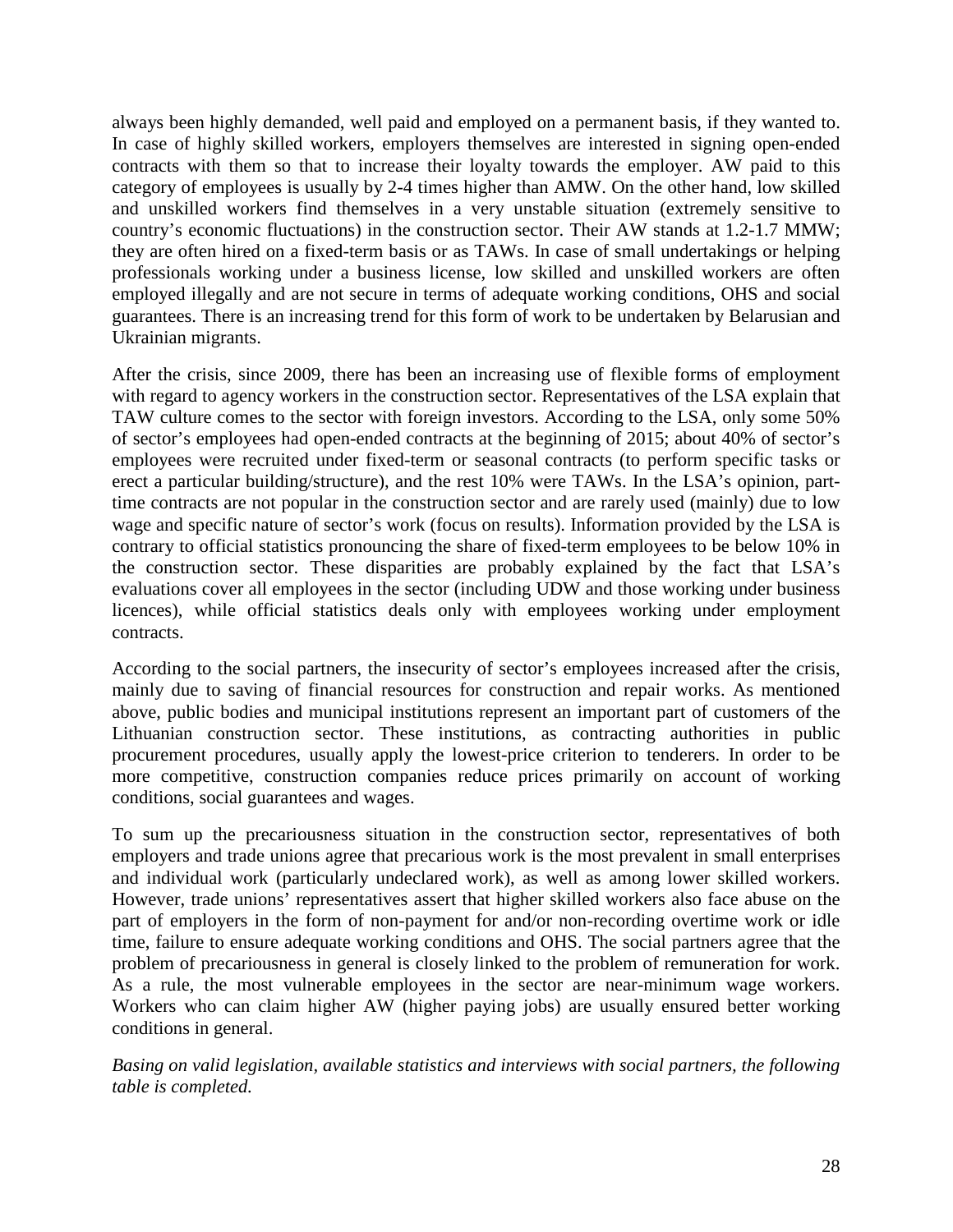|                                        |                                                            |                                                                                                                                                                                                                         | Quality of working conditions dimension in construction sector                                                                                                                                                                                                                                               |                                                                  |                                                                                                                                                                                                                                                                                                                                                                                        |                                                                                                                                                                                                                                                             |
|----------------------------------------|------------------------------------------------------------|-------------------------------------------------------------------------------------------------------------------------------------------------------------------------------------------------------------------------|--------------------------------------------------------------------------------------------------------------------------------------------------------------------------------------------------------------------------------------------------------------------------------------------------------------|------------------------------------------------------------------|----------------------------------------------------------------------------------------------------------------------------------------------------------------------------------------------------------------------------------------------------------------------------------------------------------------------------------------------------------------------------------------|-------------------------------------------------------------------------------------------------------------------------------------------------------------------------------------------------------------------------------------------------------------|
|                                        |                                                            | Wages                                                                                                                                                                                                                   | Working time                                                                                                                                                                                                                                                                                                 | Job security                                                     | Social security                                                                                                                                                                                                                                                                                                                                                                        | Voice through<br>TUs, protection<br>through CB                                                                                                                                                                                                              |
|                                        | Open-<br>ended<br>contract                                 | No collective<br>wage bargaining<br>at any level<br>Average wage<br>highly related to<br>qualification of<br>employees.<br>High wage<br>inequality                                                                      | Working time is<br>well controlled in<br>large enterprises,<br>whereas in small<br>and often $-$ in<br>medium ones -<br>overtime is often<br>non-controlled<br>and/or properly<br>unpaid.<br>In some cases (in<br>small companies<br>and individual<br>$work$ ) – unsocial<br>working hours<br>are prevalent | High for high<br>skilled workers<br>and low for low<br>skilled   | Social security<br>benefits<br>(unemployment,<br>sickness,<br>maternity<br>benefits, old-age<br>pension) highly<br>dependent on<br>wage level; in<br>case of wages<br>close to MMW<br>social security<br>benefits are low.                                                                                                                                                             | Trade union<br>density very low<br>$-$ less than 5%.<br>No sectoral CA.<br>Significant share<br>$(possibly - up to$<br>50%) of large<br>enterprises have<br>collective<br>agreements in<br>place signed<br>among<br>administration<br>and works<br>councils |
| The formal employment status dimension | Temporary<br>(fixed-<br>term) and<br>part-time<br>contract | Rather significant<br>share of<br>employees might<br>be employed<br>under temporary<br>(fixed-term)<br>contracts.<br>Part-time<br>employment is<br>not common due<br>to low wages and<br>peculiarities of<br>the sector | Working time is<br>better controlled<br>in large<br>companies.<br>Overtime is more<br>incidental for<br>small and<br>sometimes -<br>medium-<br>enterprises.                                                                                                                                                  | High for high<br>skilled workers<br>and low for low<br>skilled   | Social security<br>benefits<br>(unemployment,<br>sickness,<br>maternity<br>benefits, old-age<br>pension) highly<br>dependent on<br>wage level; in<br>case of wages<br>close to MMW<br>social security<br>benefits are low.<br>There is a share<br>of low qualified<br>employees who<br>combine work in<br>the construction<br>sector with<br>repetitive<br>registration at the<br>PES. | Fixed-term<br>employees more<br>rarely become<br>trade union<br>members.                                                                                                                                                                                    |
|                                        | (Bogus)<br>self-<br>employ-<br>ment                        | Depends of the<br>qualification<br>level of the<br>(bogus) self-<br>employed.                                                                                                                                           | Often working<br>during unsocial<br>working hours,<br>overtime                                                                                                                                                                                                                                               | Depends to<br>economic cycles,<br>qualification of<br>employees. | Lower comparing<br>to 'ordinary'<br>employment                                                                                                                                                                                                                                                                                                                                         | Self-employed<br>are not<br>represented<br>by/united in trade<br>unions; no<br>collective<br>bargaining                                                                                                                                                     |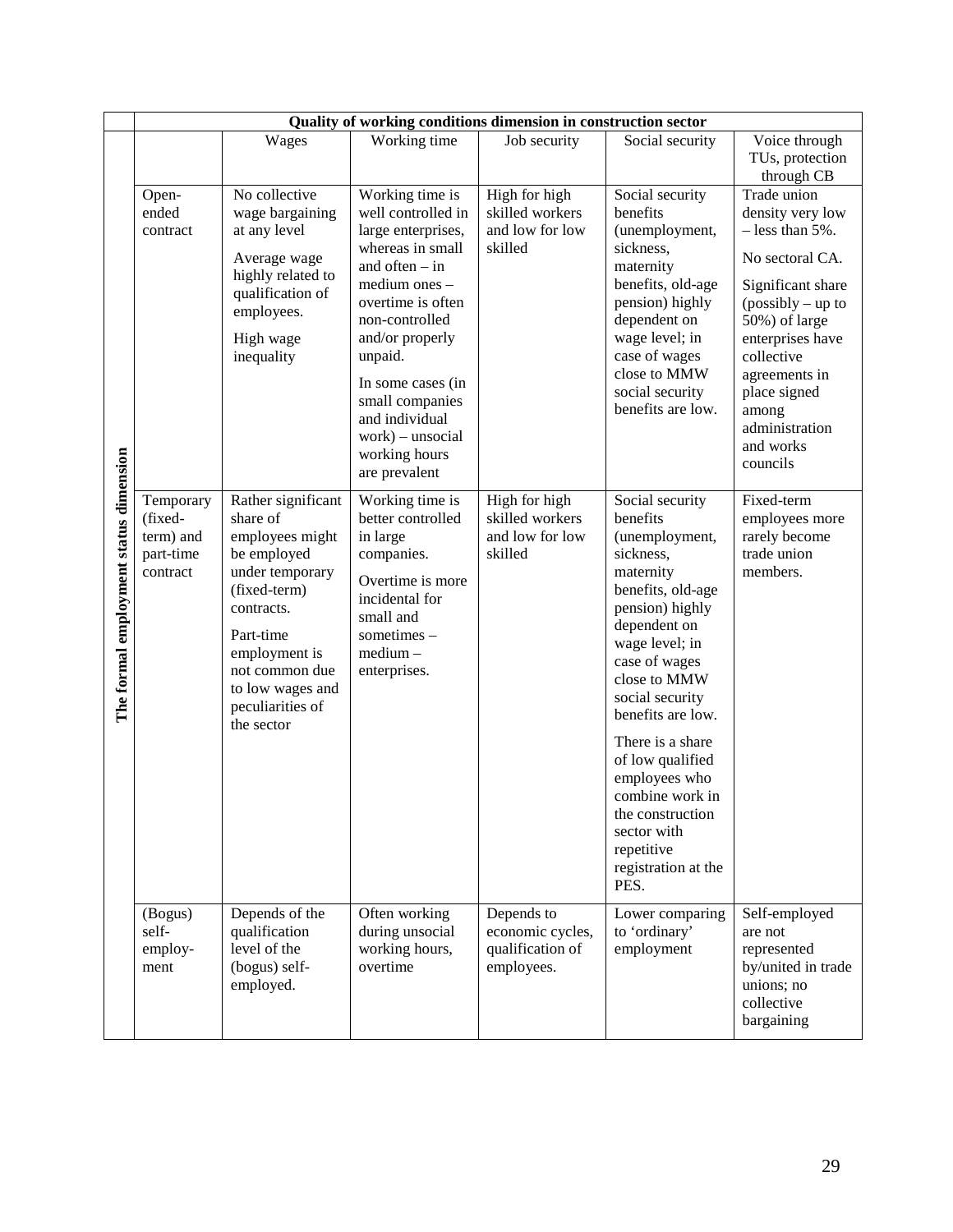#### **(3) union and employers' actions, best practices, examples**

Social dialogue in the construction sector in Lithuania is poorly developed (mainly due to the large number of micro and small enterprises and absence of active trade unions). One sectoral trade union and one employer organisation are operating in the sector: Trade Union "Solidarumas" of Construction Employees and Association of Lithuanian Constructors [\(LSA\)](http://www.statybininkai.lt/).

According to interviews with the social partners, effective social dialogue in the sector is limited by sector's specifics. As mentioned, the sector is highly heterogeneous – highly skilled workers enjoy ample social guarantees and are not interested in joining trade unions, whereas lower skilled workers, representing quite a large share of sector's employees, have neither job nor social security, are in temporary jobs, and do not have sufficient powers or potential to unite and defend their interests by means of social dialogue. For these reasons, trade union activities in the construction sector have been hardly noticeable for a number of years.

On the other hand, united by the LSA, employers are quite well organised in the construction sector. LSA member companies employ about 25% of sector's workers who perform about 65% of total works available in the Lithuanian construction market. According to the president of the LSA, approximately 60% of LSA member companies have signed collective agreements with works councils. The main purpose of the agreements is to ensure occupational safety and operational procedures, wage transparency and payment for extra/unscheduled work. Agreements of this type often contain provisions as to the consequences of the use of alcohol at work, responsibilities of workers for operational defects, etc. In general, activities carried out by the LSA seem to be quite positive in terms of working conditions of the sector – employers are interested in having and retaining skilled and loyal employees within the sector, and to achieve this, employers are ready to ensure their employees suitable working conditions and decent pay. Currently, one of the activities pursued by the LSA is the development of services for employees by including such services in labour costs. (For example, LSA seeks that companies would be able to pay for certain services necessary to employees (health care, entertainment, recreation, etc.) and account them as labour costs. This way, employees would be stronger "pegged" to their workplace, while employers would be released from the portion of wage taxes in relation to the aforementioned costs).

#### **(4) conclusions – most relevant findings in the sector in response to questions/aims outlined above**

To sum up the information above, the construction sector, although highly contrasting in terms of wages, social security and work conditions, could be nonetheless attributed to sectors with a relatively high share of precarious employment. Secure jobs and adequate working conditions are ensured, approximately, to only 50-60% sector's employees; there is prevalence of excessive overtime work and work during unsocial hours; undeclared work is widespread in the sector, which accounts for the highest incidence of accidents at work. Backward trade unions with minimum influence in the sector should be seen negatively as well.

On the other hand, increasing social initiatives have been observed on the part of sector's employers. They recruit the biggest number of unemployed persons from PES and actively cooperate with vocational education and training institutions. The sector has Public Institution Skaitmeninė Statyba (*Digital Construction*) developing its activities in Lithuania since 2013.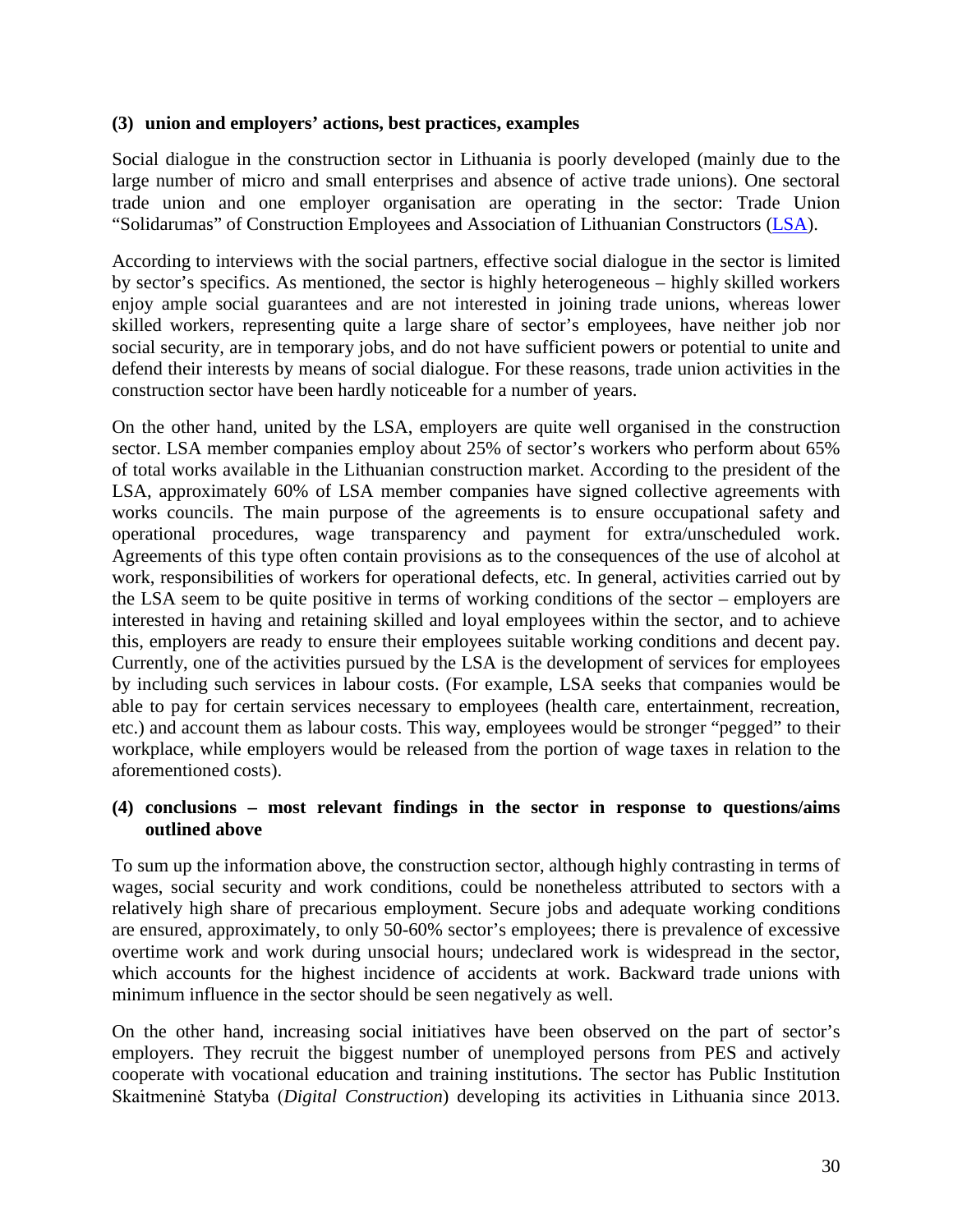Established by 13 associations (Road Association, Architects Chamber, etc.), this institution seeks, inter alia, to enhance transparency within the sector and its accessibility for investors.

As mentioned above, the problem of precariousness in the construction sector is mostly relevant for unskilled workers, employees of small enterprises and persons working individually (under a business licence or illegally). In the construction sector, the problem of precariousness is mainly related to low wages and low job/social security guarantees. Saving of financial resources and efforts to carry out works at the lower cost have a negative effect on working conditions in the construction sector and reduce sector's attractiveness for youth. This leads to an increasing shortage of workers (especially skilled ones) in the construction sector.

#### <span id="page-32-0"></span>**TAW sector**

#### **(1) brief characteristics of the sectors' economic position and employment trends**

The TAW sector is rather poorly developed in Lithuania. According to the STD, in 2013 the share of total employment in the TAW sector in Lithuania was approx. 0.5%, and the gross value added generated in the sector (at current prices) was approx. 0.3%. As mentioned above, one of the reasons determining such a low spread of TAW in Lithuania is that this form of employment was covered by national law quite a short time ago. The aforementioned law raised the interest in temporary agency employment services: the number of TAW employees increased from 1.5 thousand in 2011 up to 4.4 thousand in 2013. As mentioned despite the relatively low number of employees, the TAW sector is outstanding for relatively high average wages.

|                                                             | 2005     | 2006   | 2007   | 2008                                        | 2009   | 2010   | 2011   | 2012   | 2013    |  |
|-------------------------------------------------------------|----------|--------|--------|---------------------------------------------|--------|--------|--------|--------|---------|--|
|                                                             |          |        |        | In the whole economy                        |        |        |        |        |         |  |
| Number of employees                                         | 916.95   | 976.31 | 102.92 | 103.10                                      | 870.90 | 825,59 | 859.59 | 896.16 | 922,397 |  |
|                                                             | $\theta$ | 2      | 64     | 47                                          | 4      | 8      | 4      | 5      |         |  |
| Average monthly wage, $\epsilon$                            | 393.5    | 457.5  | 557.5  | 656.8                                       | 589.0  | 569.5  | 599.2  | 619.3  | 632.6   |  |
| NACE N78.2 Temporary employment agency activities           |          |        |        |                                             |        |        |        |        |         |  |
| Number of employees                                         | 217      | 416    | 894    | 1101                                        | 1324   | 989    | 1532   | 2549   | 4391    |  |
| Average monthly wage, $\epsilon$                            | n/a      | 528.2  | 936.5  | 1309.3                                      | 1224.4 | 1517.5 | 1336.9 | 1414.6 | n/a     |  |
|                                                             |          |        |        | NACE N78.2 in relation to the whole economy |        |        |        |        |         |  |
| Share of employees in the<br>TAW sector                     | 0.0      | 0.0    | 0.1    | 0.1                                         | 0.2    | 0.1    | 0.2    | 0.3    | 0.5     |  |
| Wage in the TAW sector<br>comparing to the whole<br>economy | n/a      | 115    | 168    | 199                                         | 208    | 266    | 223    | 228    | n/a     |  |

Number of employees and average monthly wage (EUR) in the whole economy and in the TAW sector in Lithuania in 2005-2013

Source: Lithuanian Statistics

As the TAW sector is very small in Lithuania, it is quite difficult to measure effects of the economic recession on the sector. The only observations in this context are that the average monthly wage in the sector slightly decreased in 2009 as compared to 2008 (by some 6.5%) and the share of employees in the TAW sector shrank from 0.2% in 2009 to 0.1% in 2010.

Although employment in the TAW sector is not high, sector's employers are quite optimistic about the future. According to the Association of Lithuanian Employment Agencies [\(LIIA\)](http://www.staffing.lt/), 46% of sector's employers forecast an increase in staffing levels within the sector, 8% forecast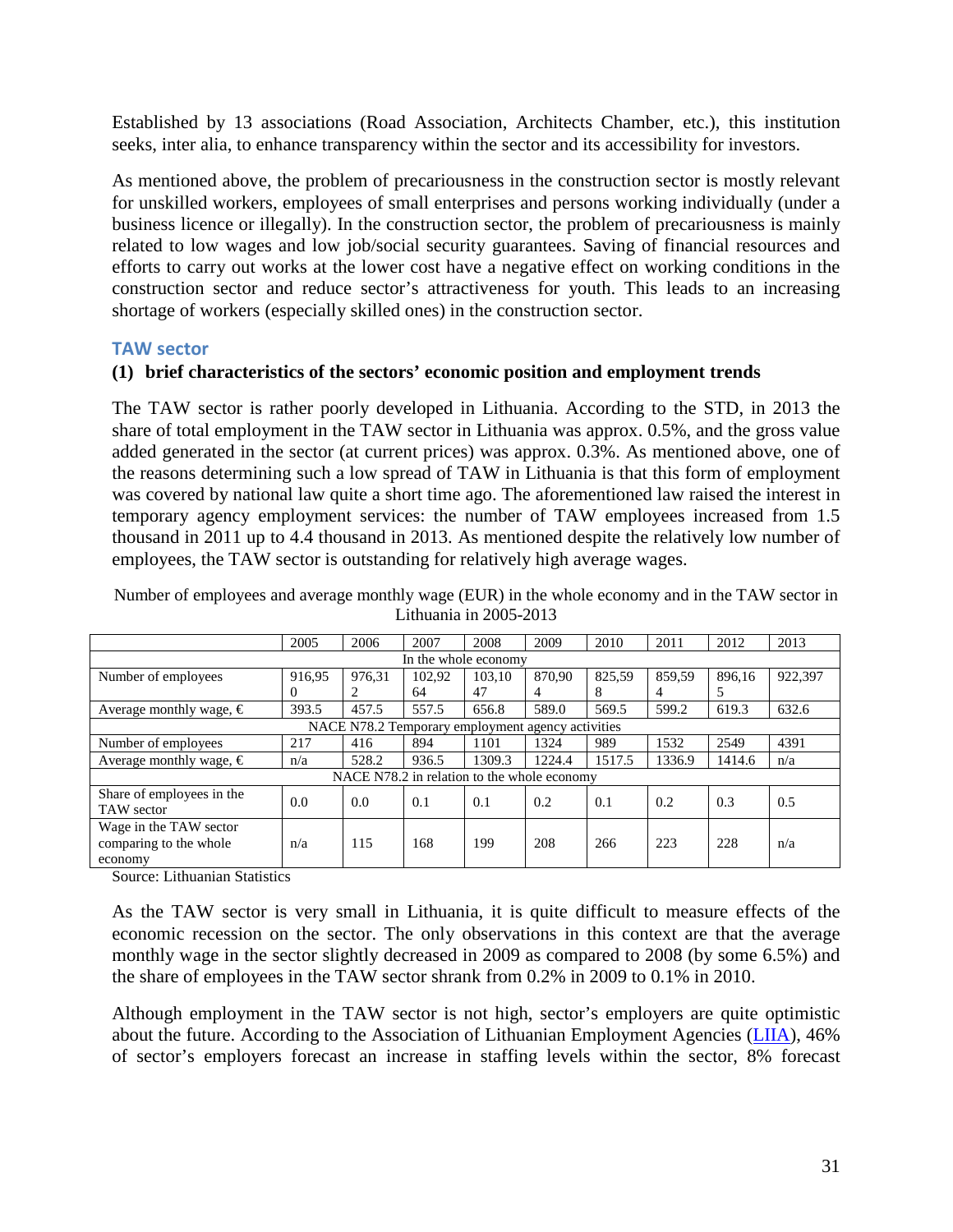downwards trends, and 46% of the employers believe the staffing levels will remain stable<sup>[8](#page-33-0)</sup>. The number of TAWs slightly increased during the period of economic recovery from 2011 to 2014, but it is still far behind the ES average (approx 1.4% of total employment). Lithuanian employers become more knowledgeable about temporary agency work and increasingly opt for it in order to save their financial and human resources. The attractiveness of TAW considerably improved with the adoption of the 2011 law establishing a legal framework for temporary agency work. However, the LIIA fears that liberalisation of the LC would have negative implications for TAW development.

#### **(2) common forms of precarious work**

 $\overline{a}$ 

Findings from the interviews with employers of the sector suggest that the situation in the sector is highly controversial. On the one hand, companies which are members of the LIIA officially declare their activities, are controlled by the SLI and provide public information about their services. Such companies account for 75% of total operators in the Lithuanian TAW market. The information below refers namely to the activities of officially operating companies in Lithuania. The rest of TAW companies (approx. 25%) operate in the market unofficially, and there is actually no reliable information about them. It should be also mentioned that a part of TAW companies operating in Lithuania are working for foreign markets only (for Norway, Germany, etc.).

Temporary employment agencies are required to provide information on temporary agency workers to the State Labour Inspectorate [\(SLI\)](http://www.vdi.lt/). According to the SLI, a total of 3,450 temporary agency workers were employed in Lithuanian enterprises in the second half of 2014; secondary school graduates or persons without profession accounted for the majority of them (65.6%). Therefore, it is quite probable that some employees in the TAW sector are in low-skilled jobs, often employed under unfavourable working conditions. However, despite the mentioned trend, the TAW sector has been recently demonstrating growing employment of skilled workers. For example, there was a significant increase in the number of temporary employed accountants, medical and construction workers as well as other rather highly skilled employees and workers. The aforementioned trends have been also confirmed by the LIIA. According to the LIIA, previously temporary workers were mainly employed in the manufacturing and industry sectors. However, recently the service sector has been showing a growing trend in the number of TAW employees. Although unskilled and low skilled staff is still prevalent among TAWs (outdoor and indoor cleaning services, warehousing, packing and similar jobs), the LIIA reports the increasing shortage of workers skilled to operate equipment, machinery and machine-tools; as a rule, demand for TAWs peaks during the summer and in December.

| Total  |       |      | By education |         |        |         | By age |       |       |       |       |
|--------|-------|------|--------------|---------|--------|---------|--------|-------|-------|-------|-------|
| number | Men   | Wo-  | Higher       | Higher  | Secon- | Without | Less   | 18-25 | 25-49 | $50-$ | $65+$ |
| of TAW |       | men  | univer-      | colled- | dary   | occupa- | than   |       |       | 64    |       |
|        |       |      | sity         | ge      |        | tion    | 18     |       |       |       |       |
| 3.363  | 1,369 | .994 | 552          | 480     | 652    | 950     | 59     | 1,666 | 1,351 | 272   | -     |
|        |       |      |              |         |        |         |        |       |       |       |       |
|        |       |      | By gender    |         |        |         |        |       |       |       |       |

Temporary agency workers in Lithuania in the 2nd half of 2013-2014

<span id="page-33-0"></span> $8$  LIIA member companies provide monthly reports to the Association about their activities; surveys about foreseeable development are carried out on a quarterly basis.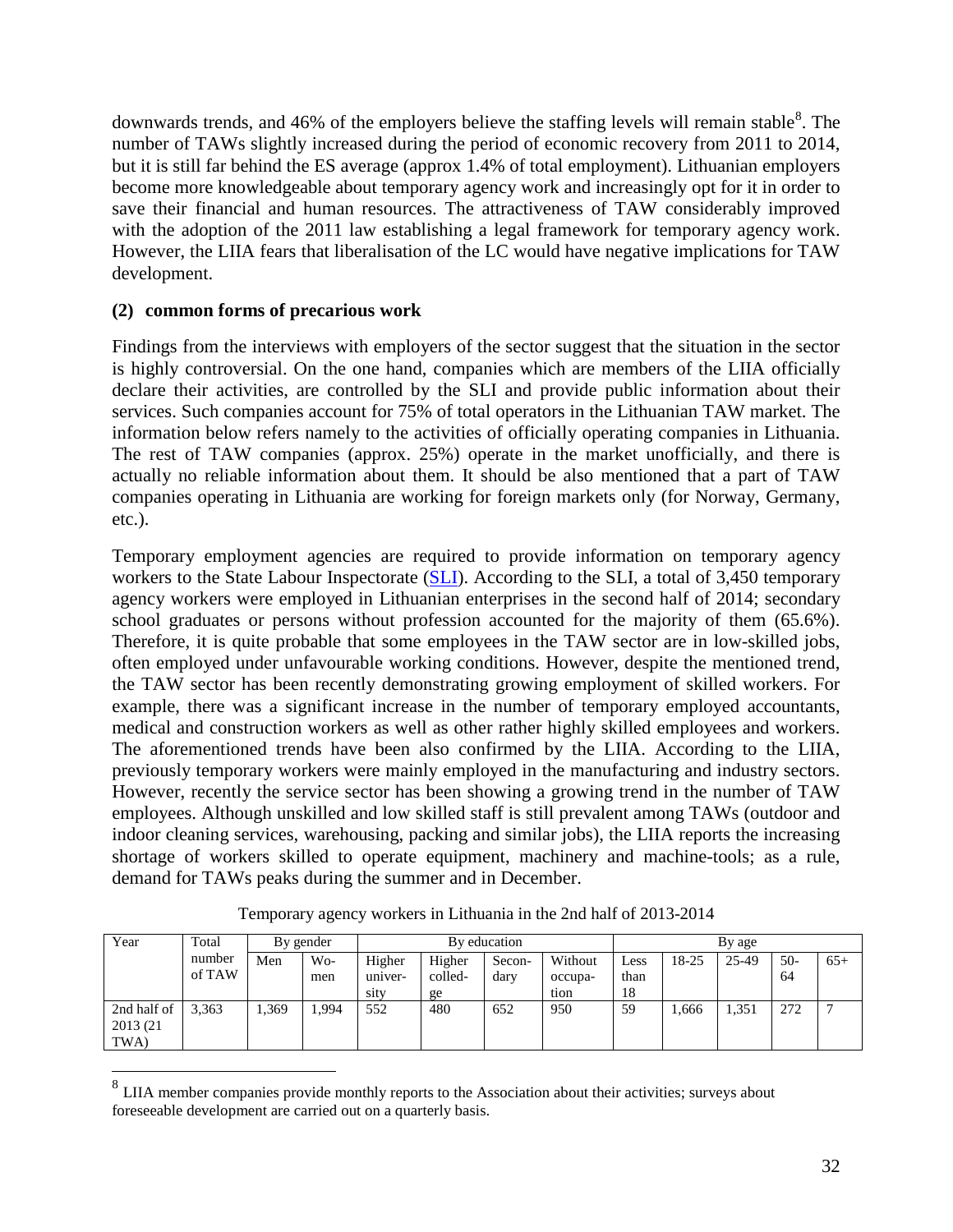| $\mathbf{r}$<br>$\sim$<br>∠nd<br>' half of | 3,450 | 170<br>1,4/0 | 972<br><br>ے ، ، | 629 | 555<br>JJJ | 1,084 | 171<br>1,1 <i>1</i> 1 | 20<br>and the contract of the | $-10$<br>1,545 | $\Gamma \cap \Gamma$<br>1.536 | 330<br>-- |  |
|--------------------------------------------|-------|--------------|------------------|-----|------------|-------|-----------------------|-------------------------------|----------------|-------------------------------|-----------|--|
| (30)<br>2014                               |       |              |                  |     |            |       |                       |                               |                |                               |           |  |
| TWA.                                       |       |              |                  |     |            |       |                       |                               |                |                               |           |  |

Source: State Labour Inspectorate

According to the LIIA, 60-65% of TAWs work under fixed-term employment contracts (contract duration usually depends on the duration of a specific order); 35-40% of TAWs have non-term (open-ended) contracts (usually those employed in foreign capital companies or employees with higher qualification); 15-20% of TAWs employed under non-term contracts work on a part-time basis. However, these part-time jobs often appear bogus, i.e. employees are in fact working full time, but are paid envelope wages as part of their workpay so as to avoid tax liabilities. According to the information provided by the LIIA, such a structure of TAWs has remained stable for 4-6 years.

Findings from the interviews with sector's employees give grounds to conclude that the threat of precarious work conditions mainly stems from low skills and, accordingly, low income of workers, and high job insecurity. On the other hand, agency work offers certain advantages: Agencies usually work with larger companies which stricter follow the law, ensure social security, and have working hours, work conditions and OHS under control. Contracts between employers and Agencies normally stipulate that the employer has the right to employ the temporary agency worker on a permanent basis after paying the relevant fee to the Agency. Formally, in accordance with valid legislation in Lithuania, temporary agency workers and those doing the same job under direct employment contracts with companies should be given equal treatment, i.e. comply with the same rules and be provided with the same conditions. Naturally, remuneration for work can be regulated by different agreements.

*Basing on valid legislation, available statistics and interviews with social partners, the following table is completed.* 

|                                   | Quality of working conditions dimension in the TAW sector |                                                                                                                                                         |                                                                                                                                                                                                       |                                                                                                    |                                                                                                                                                                               |                                                  |  |  |
|-----------------------------------|-----------------------------------------------------------|---------------------------------------------------------------------------------------------------------------------------------------------------------|-------------------------------------------------------------------------------------------------------------------------------------------------------------------------------------------------------|----------------------------------------------------------------------------------------------------|-------------------------------------------------------------------------------------------------------------------------------------------------------------------------------|--------------------------------------------------|--|--|
|                                   |                                                           | Wages                                                                                                                                                   | Working time                                                                                                                                                                                          | Job security                                                                                       | Social security                                                                                                                                                               | Voice through<br>TUs, protection<br>through CB   |  |  |
| dimension<br>status<br>employment | Open-<br>ended<br>contract                                | No collective<br>wage bargaining<br>at any level<br>Average wage<br>higher than<br>country's<br>average; for low<br>skilled/unskilled<br>– close to MMW | Working time $-$<br>in accordance<br>with the national<br>legislation in the<br>majority of<br>companies. In<br>particular cases -<br>particular orders<br>or seasonal work<br>– overtime<br>possible | Lower comparing<br>to the county's<br>average.                                                     | Social security<br>benefits highly<br>dependent on<br>wage level; in<br>case of wages<br>close to MMW<br>social security<br>benefits are low.<br>Higher in large<br>companies | No trade unions<br>and collective<br>bargaining. |  |  |
| The formal                        | Temporary<br>(fixed-<br>term)<br>contract                 | $60-65%$ of<br>contracts.<br>Average wage<br>higher than<br>country's<br>average; for low<br>skilled/unskilled<br>- close to MMW.                       | Working time $-$<br>in accordance<br>with the national<br>legislation in the<br>majority of<br>companies. In<br>particular cases -<br>particular orders                                               | Lower comparing<br>to the county's<br>average,<br>$\text{especially} - \text{for}$<br>low-skilled. | Social security<br>benefits highly<br>dependent on<br>wage level; in<br>case of wages<br>close to MMW<br>social security                                                      | No trade unions<br>and collective<br>bargaining. |  |  |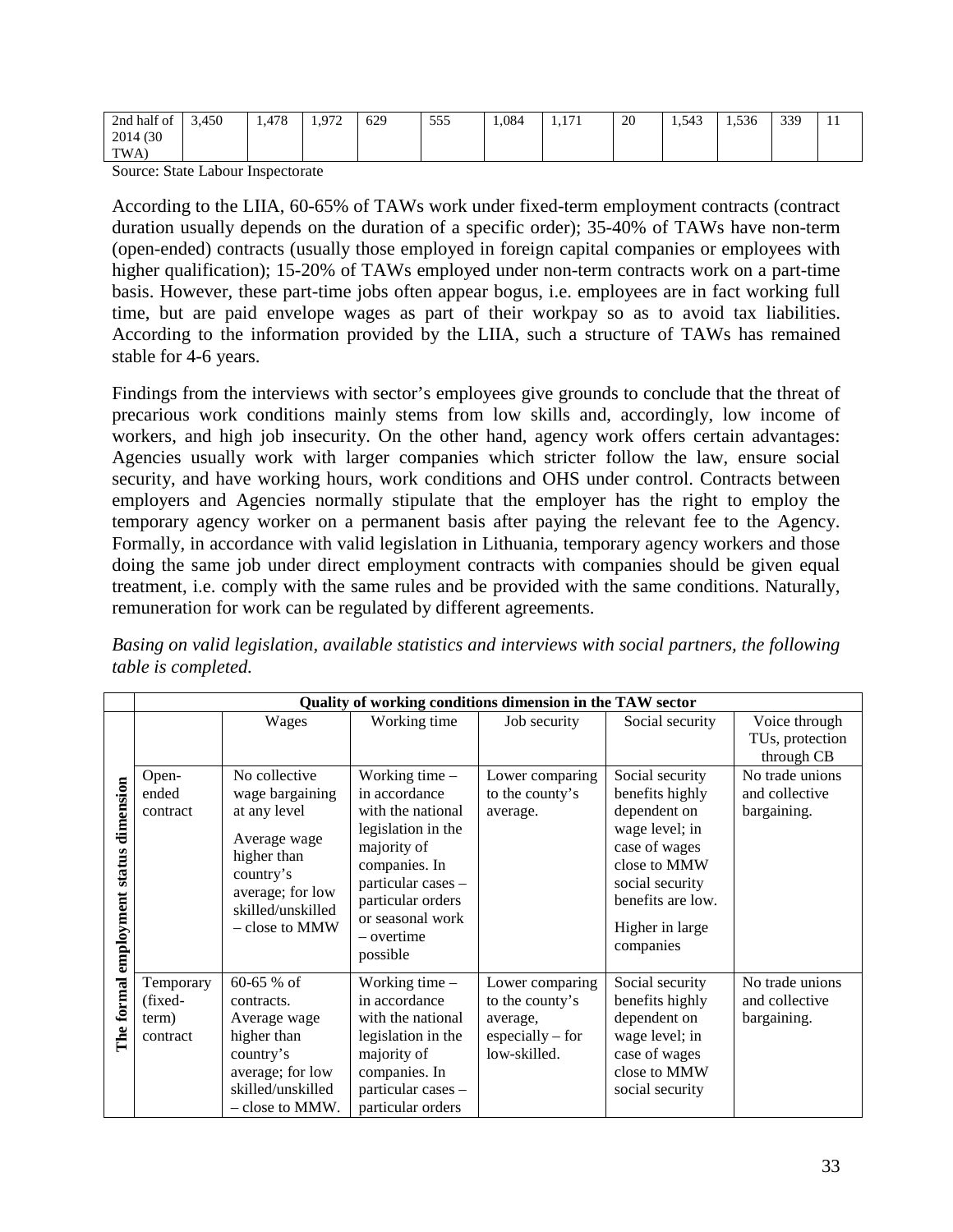|                        | Wages in<br>'envelops'<br>possible.                                                                                                              | or seasonal work<br>$-$ overtime<br>possible.                                                                                                  |                                                 | benefits are low.<br>Higher in large<br>companies                                                                                                                |                                                  |
|------------------------|--------------------------------------------------------------------------------------------------------------------------------------------------|------------------------------------------------------------------------------------------------------------------------------------------------|-------------------------------------------------|------------------------------------------------------------------------------------------------------------------------------------------------------------------|--------------------------------------------------|
| Part-time<br>contracts | Higher share of<br>part-timers<br>comparing to the<br>average.<br>Wages close to<br>country's<br>average.<br>Wages in<br>'envelops'<br>possible. | Real working<br>time might be<br>higher than<br>declared one,<br>however in large<br>$comparies -$<br>according to<br>national<br>legislation. | Lower comparing<br>to the country's<br>average. | Depending on the<br>income level; as<br>part of the<br>income might be<br>undeclared $-$<br>social security<br>possibly lower<br>than average in<br>the country. | No trade unions<br>and collective<br>bargaining. |

#### **(3) union and employers' actions, best practices, examples**

There is one employer organisation – LIIA operating in the sector and there are no sectoral trade unions in the TAW sector in Lithuania. According to representatives of trade unions (e.g. Trade Union of Food Producers [\(LMPS\)](http://www.maistprofsajunga.lt/)), they tried to unify TAW employees, however finally all initiatives were unsuccessful.

It should be noted that Lithuanian companies with strong trade unions in place sign collective agreements restricting recruitment of TAWs in such companies. For this reason, employers in the TAW sector are rather negative about TUs. On the other hand, TUs are increasingly considering the possibility of admitting TAWs employed by the companies to the trade union (unfortunately, we failed to find the evidence of such practices in Lithuania).

According to the interviews with sector's employers, the LIIA appears to have been sufficiently active in defending the interests of both its member companies and sector's employees. The employers of this sector take various measures to protect their employees, fight for their equal treatment in companies (by regularly upgrading Agency contracts with recruiting companies), actively cooperate with PES and SLI, develop qualification improvement services, etc.

Representatives of both the LIIA and TUs basically agree that the main threat for TAW is unfair competition and illegal activities of some TAW operators which are detrimental to workers' social guarantees, work conditions and job guarantees.

#### **(4) conclusions – most relevant findings in the sector in response to questions/aims outlined above**

To sum up, it is quite difficult to evaluate the TAW sector in Lithuania in general: the sector is very small and non-homogeneous; there is actually no statistical information about the sector; information available to the LIIA/SLI does not cover all sector's operators; there are virtually no studies or research allowing for somewhat more objective evaluation of the specifics of the sector, including in terms of employment precariousness.

According to sector's employers, in the middle of 2015 the sector had approximately 4.5 thousand employees which is equivalent to roughly 2.4 full-time employees (owing a rather big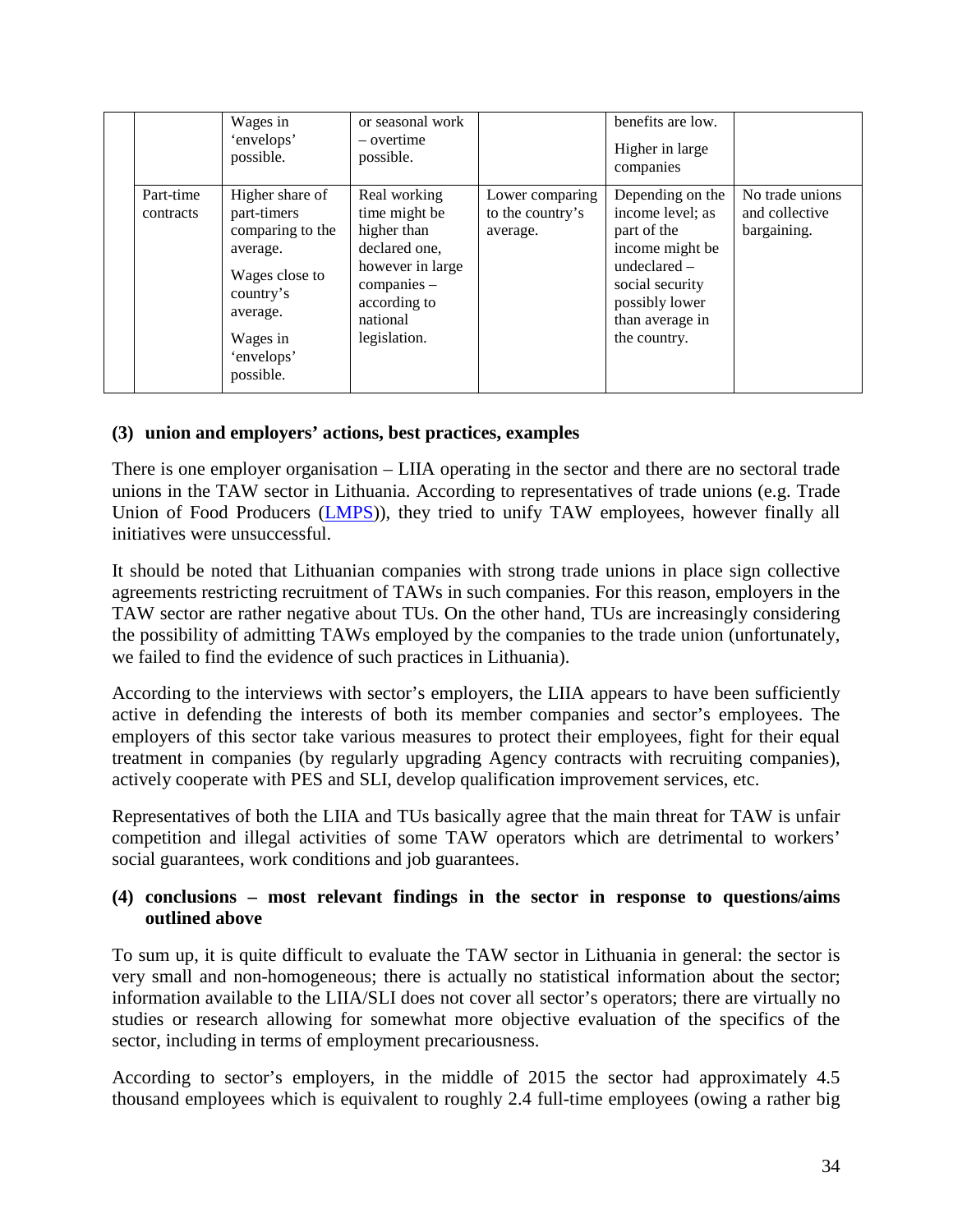proportion of people working under fixed-term and part-time employment contracts). The sector has prospects for employment growth, but liberalisation of the LC may create conditions for a relaxed signing of fixed-term employment contracts and thus have negative implications for the development of TAW.

The main factors of social insecurity within the sector are as follow: temporary nature of work, low income (in case of low skills/qualifications) and bogus operations. The majority of sector's companies (approx. 75%) are operating officially. The specifics of staffing do not facilitate the development of trade unions within the sector. Some of Lithuanian temporary work agencies provide services to foreign market. However, they have not provided any information about their activities.

#### <span id="page-36-0"></span>**Part III Comparative evaluation and conclusions**

As a general conclusion, it can be stated that the problem of precariousness, although not emphasised in Lithuania, is nonetheless relevant both at the national level and, in particular, to certain sectors. However, prior to highlighting the specific features of individual sectors, we should mention several trends that crystallised from interviews with social partners and representatives of various institutions, and were identified by interviewed experts. Firstly, wages, working conditions, and security of employment and working environment in enterprises are mainly determined by the human factor, i.e. specific employer and his attitude towards employees, employer's values and morals; even the most dangerous and precarious sectors have employers ensuring excellent employment, working and social conditions for their employees. Secondly, despite a great influence of the sector on the conditions of precariousness, there also are other factors determining working conditions in enterprises. Such factors include the size of an enterprise (according to monitoring of enterprises conducted by the SLI for many years, the most precarious enterprises in terms of employment relationships are those with up to 50 employees; the sorest problem in enterprises with 50-100 employees usually is working conditions and OHS, as well as a high degree of risk of accidents at work; enterprises with more than 100 employees are considered by the SLI as the least precarious in terms of occupational, employment and social security) and qualification/skills of employees (as a rule, highly skilled employees feel quite safe in the labour market from the economic, employment and social security points of view, irrespective of the sector or size of the enterprise they work for).

It follows from the analysed sectors that the highest degree of precariousness is seen in the retail trade sector which, almost in its entirety, falls within the definition of precarious work. In other sectors, precarious employment is inherent in certain segments of the sector.

With regard to the problem of precarious employment in different sectors, it is important to note that different sectors have different specific features or specific conditions determining precariousness or non-precariousness of employment.

**Metal sector** in Lithuania appears to be highly heterogeneous and thus quite difficult to characterise. The sector has both successfully and stably operating companies that create good working environment for their employees and small enterprises that focus more on short-term results and less care of their employees. In general, the problem of precariousness is relevant for a certain segment of the Lithuanian metal sector, mainly – for smaller enterprises which operate in lower technology subsectors and are often oriented towards single customer and/or one-off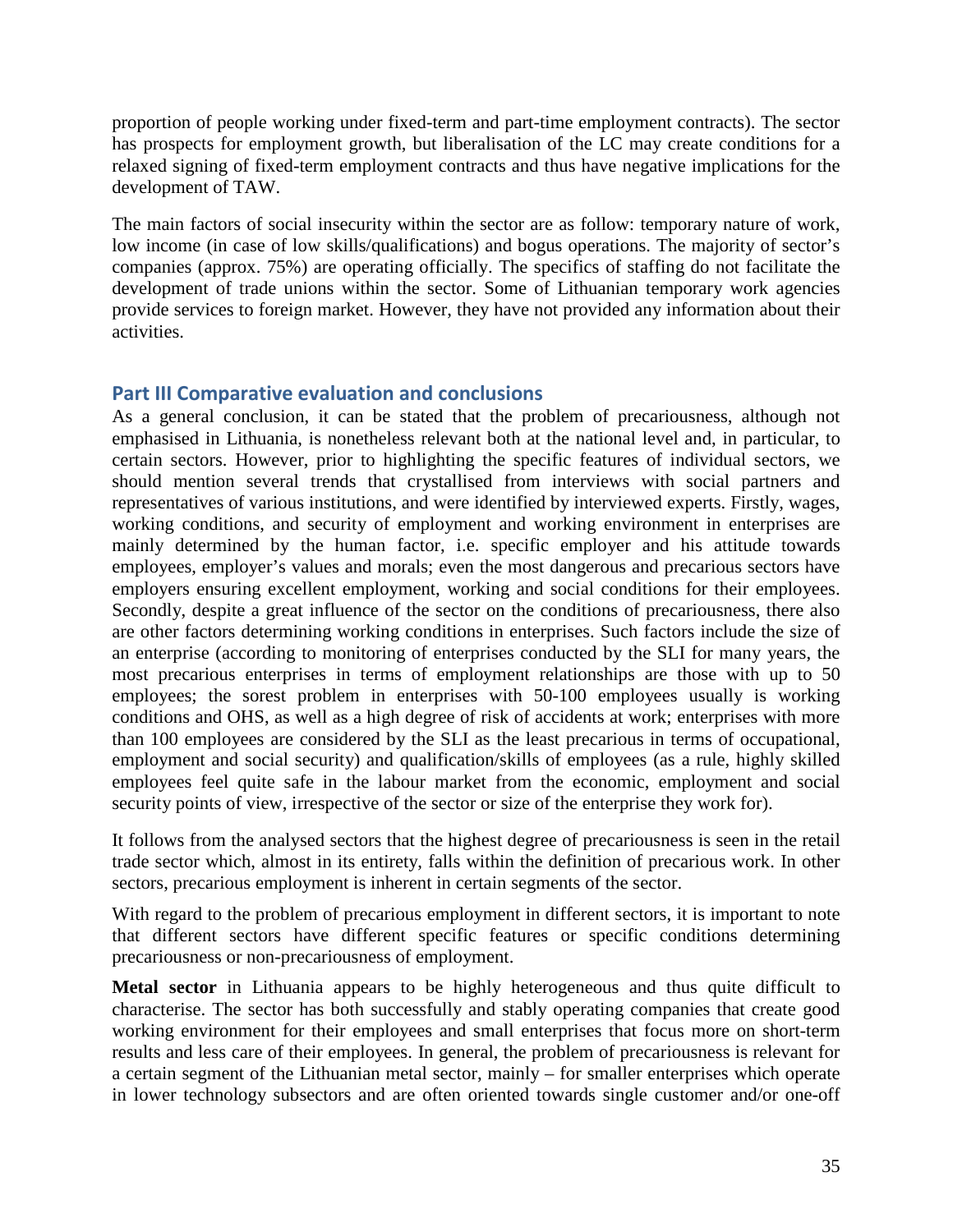orders. As a rule, such companies pay near-to-minimum wages to their employees and give insufficient attention to ensuring appropriate OHS levels (paying more attention technologies and equipment rather than to employees' well-being). In addition, there is an increasingly common practice of hiring so-called "external OHS professionals" who, as a rule, pay more attention to ensuring compliance with formal OHS requirements than to improving working conditions for employees in reality.

Problem of precariousness is relevant for the **healthcare** sector due to some specific reasons: demographic structure of the sector's employees (majority of nurses working in the sector are pre-pension age women); often excessive and not based on any objective criteria workloads, leading to physical and emotional exhaustion, psychological, social and other related health problems of employees; insufficient managerial efficiency of medical institutions. Some categories of employees in the healthcare sector exposed to extremely precarious work conditions, in particular, ambulance drivers and paramedics, regional nurses, and other support staff in the healthcare sector (caretakers, cleaners).

As mentioned **retail** sector might be treated as the most precarious as regards employment and working conditions. The retail sector could be characterised as less worker-friendly than other economic sectors due to lower wages, more hours of overtime work (often unaccounted), high work speed and unsocial working hours, insufficient OHS, very low level of social dialogue. The sector is also characterised by considerably higher share of part-time workers and self-employed – the fact also increasing the level of precariousness in the sector. Bad working conditions in the sector have been determined by high monopolisation of the sector – competing with each other, large shopping centres are oriented, inter alia, towards minimisation of labour costs with a view to reducing their operating costs.

The **construction** sector, although highly contrasting in terms of wages, social security and work conditions, could be nonetheless attributed to sectors with a relatively high share of precarious employment as well. Secure jobs and adequate working conditions are ensured, approximately, to only 50-60% sector's employees; there is prevalence of excessive overtime work and work during unsocial hours; undeclared work is widespread in the sector, which accounts for the highest incidence of accidents at work. The problem of precariousness in the construction sector is mostly relevant for unskilled workers, employees of small enterprises and persons working individually (under a business licence or illegally). In the construction sector, the problem of precariousness is mainly related to low wages and low job/social security guarantees. It might be mentioned, that saving of financial resources and efforts to carry out works at the lower cost have a negative effect on working conditions in the construction sector and reduce sector's attractiveness for youth.

The **TAW** sector in Lithuania is very small and non-homogeneous; statistics available is insufficient in order to evaluate the real situation in the sector, there are virtually no studies or research allowing for somewhat more objective evaluation of employment precariousness as well. The main factors of social insecurity within the sector are as follow: temporary nature of work, low income (in case of low skills/qualifications) and bogus operations. The majority of sector's companies (approx. 75%) are operating officially. There are no trade unions in the sector.

As for IR and SD, we should say that these instruments are very poorly developed in Lithuania in general: TU density and CB coverage are low; moreover, some sectors analysed by us,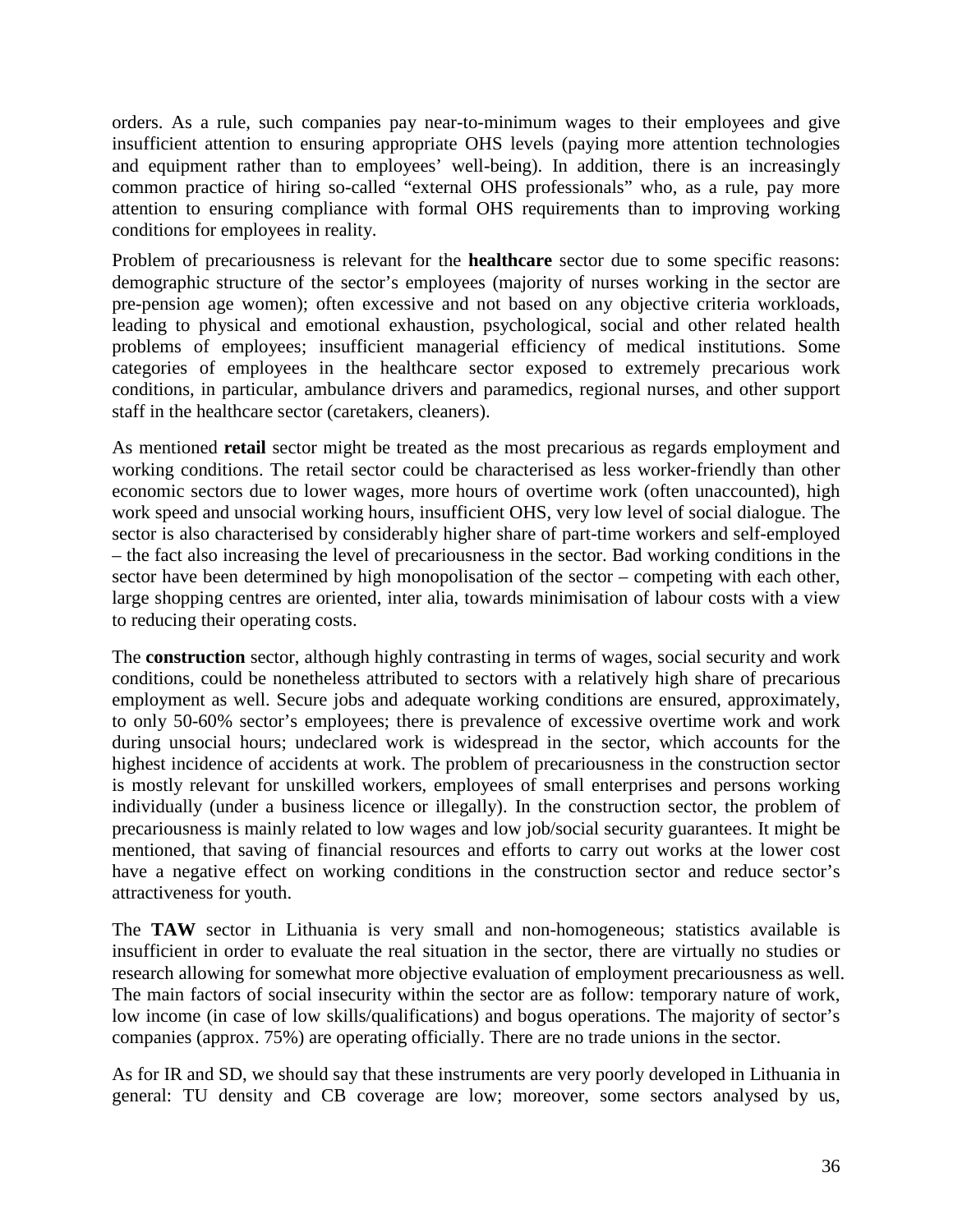particularly the construction and TAW sectors, actually have no TUs at all. On the other hand, the problem of precariousness is tackled quite efficiently by means of social dialogue in enterprises and/or sectors with active TUs in place.

Recent economic crisis had strong negative impact on industrial relation in the **metal** sector – provisions of earlier collective agreements were reviewed; negotiations were carried out about wage reductions, termination of employees under more favourable conditions, etc. Having deteriorated during the recession, the situation did not change in many industries after the crisis. Yet, in some companies social partners managed to reach agreements. Some metal sector companies even signed new CAs in the recent years. (It should be noted, however, that the CAs provide for certain additional social guarantees for employees (e.g., free days in certain familyrelated circumstances, additional benefits in special cases, etc.), more flexible working time and better work conditions (particularly OHS) rather than significant wage increases or tariff-based workpay).

The **healthcare** sector might be the best example of trade unions role in reduction of precariousness. TU activities have been quite efficient in the sector over the past 20 years. During this period, sectoral trade unions took an active part in processes related to sector's reforms, bargained about working conditions and remuneration for fork to employees, OHS and social guarantees for workers to be dismissed. Great attention was also paid to the aforementioned problem of excessive workload and objective distribution thereof. In cooperation in the Institute of Hygiene, trade unions initiated assessments of occupational risk and related training which are in place in the sector. Over many years of activities, TUs managed to agree that employees would participate in corporate management, distribution of financial resources and enjoy higher social guarantees in sector's institutions. Representatives of sectoral TUs actively participate in all bodies tackling issues relevant to sector's employees in one way or another. A major achievement of sectoral TUs was a Tripartite Council in the healthcare sector established at the Ministry of Health few years ago. TUs hope this Council to help signing a sectoral CA in the healthcare sector in the near future. The sectoral CA is expected to stipulate minimum monthly wages for nurses and physicians, provide for workloads and qualification improvement of nurses, and define a transparent system of remuneration for work.

The **retail** sector's employers try to avoid social dialogue and trade unions due to high turnover of the employees in the sector are relatively weak therefore despite of several social partner organisations operating in the sector collective bargaining does not take place at sectoral level and very few companies (mainly – multinational ones) have collective agreements in place. Though trade union activity in the sector is relatively weak, it should be noted that if trade unions get involved in the processes of safeguarding employee rights, they usually win labour disputes or judicial proceedings in practice. Currently trade unions try to attract youth, to raise employee awareness, to develop activities in separate regions and to engage local politicians in finding solutions to problems.

Social dialogue in the **construction** sector in Lithuania is poorly developed (mainly due to the large number of micro and small enterprises and absence of active trade unions) as well – due to specificities of the sector trade union activities in the construction sector have been hardly noticeable for a number of years. However, united by the strong and active LSA, employers are quite well organised. Even more – approximately 60% of LSA member companies have collective agreements in place (signed with works councils). In general, activities carried out by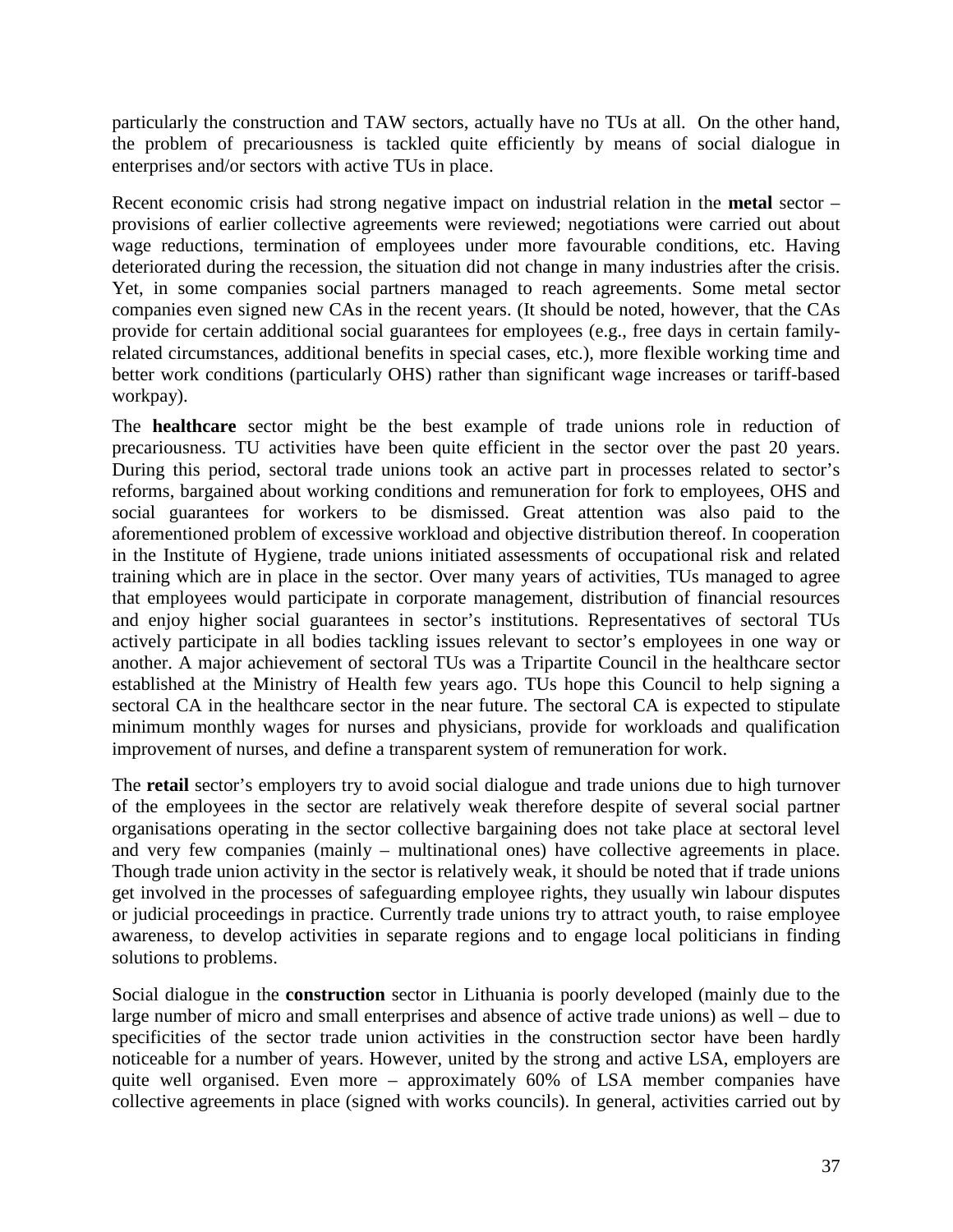the LSA seem to be quite positive in terms of working conditions of the sector – employers are interested in having and retaining skilled and loyal employees within the sector, and to achieve this, employers are ready to ensure their employees suitable working conditions and decent pay. Sector's employers actively cooperate with vocational education and training institutions, try to enhance transparency within the sector.

More or less similar situation is in the **TAW** sector – with the absence of trade unions the main TAW employer organisation – the LIIA appears to have been sufficiently active in defending the interests of both – its member companies and sector's employees. The employers of this sector take various measures to protect their employees, fight for their equal treatment in companies (by regularly upgrading Agency contracts with recruiting companies), actively cooperate with PES and SLI, develop qualification improvement services, etc.

With regard to the factors determining working conditions and precariousness of employment in the country in general, we can state that regulatory framework valid in Lithuania (at least until now) has created sufficiently favourable conditions for ensuring decent and secure working conditions for employees. Our analysis, evaluations and interviews with experts and social partners give grounds to conclude that the key factor for dealing with and reducing precariousness is the human factor. On the one hand, this can be a progressive, socially-oriented employer who values and respects his employees, or a positive, active and innovative sectoral employers' organisation, and on the other hand, it can be an active trade union supported and trusted by its members, vigorously fighting for and defending interests of employees on local or sectoral level. Naturally, in the ideal scenario, the best results would be achieved through efficient cooperation of both parties (employers and employees), but in a country like Lithuania, where development of social dialogue is very limited due to a number of reasons, active and innovative efforts on the part of at least one party is already enough for achieving better results. All other economic factors (economic situation of an enterprise, sector or country, demand, conditions to compete, etc.) or structural factors (specific features of a sector, size of an enterprise, etc.) are important, but yet secondary in dealing with and reducing precariousness.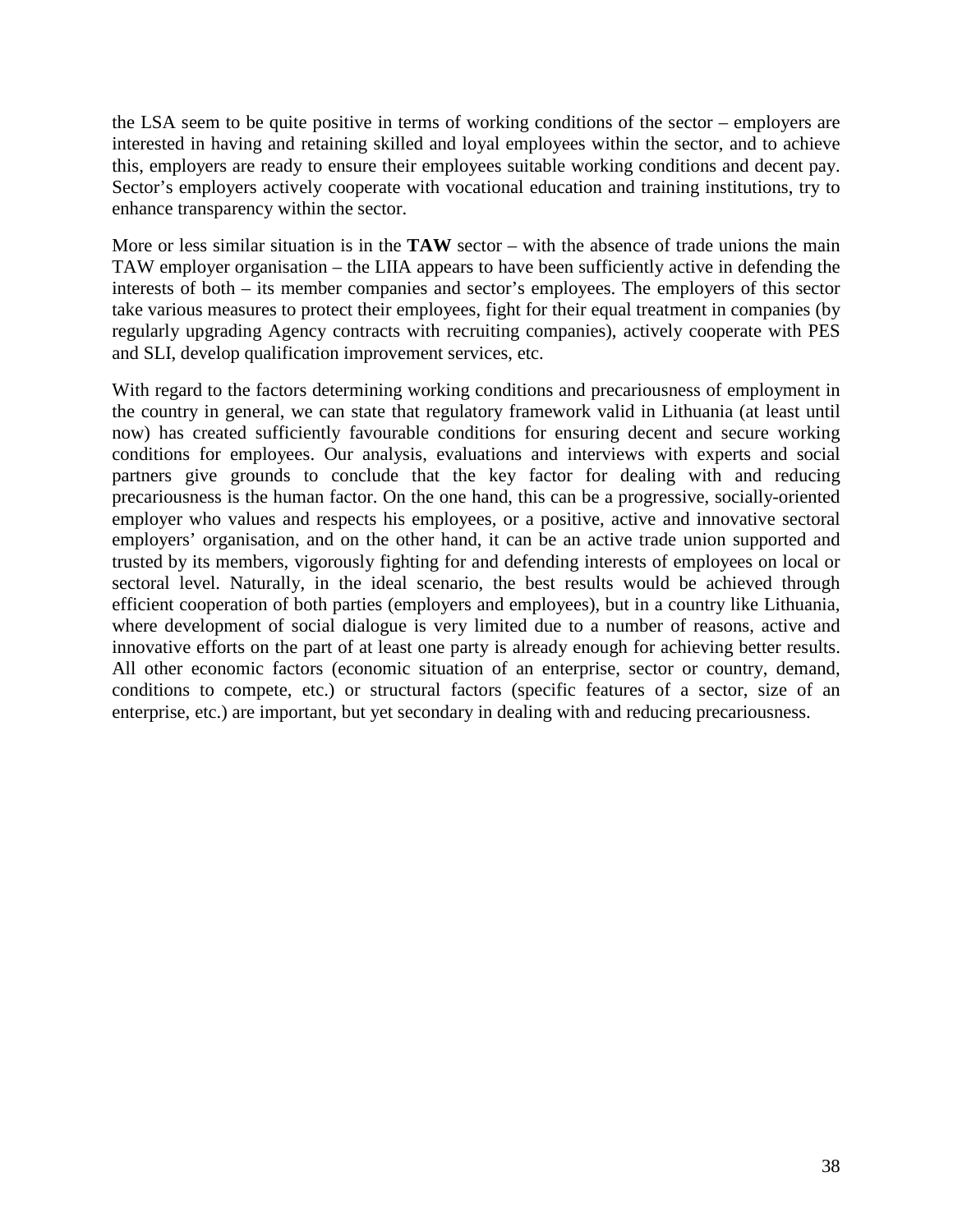| Comparative summary of main developments in sectors and key social partner responses |  |  |  |  |
|--------------------------------------------------------------------------------------|--|--|--|--|
|                                                                                      |  |  |  |  |

|                | <b>Main developments since 2008</b> |                            |                                     | <b>Responses to precarious employment</b> |                             |                                                                                       |  |
|----------------|-------------------------------------|----------------------------|-------------------------------------|-------------------------------------------|-----------------------------|---------------------------------------------------------------------------------------|--|
|                | LM                                  |                            |                                     |                                           |                             |                                                                                       |  |
|                | dualization                         |                            |                                     |                                           |                             |                                                                                       |  |
| Sector         | trends/why?                         | Forms                      | <b>Dimensions</b><br>Overtime, work | <b>Unions</b>                             | <b>Employers</b>            | Others/specific developments<br>LSA member companies try to ensure                    |  |
|                |                                     |                            | during unsocial                     |                                           |                             | their employees suitable working                                                      |  |
|                | Yes/different                       |                            | hours; low wages                    |                                           |                             | conditions and decent pay. Sector's                                                   |  |
|                | conditions in                       | Unsecure                   | and social                          |                                           | Creates                     | employers actively cooperate with                                                     |  |
| Cons-<br>truc- | different<br>companies;             | jobs up to<br>40-50% of    | security; poor<br>WC, incl. OHS;    | $Actually - no$                           | decent<br>working           | vocational education and training<br>institutions, try to enhance transparency        |  |
| tion           | <b>UDW</b>                          | the sector                 | accidents at work                   | trade unions                              | conditions                  | within the sector                                                                     |  |
|                |                                     | Low wages,                 |                                     |                                           | Employees                   |                                                                                       |  |
|                |                                     | poor                       |                                     |                                           | are allowed                 |                                                                                       |  |
|                |                                     | physical                   |                                     | Participation/ini                         | to                          |                                                                                       |  |
|                |                                     | and<br>psychologic         | Excessive                           | tiation of<br>sector's                    | participate<br>in corporate | Establishment of Tripartite Council in the<br>healthcare sector; possibility to sign  |  |
|                |                                     | al                         | workloads,                          | reforms, better                           | managemen                   | sectoral CA. CA is expected to stipulate                                              |  |
|                |                                     | conditions;                | leading to                          | working and                               | t,                          | MW for nurses and physicians, provide for                                             |  |
|                | Yes/regional                        | some                       | physical and                        | pay conditions,                           | distribution                | workloads and qualification improvement                                               |  |
|                | differences,<br>demographic         | employees<br>exposed to    | emotional<br>exhaustion,            | improvement in<br>OHS' better             | of financial<br>resources:  | of nurses, and define a transparent system<br>of remuneration for work                |  |
|                | structure,                          | extremely                  | psychological,                      | social                                    | ensuring of                 | TU in cooperation in the Institute of                                                 |  |
|                | insufficient                        | precarious                 | social and other                    | guarantees for                            | higher                      | Hygiene initiated assessments of                                                      |  |
| <b>Health</b>  | managerial                          | work                       | related health                      | workers to be<br>dismissed                | social                      | occupational risk and related training                                                |  |
|                | efficiency<br>Yes/smaller           | conditions                 | problems                            |                                           | guarantees                  | which are in place in the sector.                                                     |  |
|                | enterprises                         |                            |                                     |                                           |                             |                                                                                       |  |
|                | operating in                        |                            | Near-to-minimum                     |                                           | Successfull                 | In some companies, were CAs were                                                      |  |
|                | lower                               |                            | wages;<br>insufficient              | Less wage<br>reduction                    | y and stably                | signed, they provide for certain additional                                           |  |
|                | technology<br>subsectors,           |                            | attention to                        | during the                                | operating<br>companies      | social guarantees for employees (e.g., free<br>days in certain family-related         |  |
|                | oriented to                         |                            | ensuring                            | crisis; dismissal                         | create good                 | circumstances, additional benefits in                                                 |  |
|                | single                              |                            | appropriate OHS                     | of employees                              | working                     | special cases, etc.), more flexible working                                           |  |
|                | customer<br>and/or one-             |                            | levels, job<br>uncertainty, high    | under more<br>favourable                  | environmen<br>t for their   | time and better work conditions                                                       |  |
| <b>Metal</b>   | off orders                          | Low wages,<br>poor OHS     | workloads                           | conditions                                | employees                   | (particularly OHS) rather than significant<br>wage increases or tariff-based workpay. |  |
|                |                                     |                            |                                     | Low TU                                    |                             |                                                                                       |  |
|                |                                     |                            | Low wages, more                     | density;                                  |                             | The retail sector's employers try to avoid                                            |  |
|                |                                     |                            | hours of overtime<br>work (often    | sometimes TUs<br>participate in           |                             | social dialogue and trade unions due to<br>high turnover of the employees in the      |  |
|                |                                     |                            | unaccounted),                       | labour disputes                           | In                          | sector are relatively weak therefore despite                                          |  |
|                |                                     | Low wages,                 | high work speed                     | or judicial                               | companies                   | of several social partner organisations                                               |  |
|                | No/almost the<br>whole sector       | high share<br>of part-time | and unsocial                        | proceedings in<br>order to                | with CA<br>better           | operating in the sector collective<br>bargaining does not take place at sectoral      |  |
|                | might be                            | workers                    | working hours,<br>insufficient OHS, | safeguard                                 | working                     | level and very few companies (mainly -                                                |  |
|                | attributed to                       | and self-                  | very low level of                   | employees'                                | conditions                  | multinational ones) have collective                                                   |  |
| Retail         | precarious                          | employed                   | social dialogue                     | rights                                    | are ensured                 | agreements in place                                                                   |  |
|                |                                     |                            | The main factors<br>of social       |                                           | <b>LIIA</b><br>members      | With the absence of TUs, the main TAW<br>EO - the LIIA appears to have been           |  |
|                |                                     |                            | insecurity are:                     |                                           | fight for                   | sufficiently active in defending the                                                  |  |
|                |                                     |                            | temporary nature                    |                                           | equal                       | interests of both – its member companies                                              |  |
|                |                                     | Temporary                  | of work, low                        |                                           | treatment                   | and sector's employees. LIIA regularly                                                |  |
|                |                                     | employmen<br>t, low        | income (in case of<br>low skills/   |                                           | of TAW<br>employees         | upgrades Agency contracts with recruiting<br>companies, actively cooperate with PES   |  |
|                | Yes/low                             | income,                    | qualifications) and                 |                                           | in                          | and SLI, develop qualification                                                        |  |
| <b>TAW</b>     | skilled                             | uncertainty                | bogus operations                    | No trade unions                           | companies                   | improvement services, etc.                                                            |  |
|                |                                     |                            |                                     |                                           |                             | Regulatory framework valid in Lithuania                                               |  |
|                |                                     |                            |                                     |                                           |                             | creates sufficiently favourable conditions<br>for ensuring decent and secure working  |  |
|                |                                     |                            |                                     |                                           | Reduce                      | conditions for employees.                                                             |  |
|                |                                     |                            |                                     | Reduce                                    | precarious                  | State Labour Inspectorate plays an                                                    |  |
|                |                                     |                            |                                     | precarious                                | employmen                   | important role in ensuring better working                                             |  |
|                |                                     | Low                        |                                     | employment,<br>ensure better              | t, ensure<br>better WC      | conditions, conformity with legal<br>provisions.                                      |  |
| Natio-         |                                     | qualified                  | Low income, poor                    | WC and higher                             | and higher                  | State Tax Authority plays an important                                                |  |
| nal            |                                     | low income                 | OHS, high                           | employment                                | employmen                   | role in reducing bogus self-employment,                                               |  |
| level          | Limited                             | earners                    | uncertainty                         | security                                  | t security                  | conformity with legal provisions.                                                     |  |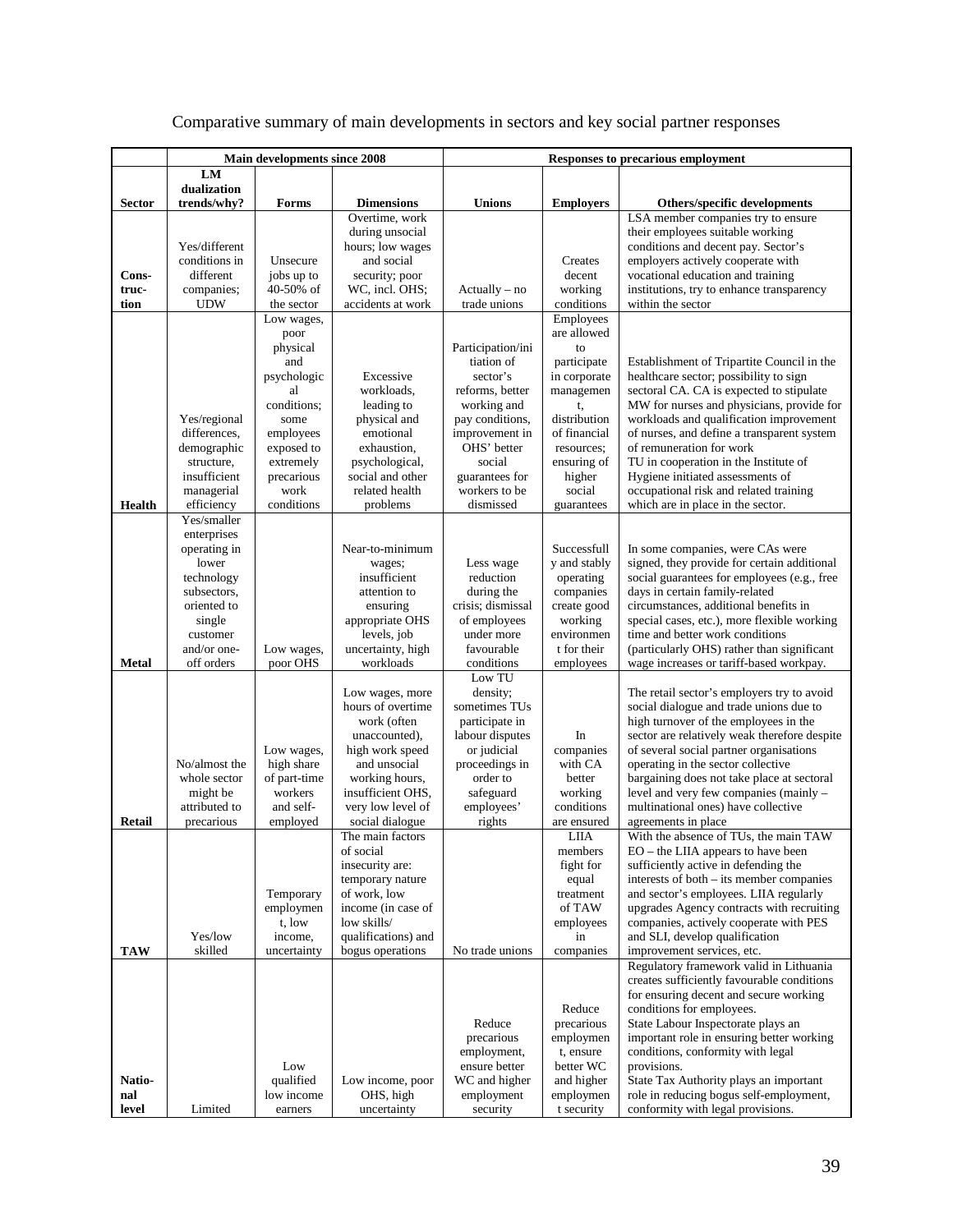| <b>Interview respondent</b> | Interview respondent position and organization        | <b>Sector related/Topic</b>                     |
|-----------------------------|-------------------------------------------------------|-------------------------------------------------|
|                             | President of the Association of Lithuanian            |                                                 |
| Mr. Tomas Bagdanskis        | <b>Employment Agencies (LIIA)</b>                     | Construction, Healthcare,<br>Metal, Retail, TAW |
| Ms. Aldona Baublyte         | President of the Lithuanian Trade Union of Health     | Healthcare                                      |
|                             | Care Employees (LSADPS)                               |                                                 |
| Mr. Tadeuš Davliaševič      | President of the Builders Trade Union "Solidarumas"   | Construction                                    |
| Mr. Dalius Gedvilas         | President of the Lithuanian Builders Association      | Construction                                    |
|                             | (LSA)                                                 |                                                 |
| Ms. Grazina Gruzdiene       | Member of the Tripartite Council of the Republic of   | Precarious employment in                        |
|                             | Lithuania (LRTT)                                      | Lithuania                                       |
| Ms. Irina Judina            | President of the Trade union of salaried employees    | Retail                                          |
|                             | (SAMPRO)                                              |                                                 |
| Ms. Dalia Juskeviciene      | Administrator of the Lithuanian Trade Union of Health | Healthcare                                      |
|                             | Care Employees (LSADPS)                               |                                                 |
| Ms. Daiva Kvedaraite        | International Secretary of the Lithuanian Trade Union | Precarious employment in                        |
|                             | "Solidarumas", member of European Economic and        | Lithuania                                       |
|                             | <b>Social Committee</b>                               |                                                 |
| Mr. Arunas Lupeika          | Deputy Head of the State Labour Inspectorate (VDI)    | Construction, Healthcare,                       |
|                             |                                                       | Metal, Retail, TAW                              |
| Ms. Danute Margeliene       | President of Lithuanian Nurses' Organization (LSSO)   | Healthcare                                      |
| Ms. Marina                  | Consultant of the Lithuanian Builders Association     | Construction                                    |
| Valentukeviciene            | (LSA)                                                 |                                                 |
| Ms. Marija                  | President of the Metalworkers trade union (LMPS)      | Metal                                           |
| <b>Varasimaviciene</b>      |                                                       |                                                 |
| Ms. Ausra Volodkaite        | Vice-President of Lithuanian Nurses' Organization     | Healthcare                                      |
|                             | (LSSO)                                                |                                                 |

#### <span id="page-41-0"></span>**Annex. Interviews conducted in Lithuania**